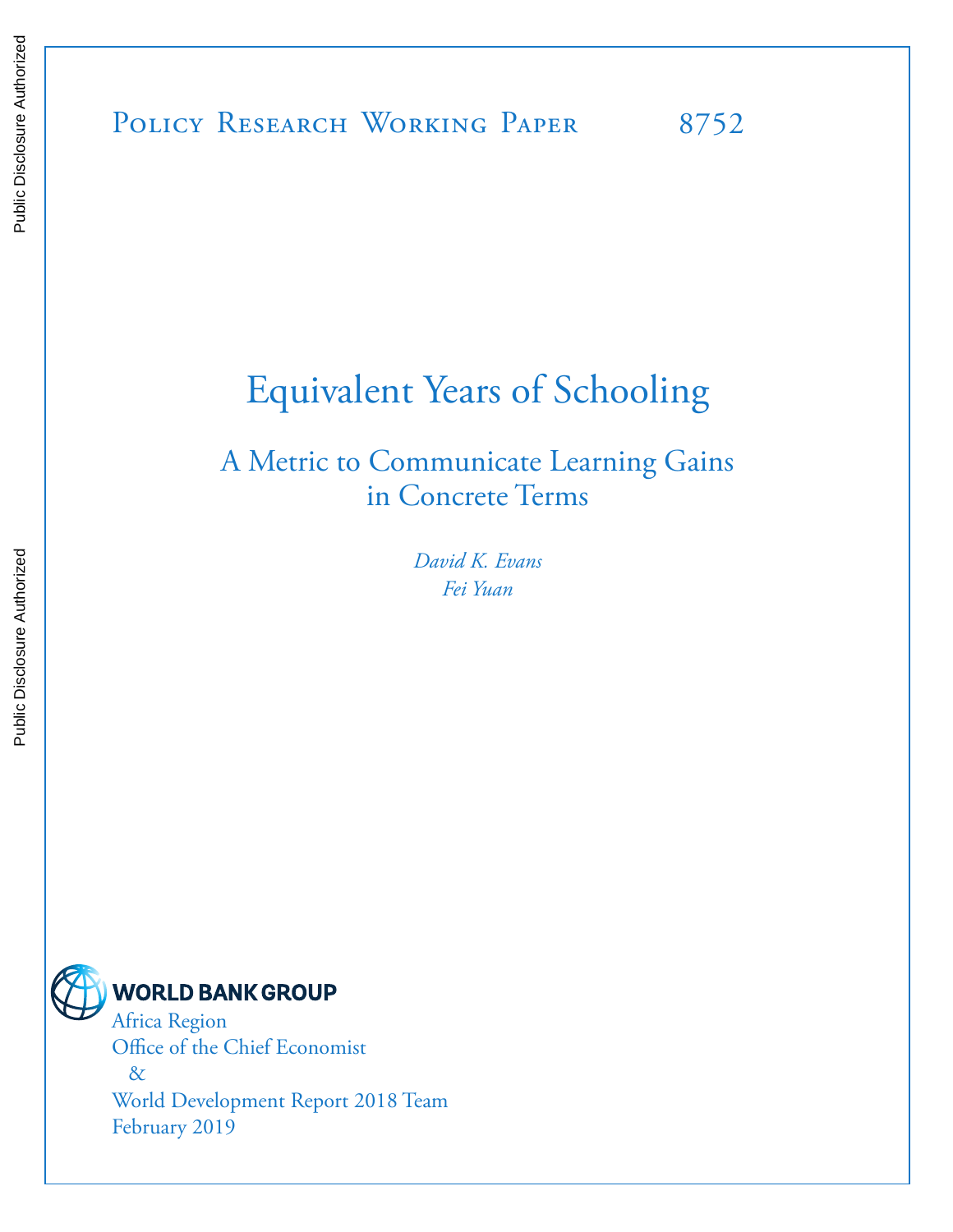#### **Abstract**

In the past decade, hundreds of impact evaluation studies have measured the learning outcomes of education interventions in developing countries. The impact magnitudes are often reported in terms of "standard deviations," making them difficult to communicate to policy makers beyond education specialists. This paper proposes two approaches to demonstrate the effectiveness of learning interventions, one in "equivalent years of schooling" and another in the net present value of potential increased lifetime earnings. The results show that in a sample of low- and middle-income countries, one standard deviation gain in literacy skill is associated with between 4.7 and 6.8 additional years of schooling, depending on the estimation method. In other

words, over the course of a business-as-usual school year, students learn between 0.15 and 0.21 standard deviation of literacy ability. Using that metric to translate the impact of interventions, a median structured pedagogy intervention increases learning by the equivalent of between 0.6 and 0.9 year of business-as-usual schooling. The results further show that even modest gains in standard deviations of learning—if sustained over time—may have sizeable impacts on individual earnings and poverty reduction, and that conversion into a non-education metric should help policy makers and non-specialists better understand the potential benefits of increased learning.

*The Policy Research Working Paper Series disseminates the findings of work in progress to encourage the exchange of ideas about development*  issues. An objective of the series is to get the findings out quickly, even if the presentations are less than fully polished. The papers carry the *names of the authors and should be cited accordingly. The findings, interpretations, and conclusions expressed in this paper are entirely those of the authors. They do not necessarily represent the views of the International Bank for Reconstruction and Development/World Bank and its affiliated organizations, or those of the Executive Directors of the World Bank or the governments they represent.*

This paper is a product of the Office of the Chief Economist, Africa Region and the World Development Report 2018 Team. It is part of a larger effort by the World Bank to provide open access to its research and make a contribution to development policy discussions around the world. Policy Research Working Papers are also posted on the Web at http:// www.worldbank.org/research. The authors may be contacted at devans2@worldbank.org and fyuan@g.harvard.edu.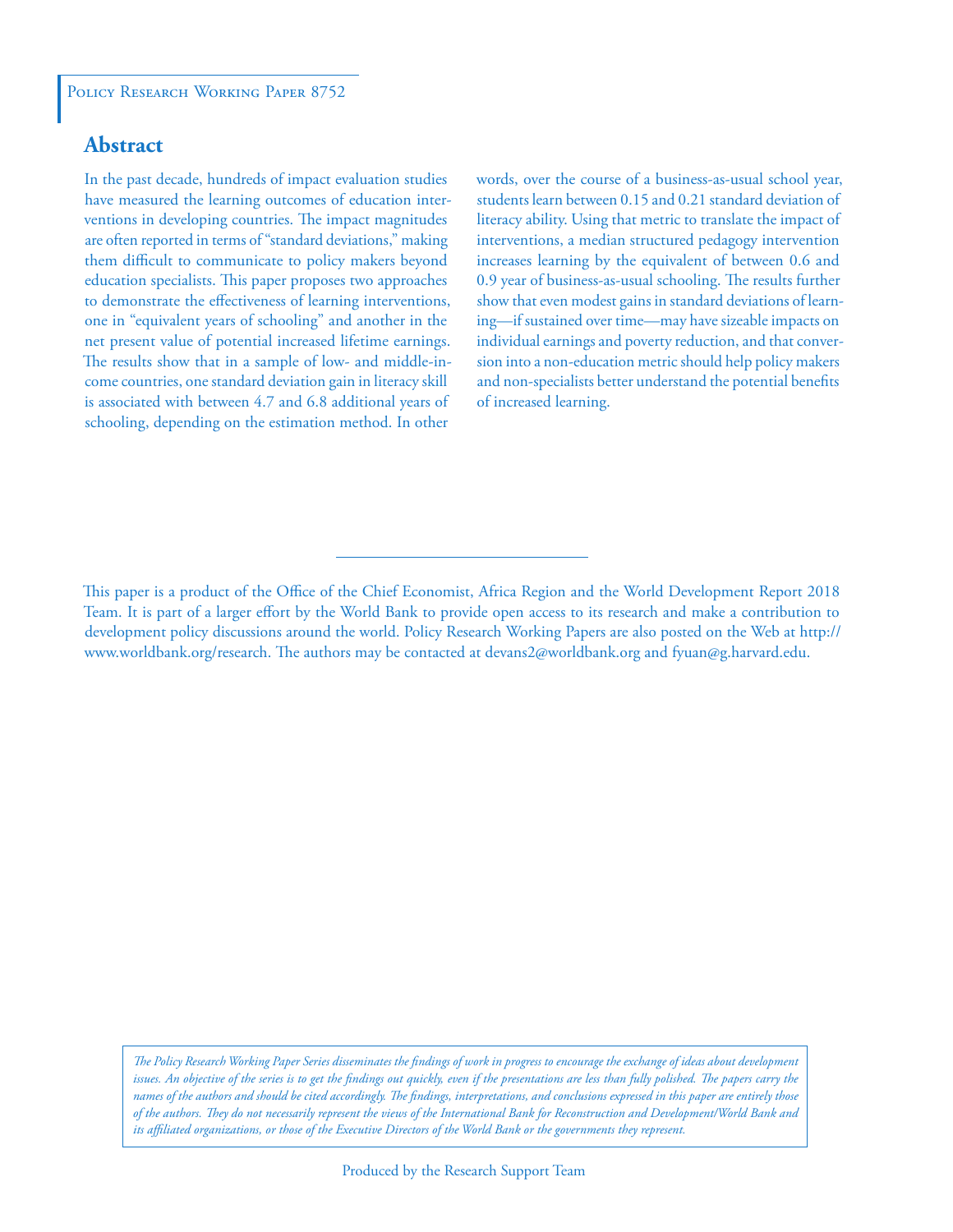### **Equivalent Years of Schooling:**

### **A Metric to Communicate Learning Gains in Concrete Terms**

David K. Evans **Fei Yuan**<sup>1</sup>

JEL Classification: O1, I25, I26

Keywords: Education, Impact evaluation, learning outcomes, measurement

<sup>&</sup>lt;sup>1</sup> This study was prepared as a background paper for the World Bank's "World Development Report 2018: Learning to Realize Education's Promise," with support from the Bill and Melinda Gates Foundation. It benefitted from guidance from Rafael de Hoyos, Alex Eble, Deon Filmer, Michael Kremer, Owen Ozier, Lant Pritchett, Jonah Rockoff, Halsey Rogers, and participants at various seminars. David Evans (devans2@worldbank.org) is at the World Bank, and Fei Yuan (fyuan@g.harvard.edu) is at the Harvard Graduate School of Education.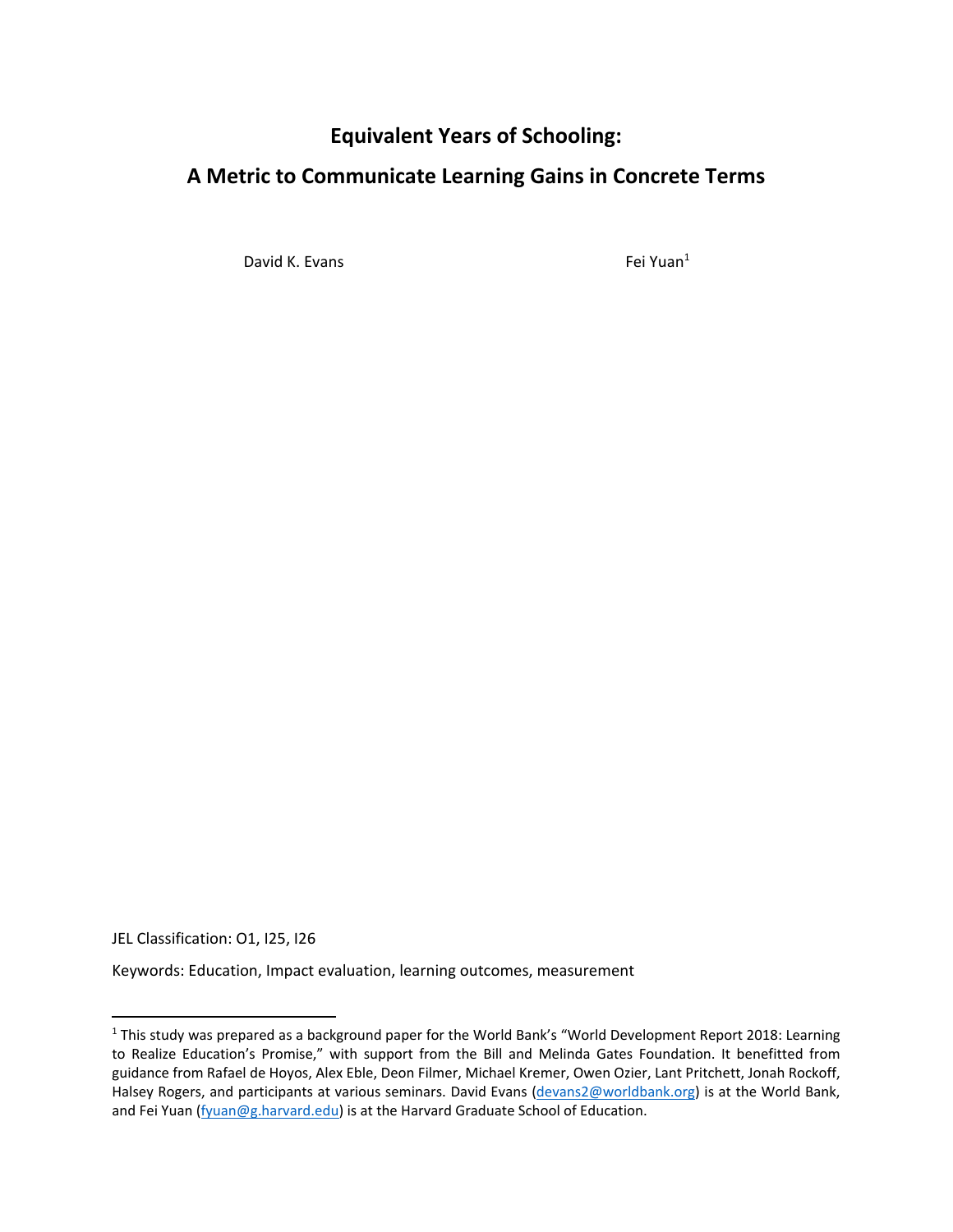#### 1. Introduction

The past 25 years have witnessed an unprecedented educational expansion in developing countries. Most children in the world now have access to school. By 2015, enrollment in primary education in low‐income countries reached 80 percent, compared to 42 percent in 1990 (World Bank 2017).<sup>2</sup> Children also stay in school longer. Average years of schooling among adults almost doubled, from 3.9 years in 1980 to 7.5 years in 2010 (Lee and Lee 2016). However, increased schooling does not automatically translate into better learning outcomes for all children. In many places in Africa, Latin American, and South Asia, students who have completed primary education still cannot read or add two‐digit numbers (Majgaard and Mingat 2012; Dundar et al. 2014; Pritchett, Banerji, and Kenny 2013). Even in middle‐income countries, students learn much less than their peers in rich countries (World Bank 2018). The Programme for International Student Assessment (PISA) 2015 survey shows that the 15‐year‐old top performers (above the 75<sup>th</sup> percentile) in mathematics in the Dominican Republic, Algeria, Kosovo and Tunisia scored lower than those at the 25<sup>th</sup> percentile of the OECD average (Figure 1) (OECD 2016). Other international assessments show similar trends (Mullis et al. 2016; PASEC 2015; Pizarro et al. 2016).

Governments are searching for more innovative and effective ways to improve learning. This not only translates into ongoing efforts to try new education interventions, but also increased use of experimental or quasi‐experimental methods to measure the impacts of these interventions. By 2016, there were more than 350 impact evaluation studies with learning outcomes from low‐ and middle‐income countries; in 2000, there were only about 32 (Evans and Popova 2016; World Bank 2018). Indeed, there is a wide range of possible education interventions, from providing school meals to students to offering cash transfers conditional on school attendance; from giving free learning materials to students to training teachers in new instructional techniques; from constructing new schools to strengthening school management; and from increasing parental engagement to promoting community-based monitoring. Recent syntheses seek to evaluate the relative impact of these types of interventions.<sup>3</sup>

This paper has two objectives. The first objective is to propose widely comprehensible metrics for reporting the impact of interventions that seek to improve learning. Education economists and specialists generally report the effectiveness of an intervention in term of "standard deviations," which may be difficult for non‐specialists to understand. For the vast majority of the population, from a Minister of Finance to a rural parent, what does it mean that a new educational policy increases student learning by 0.2 standard deviation? Not much. In this paper, we use two alternative approaches to quantify the impact sizes of different interventions. The first approach is to compare gains to learning in business-as-usual schooling, as above. We call these equivalent years of schooling (EYOS), as in, "A given learning intervention delivers the equivalent of 1.5 years of 'business-as-usual' schooling" in terms of learning outcomes. The second approach is to put a dollar amount on increased learning by estimating the long‐ term labor market returns, an approach often adopted in the cost‐effectiveness analysis of health

 $2$  This is net enrollment, which is the percentage of children who are of primary-school age that are enrolled in primary school. Gross enrollment – the number of children of any age that are enrolled in primary school divided by the number of children of primary‐school age – rose from 61 percent to 103 percent over the same period. Net enrollment numbers extend back to 1999, so previous years are a simple extrapolation relative to gross enrollment; however, that relationship was steady between 1999 and 2015.

<sup>&</sup>lt;sup>3</sup> There have been many syntheses of evidence to improve learning in recent years. Evans and Popova (2016) synthesize six of these synthesis studies. A recent synthesis which covers a wide range of recent interventions is Snilstveit et al. (2015), summarized in Snilstveit et al. (2016).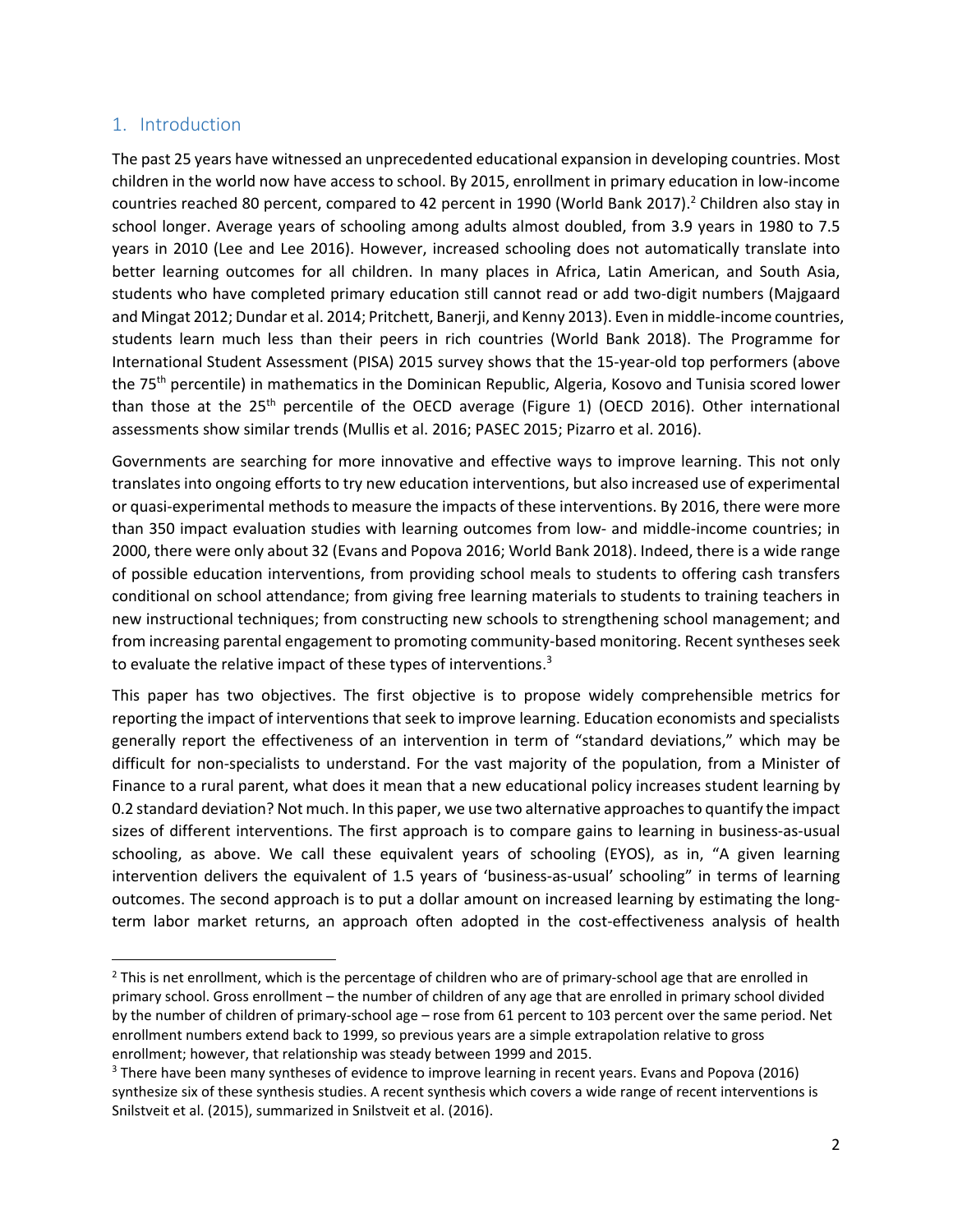interventions. If an intervention increases learning and the effects can be sustained in human capital accumulation, we can calculate the lifelong wage gains from that increased learning. We use the returns to cognitive skills among adults to project the effects of improved learning on lifetime earnings.<sup>4</sup> The net present value (NPV) of lifetime earnings is – on the one hand – a reductive way to think about the value of improved learning, but it has the distinct advantage of allowing concrete discussion of the potential returns to education interventions, which may facilitate discussions of education investments relative to other investments with non‐education experts, such as Ministers of Finance.

The second objective is to characterize the size of the impacts of these interventions relative to learning in a business-as-usual setting. The motivation for the first objective is that a common critique of the learning interventions characterized above is that the average effect is inadequate to make a substantive difference (Alkire et al. 2018). For example, the median effect of pedagogical interventions from a recent review – including experimental and quasi‐experimental studies – was 0.13 standard deviation in learning (Snilstveit et al. 2015). The median effect across randomized controlled trials in a recent systematic review (McEwan 2015) was 0.07 standard deviation. But how much do students learn in their education systems normally? Are these effects small or big next to a realistic counterfactual of education in low‐ and middle‐ income countries? This paper characterizes the size of a range of learning interventions relative to what students normally learn in school in low‐ and middle‐income countries.

Of course, knowing the returns is only one side of the equation: adding cost data would allow policy makers not only to understand the metric by which the benefits are measured, but also to make fully informed decisions. Unfortunately, cost data are reported far less systematically and less often than impact estimates. However, recent work has provided estimates across a range of studies (J‐PAL 2014). We use those estimates to demonstrate how our method - of translating learning gains into equivalent years of schooling and into increased potential earnings – could be extended to demonstrate the equivalent years of schooling (EYOS) per \$100 and the benefit-cost ratio of investment.

To convert test score gains into additional years of schooling or increased wages, we use data on the relative wages and the relative schooling of individuals with different levels of cognitive performance. A group of new, comparable international assessments measuring adult cognitive skills in low‐ and middle‐ income countries, the Skills Towards Employability and Productivity program (STEP), along with some other, stand‐alone surveys provide exactly that (Hanushek et al. 2015; Valerio, Sánchez Puerta, et al. 2016a; Díaz, Arias, and Tudela 2012; Aslam et al. 2011; Valerio, Sanchez-Puerta, et al. 2016).<sup>5</sup>

We find that across 5 STEP countries, one standard deviation gain in literacy skill is associated with between 4.7 and 6.8 additional years of schooling, depending on the estimation method. In other words, over the course of a business-as-usual school year, students learn between 0.15 and 0.21 standard deviation of literacy ability.<sup>6</sup> At the same time, one promising set of interventions – structured pedagogical improvements (or improving the quality of teaching with detailed guidance to instructors) – has an average effect size of 0.13 standard deviation, which means these interventions help students to learn what they would normally learn in between 0.6 and 0.9 years of business-as-usual schooling. Impact

<sup>&</sup>lt;sup>4</sup> Muralidharan and Sundararaman (2011) use a similar approach for a single program, to calculate the internal rate of return of a teacher performance pay program in India.

<sup>&</sup>lt;sup>5</sup> The Programme for the International Assessment of Adult Competencies (PIAAC) provides similar data for highincome countries.

<sup>&</sup>lt;sup>6</sup> Because this compares individuals with different completed years of schooling, it is net of the depreciation that takes place during the holidays between school years.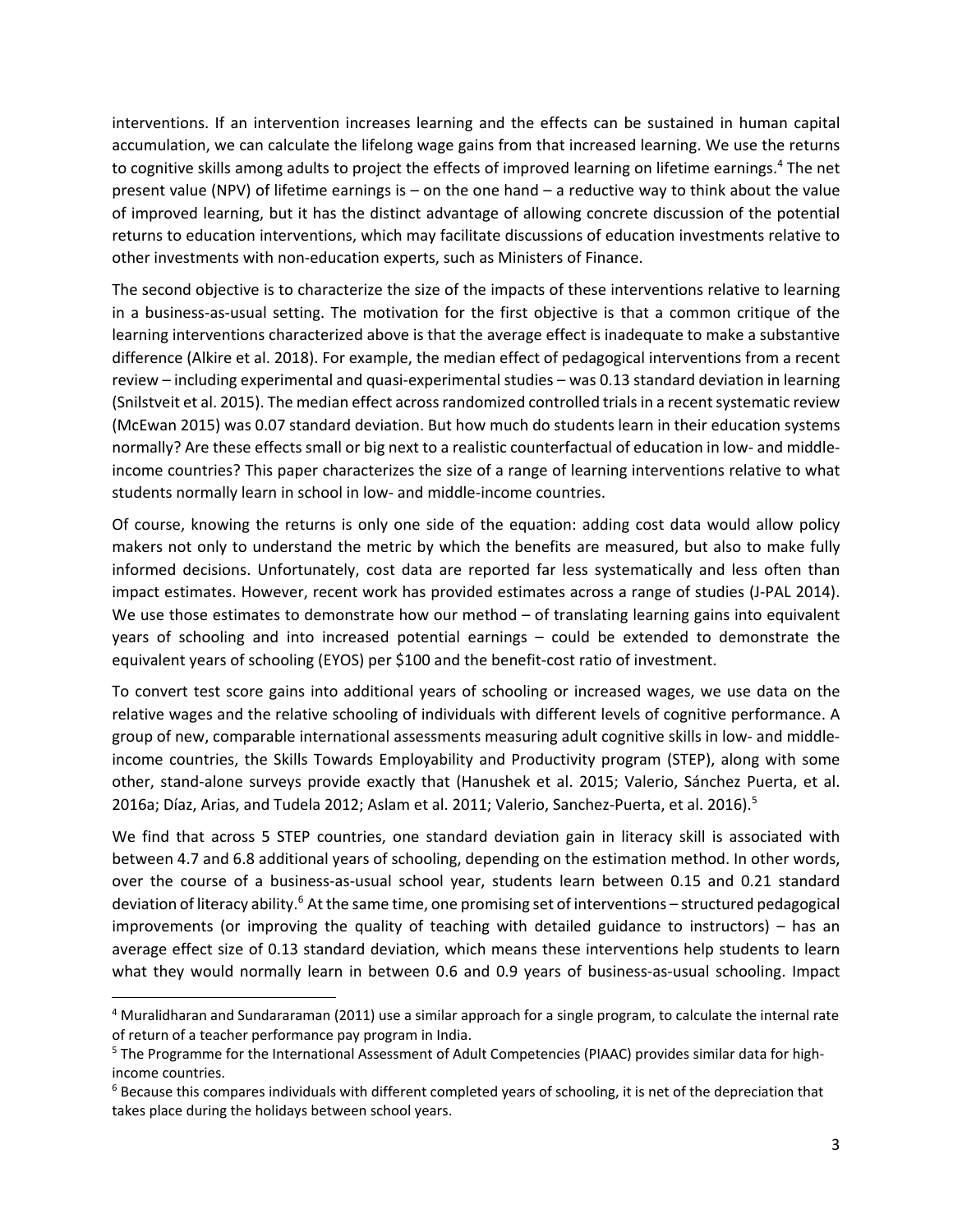evaluation studies in the areas of computer-assisted learning and school-based management yield an average impact that translates to 0.05 to 0.07 additional year of schooling. The impacts of the pedagogical improvements are sizeable, suggesting that interventions being explored to improve learning can make a significant difference. When one translates these learning gains into the wage gains associated with improved learning, the median wage gains across all pedagogical interventions with positive impacts are 8 percent, and the wage gains for the intervention with an effect size at the 75<sup>th</sup> percentile are 21 percent. In the latter case, that translates into a net present value of nearly US\$24,369 in increased wages, with a number of interventions delivering even higher returns.

#### 2. Empirical Strategy

#### 2.1 Equivalent Years of Schooling (EYOS)

To report learning effects in terms of EYOS, ideally one would access a test that maps out the learning trajectory of how much students learn from each additional year of schooling. This requires administering a test with a vertical scale, which makes scores comparable across different grade levels. For example, the states of Utah and Texas in the United States assess student performance in grades 3‐8 for reading and math using a vertical scale (Utah Education Association 2013; State of Texas Assessments of Academix Readiness 2013). However, to the best of our knowledge, no existing cross‐country tests allow for that conversion. Some studies have attempted to estimate the learning gain from an additional year of schooling in other ways by comparing students of the same age in two different grades (e.g., with the Program for International Student Assessment, or PISA, which is applied to 15‐year‐olds across countries), either seeking to control for confounders in regressions (OECD 2014) or by using age-cutoffs for grade enrollment to exogenously identify differences (Strom 2004; Frenette 2008; Benton 2014; Khaw and Wong 2012; Lau and Wong 2013; Marchionni and Vazquez 2015). Neither of these methods maps out a trajectory beyond two years, whereas skills may accumulate at different rates over the primary school cycle.7

A few other tests assess reading and numeracy competencies of children in a wide age range, but the content of the tests is set at the level of early grades and provides limited information on the learning trajectory of later years in the education cycle. For example, the Annual State of Education Report (ASER) in India and Pakistan, Uwezo in East Africa, and the Independent Measurement of Learning (MIA) in Mexico test the basic reading and numeracy skills of children aged between 5 and 16 through household‐ based assessments. In addition, these tests are based on national curricula to guide domestic policy dialogue and are not necessarily comparable across countries (PAL Network 2017). Similar constraints apply to the Early Grade Reading Assessment (EGRA) and the Early Grade Math Assessment (EGMA), which have been widely used in Africa, the Middle East and South Asia (RTI International 2009).

In this paper, we use an adult skill assessment to estimate the relationship between learning gains throughout the primary cycle. The advantage of using adults is that the analysis avoids selection in terms of who has achieved a certain grade by a certain age. Selection in total years of schooling remains, to a degree that varies by the estimation method. We employ two alternative methods to estimate the EYOS associated with one standard deviation in learning. The first uses simple descriptive data to characterize

<sup>&</sup>lt;sup>7</sup> Another, related effort seeks to combine the quality and quantity of education into a single cross-country measure – the Learning Adjusted Years of Schooling, or LAYS – to allow comparison of education systems across countries (Filmer et al. 2018). While the LAYS allows an aggregate measure of the quantity and quality of education in an education system, it is not naturally suited to characterizing the gains from a given intervention.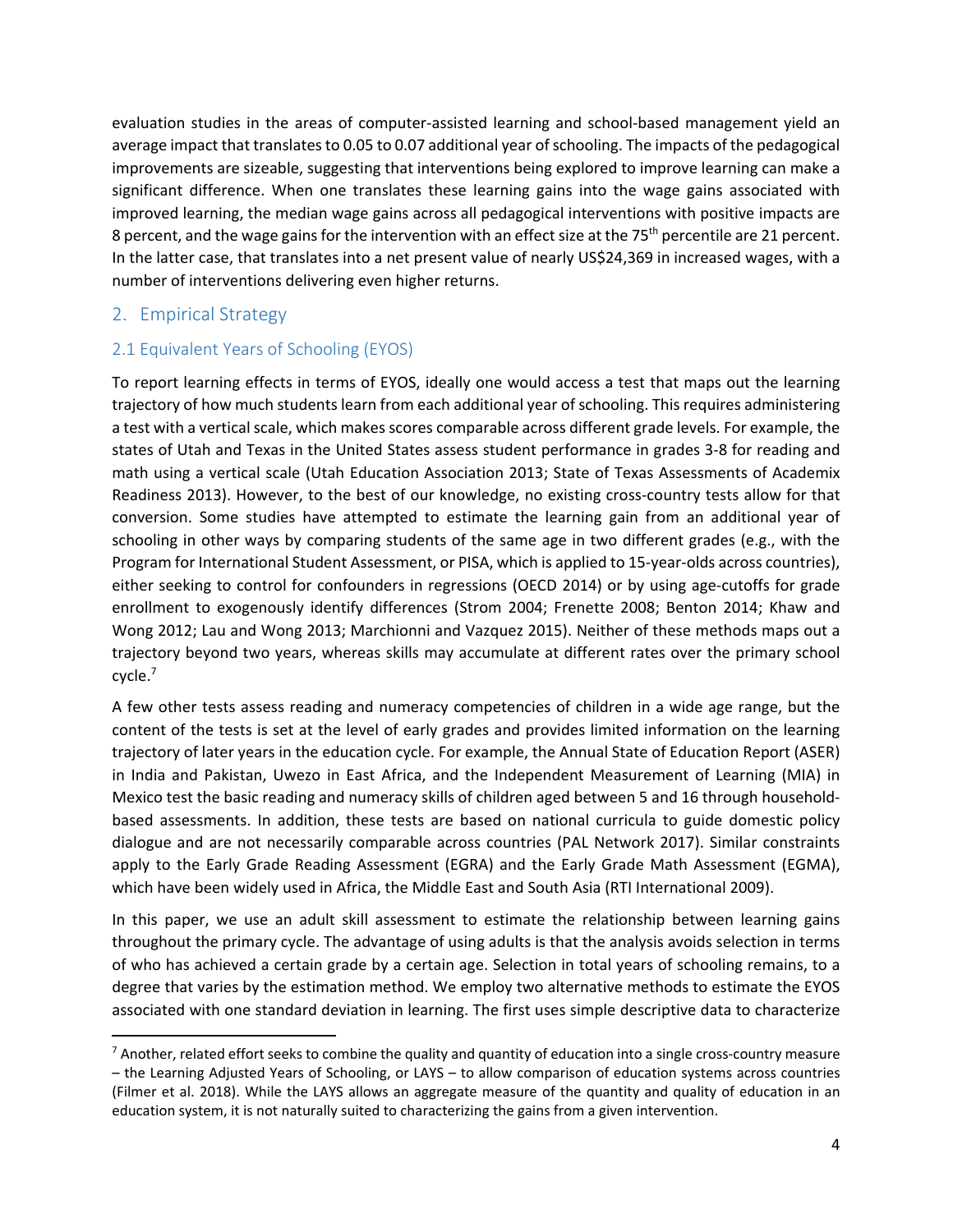the learning gains through the school career (2.1.1 Method 1: Descriptive learning trajectory). The second uses multivariate regression to estimate the learning gains associated with an additional year of schooling, accounting for a number of background variables (2.1.2 Method 2: OLS model of skills and years of schooling). Both methods have advantages and disadvantages, but ultimately, both point to sizeable impacts from learning interventions.

#### 2.1.1 Method 1: Descriptive learning trajectory

In this section, we create an approximate learning trajectory using descriptive statistics. We first calculate standardized reading proficiency scores by completed years of schooling, and then we calculate the increased proficiency for individuals with an additional year of schooling. For example, if the average reading proficiency score of people who have *i* years of schooling is  $L_i$  and those who have ( $i+1$ ) years of schooling is  $L_{i+1}$ , the learning gain from one additional year of schooling will be  $\Delta_l = L_{i+1} - L_i$ . We then take the simple average of learning gains from grade 1 to grade 12 as the mean reading proficiency improvement from an additional year of schooling. The EYOS are estimated as  $1/\Delta_L$   $_{average}$ . We use grades 1 through 12 because we observe significant gains in literacy throughout those grades and because education past grade 12 no longer focuses on fundamental reading skills.

Although all curricula mandate that these skills be learned in primary school, the poor quality of education in many countries extends that learning curve into secondary school (Figure 2). Moreover, due to the limited sample size of each country, we include all age groups in the calculation, aware of the fact that the quality of the education system varies across generations and there might be potential catch‐up or decay effects of learning during adulthood. The advantage of this method is its simplicity; its disadvantage is its failure to deal with selection in total years of schooling.

#### 2.1.2 Method 2: OLS model of skills and years of schooling

In this section, we adopt a statistical model of an individual's skills as a simple and restricted function of completed years of schooling, following Mincer (1970).

$$
C = \beta S + \epsilon \tag{1}
$$

Where cognitive skills *(C)* are measured by skill assessment scores and *S* is school attainment. We fully acknowledge that there are factors other than schooling that determine the formulation of skills, as discussed in Hanushek (2002). The purpose of this paper is to characterize potential gains rather than make a strict causal claim.

Following this conceptualization, we estimate the following equation for our analysis:

$$
L_{i} = \beta_0 + \beta_1 S_i + \beta_2 Age_i + \beta_3 S_i Age_i + \beta_4 G_i + \varepsilon_i \tag{2}
$$

Where  $L_i$  is the standardized reading proficiency score of individual  $i$ ,  $S$  is the number of years of schooling, G is an indicator of gender, and  $\varepsilon$  is a stochastic error. We include age effects in the specification, considering the potential learning decay or catch-up effects in adulthood, which allows the learning gradient associated with additional schooling to vary by age. We then use that relationship, expressed in  $\beta_1$ ,  $\beta_2$ ,  $\beta_3$ , to estimate the learning gradient back in one's school age. Therefore, the learning gain for an individual from an addition year of schooling in terms of standard deviation can be estimated as:

$$
\Delta L = \beta_1 + \beta_2 + \beta_3 \left( S_i + Age_i + 1 \right) \tag{3}
$$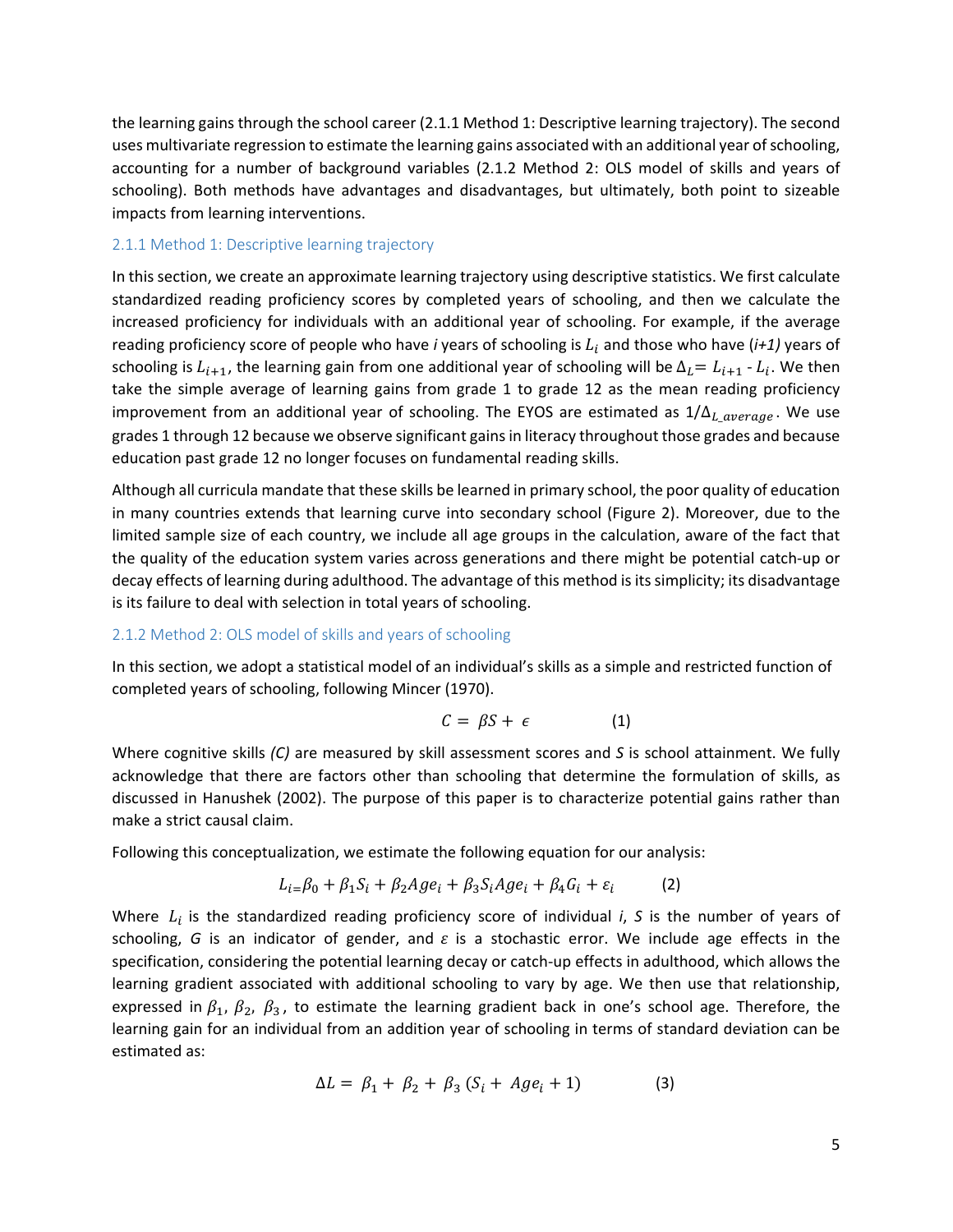Correspondingly, one standard deviation in learning gains is associated with  $1/\Delta L$  EYOS. With equation (3), we can derive an estimate of a full learning profile for each country based on a representative sample of the population with different educational attainment, rather than concentrating on a specific age or grade group. A standard caveat in a model like equation (2) is that a degree of selection takes place at each grade. However, previous research work has shown that the simple OLS and quasi-experimental designs yield very similar estimates of schooling impacts on learning and earnings (Chetty, Friedman, and Rockoff 2014).

For the conversion of EYOS, we again limit the sample to individuals with up to 12 years of schooling for the same reason described in 2.1.1, that learning gains on the skills we measure are sizeable through 12 years of schooling but smaller after. We report the EYOS estimated based on the learning gain from grade 6, usually the last year of primary school, as the primary results. We report specifications pooled across countries that both include and exclude country fixed effects, and we give each country the same weight to compensate for differing sample sizes across countries.

#### 2.2 Net Present Value of Increased Learning

There is a vast labor literature examining how wages of workers are determined. A simple estimate of individual earnings can be written as in Equation 4, following Hanushek and Woessmann (2008):

$$
y = \gamma H + \varepsilon \tag{4}
$$

where earnings (y) are a function of the labor-market skills or human capital of the individual (*H*). *ε* is a stochastic error, representing idiosyncratic differences in earnings and orthogonal to *H*.

Human capital (*H*) is a latent variable that is hard to measure. A preponderance of empirical research has adopted the Mincerian earning equation (5) (Mincer 1970, 1974), where human capital is measured by educational attainment (i.e., years of schooling) and on‐the‐job training (i.e., work experience).

$$
ln y_i = \alpha_0 + \alpha_1 S_i + \alpha_2 E_i + \alpha_3 E_i^2 + \alpha_4 G_i + \varepsilon_i
$$
\n<sup>(5)</sup>

 $y_i$  is the weekly wage of individual i, S is the number of years of schooling, E is potential years of work experience calculated as *Age‐Years of education‐6*, and *G* is an indicator for gender.

An alternative approach is to use directly measured cognitive skills as a proxy for human capital – that is, standardized literacy and numeracy tests. The empirical model is an analog to a Mincer equation replacing years of schooling with measured literacy skills *C*. Potential working experience is replaced by age, as experience might be endogenous to schooling (Patrinos and Sakellariou 2005).

$$
ln y_i = \beta_0 + \beta_1 C_i + \beta_2 Age_i + \beta_3 Age_i^2 + \beta_4 G_i + \varepsilon_i
$$
 (6)

We estimate the labor market value of improved test scores, conditional on the assumption that increased learning from interventions corresponds to a long-term human capital gain. This is a strong assumption. Most impact evaluations of education interventions measure impacts over only a short period; McEwan (2015) found the average period between treatment and follow‐up measurement across 70 instructional evaluations was 13 months. In some cases, where impacts have been measured over time, the effects have been sustained (Ou 2005; Muralidharan 2012); in others, the effects have diminished or disappeared (Andrabi et al. 2011; Jacob, Lefgren, and Sims 2010). There are too few long‐term evaluations to draw strong conclusions. As such, this exercise seeks to translate the potential long-term impact of human capital gains into broadly understandable metrics – increased earnings – without intending to be strictly predictive, given the uncertainty of the time path of returns.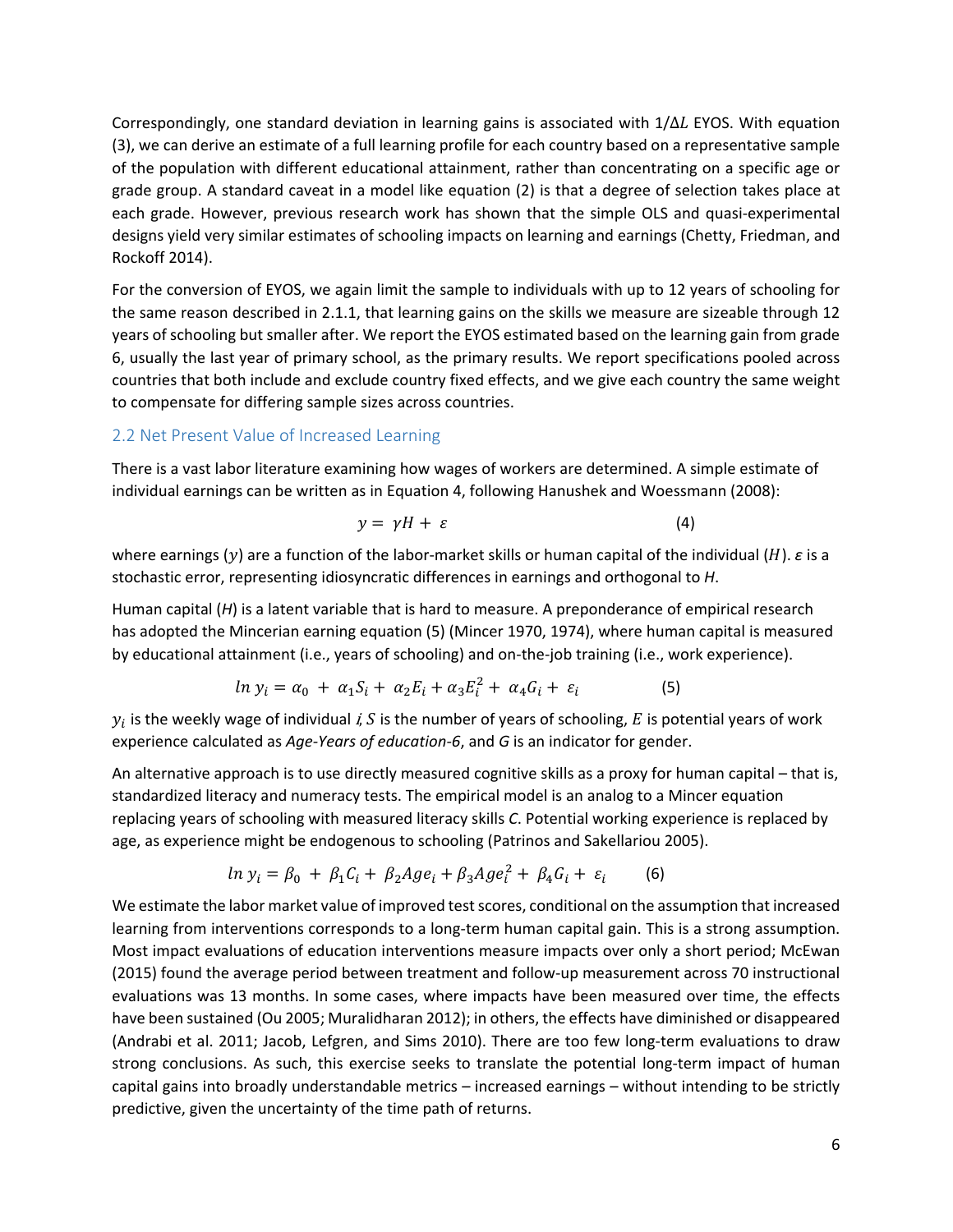We assume that wage returns to skills are constant across one's working life (Buchmann et al. 2016). Improvement from the same intervention I translates to a  $\Delta L \cdot \beta_1$  predicted wage increase. The average annual income of a worker in country *j* is  $w_j$ , measured by the labor share of the Gross National Income (GNI) per capita. Hence, intervention I yields an additional income of  $\Delta L \cdot \beta_1 \cdot w_i$  per year, assuming no wage growth, <sup>8</sup> following Miguel and Kremer (2004) and Muralidharan and Sundararaman (2011). Students receive the intervention at age  $a_i$  and they are expected to enter the labor market at age 20 (Muralidharan and Sundararaman 2011). Wage gains will be further discounted by (20- $a_i$ ) years. The net present value of additional wage gains can be written as:

$$
NPV = \sum_{k=20-a_i}^{n} \frac{\Delta L \cdot \beta_1 \cdot w_j}{(1+i)^k} \tag{9}
$$

where *n* = number of years in the workforce and *i* = discount rate.

In this paper, the expected work life is assumed to be 40 years and discount rate is taken at 3%, a standard social discount rate in public finance (Hanushek and Woessmann 2010; Hagist et al. 2005; Börsch‐Supan 2000).

#### 2.3 Cost Effectiveness of Learning Interventions

Building on the impact metrics, this paper also presents cost‐effectiveness analysis and benefit‐cost ratios of a range of programs with available cost data from J-PAL (2014). The cost-effectiveness of selected interventions is estimated in terms of EYOS per US\$100. For instance, we first multiply the point estimate of improved learning by  $\Delta L$  to get the amount of EYOS for each participant by the program. We then divide the present value of total costs of the program (including costs to both the implementer and the beneficiary) by the number of participants to determine the program cost per beneficiary. And we divide the amount of EYOS by the cost per individual, then multiply by 100 to express the outcome per a US\$100 investment.

Benefit-cost ratios or return to investment (ROI) ratios are calculated as the NPV of lifetime increased wage income divided by the NPV of the program costs per individual. All conversions and calculations follow the methodology described previously in this section.

#### 3. Data

The primary data used in this paper are the World Bank's STEP Skills Measurement Program. The STEP household surveys measure skills of the adult population in low‐ and middle‐income countries and provide comparable international scores of reading proficiency on the scale of OECD's assessment of adult skills, the PIAAC (World Bank 2016a). We use the STEP survey data collected between March 2012 and July 2014 in five countries with available literacy assessment data: Bolivia, Colombia, Ghana, Kenya, and Vietnam.<sup>9</sup>

<sup>&</sup>lt;sup>8</sup> Wages are highly likely to increase over time and assuming no wage growth is a conservative approach. Nevertheless, the net present value of increased learning from interventions is considerable.

<sup>&</sup>lt;sup>9</sup> Data are also available for Armenia, Ukraine and Georgia but not included for the reason that over 50 percent of the population in these countries have more than 12 years of formal education, which dramatically reduces the sample size for the analysis in this paper.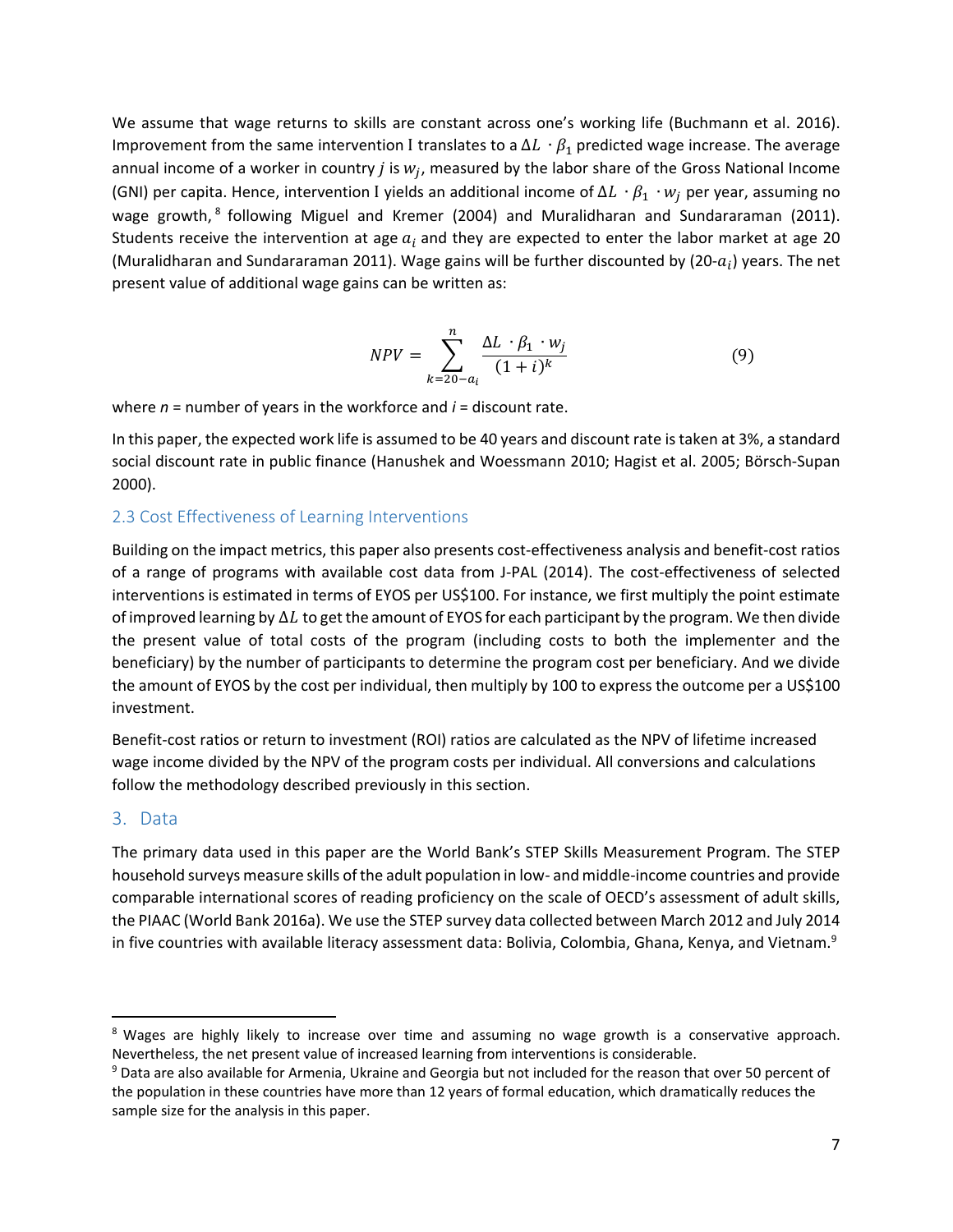The STEP survey includes background information of respondents including demographic characteristics, education, employment history, and earnings. It also includes a reading literacy assessment, administered along with the household survey to a representative sample of urban adults aged 15‐64 in participating countries. Respondents were asked to take a paper‐based literacy test that was designed to measure the level of proficiency in literacy with respect to word meaning, sentence processing and basic passage comprehension, in the language of their resident country. Scores were given based on accuracy (the number of correct answers) and rate (the time taken to answer correctly) on a scale from 0 to 500, as in the PIAAC (Pierre et al. 2014).<sup>10</sup> For analytical purposes, we standardize scores to have a mean of zero and a within‐country standard deviation of one in country‐specific analyses and standardize scores across countries when analyzing the pooled sample, following Hanushek et al. (2015) and Valerio, Sánchez Puerta, et al. (2016b).<sup>11</sup> There is a consistent sampling strategy (see Pierre et al. (2014)) across all STEP participant countries and this paper employs the sample weights within each country in the estimation. Pooled analyses give each country the same weight.

In both our descriptive learning trajectory model and the linear regression model, we limit the estimation sample to survey respondents who have 1-12 years of schooling. This gives us sample sizes ranging from 1,558 in Bolivia to 2,503 in Vietnam, as Table 1 Panel A shows. The average age of the pooled sample across 5 countries is 32.9 years old, ranging from 28.5 years old in Kenya to 38.1 years old in Vietnam. The average years of schooling is 8.9 years, with about 21.2% still at school. Respondents in Vietnam achieve the highest reading proficiency score (234) while respondents in Ghana have the lowest (126).

For the analysis of labor market returns and the net present value of lifetime earnings, we restrict the sample to adults between 25 and 64 years old who are in the labor force regardless of employment status, since the level of skills matters in both job seeking and job performance. It includes the following groups: (1) the full‐time and part‐time employed (including self‐employed) population, and (2) those who are unemployed but have been looking for jobs in the past four weeks and will be available in the next two weeks. We exclude individuals who are not in the labor force, specifically those who are not employed and did not look for work in the past four weeks, either because they self-identify as housewives (47.0%), are retired or in old age (24.0%), are ill or disabled (7.9%), are currently attending school (6.1%), do not want to work or believe there are no jobs (3.4%), and for other reasons (11.6%). The earnings measure used is weekly wages in US dollars. The top 1 percent of weekly earners (likely due to reporting error) are excluded from the sample, as were those who did not report their wages (5% of those who report working). The earnings of unemployed people and unpaid workers are set at 0.00001 for estimation purposes.

Table 1 Panel B provides summary statistics of this subsample. The sample size ranges between 1,228 in Bolivia and 1,948 in Kenya, with a total of 8,156 observations in the pooled sample. Vietnam has the highest employment rate at 98.0%, and the lowest rate is 83.1% in Kenya. Hourly wage ranges from \$2.8 (PPP 2011) in Ghana to \$4.6 in Bolivia. Respondents in Vietnam achieve the highest literacy score (237) and respondents in Ghana the lowest (121). The average years of schooling ranges from 11.1 in Bolivia to 7.8 years in Ghana.

 $10$  The STEP survey also collected data on socioemotional skills, but we focus on the measured cognitive skills (i.e., reading proficiency) in the empirical specification, as this is the most consistently measured learning outcome in education impact evaluations.

 $11$  All 10 plausible values of the STEP reading proficiency scores are taken into account using the STEP module in Stata 14 (Macdonald 2014).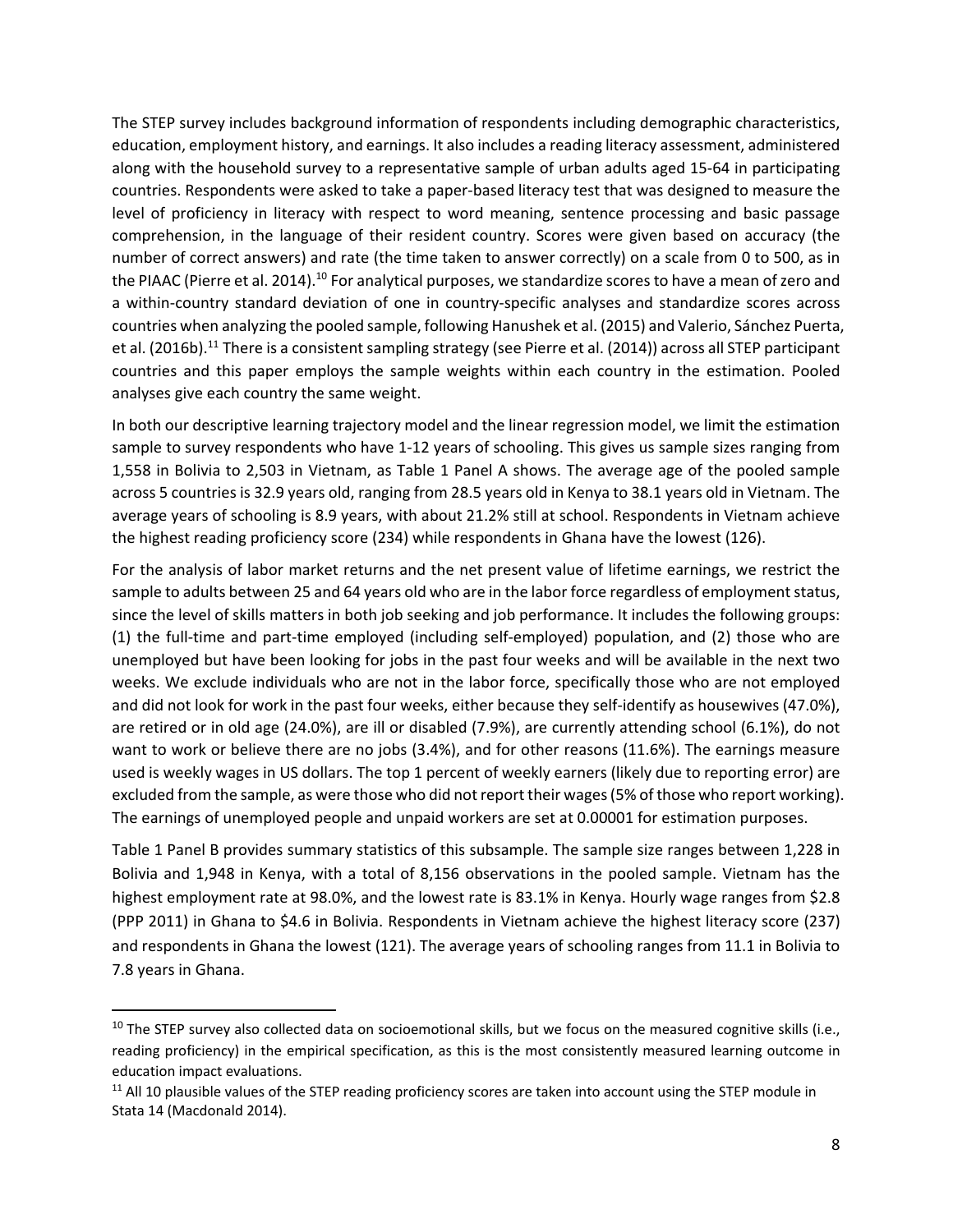For interventions, we begin with the sample of impact evaluation studies in the areas with the largest number of measured learning outcomes in a systematic review (Snilstveit et al. 2015): structured pedagogy (e.g., introducing new lesson content and providing teachers with training on how to teach), computer‐assisted learning, and school based management. We only include studies with any measure of the three building blocks of the STEP literacy assessment – word meaning, sentence processing and basic passage comprehension  $-$  to ensure the comparability to the extent possible, and sort them by standardized effect size.<sup>12</sup> Forty-nine of the total 63 reading outcomes analyzed in this paper are from impact evaluations that employ randomized controlled trials (RCTs), and the rest are from studies using either difference-in-differences (DID) or multivariate regression evaluation designs. In order to estimate the potential increase in average annual income associated with an intervention, we use the GNI per capita, PPP (current international \$) combined with the labor share of national income of the country where the intervention was implemented (World Bank 2017; Neiman and Karabarbounis 2013). To compare all the interventions in the same time frame, we assume that all interventions began in 2015 (Buchmann et al. 2016).

For cost-effectiveness analysis, a recent study by J-PAL (2014) provides standardized effect sizes and program costs of 27 education interventions with student learning outcomes across Sub‐Saharan Africa and Asia. Our analysis includes 14 of those 27 programs with a significant impact at the 10% level. We estimate the equivalent years of schooling per \$100 and the rate of return on investment. The cost data from J-PAL in general consider costs to the implementer such as administrative and monitoring costs and the opportunity costs of the beneficiary and their family (see Dhaliwal et al. (2013) for details on methodology). To follow the time frame of J-PAL's data, all calculations related to cost-effectiveness and cost‐benefit analysis are expressed in USD (2011 PPP).

#### 4. Results

#### 4.1 Increased Learning as EYOS

Across five STEP countries, we find that one standard deviation improvement in reading proficiency is associated with 4.7 to 6.8 EYOS, estimated by using our two different methods (Table 2).<sup>13</sup> In other words, it takes between 4.7 and 6.8 years of "business‐as‐usual" schooling to produce one standard deviation of learning. The descriptive method (Method 1) indicates the biggest EYOS of 6.8, while the estimate from the OLS model without country fixed effects (Method 2b) corresponds to 4.7 EYOS. However, Method 1 does not consistently predict larger EYOS across countries. In Colombia, the smallest EYOS of 4.8 is estimated through Method 1 and the largest (9.3) through Method 2. In Ghana, Method 2 indicates an EYOS of 4.4 and Method 1 yields an EYOS of 7.3. Nevertheless, although each method is based on a different set of reasonable assumptions, the results consistently demonstrate the sizable impacts of improved reading proficiency.

#### *EYOS estimated through alternative benchmarks*

Our results from the pooled sample show that an additional year of schooling increases reading proficiency by 0.15 standard deviation (method 1), that is how much a student learns if she studies in a hypothetical "STEP" school, which reflects a mix of the education systems of the 5 countries. How much

 $12$  Table A1 lists all the language learning outcomes reported in Snilstveit and others (2015) in the area of structured pedagogy; 30 out 68 tests (shown in bold) are included in the analysis of this paper.

<sup>&</sup>lt;sup>13</sup> Tables A2, A3 and A4 provide details on learning gains associated with an additional year of schooling that are used to estimate EYOS.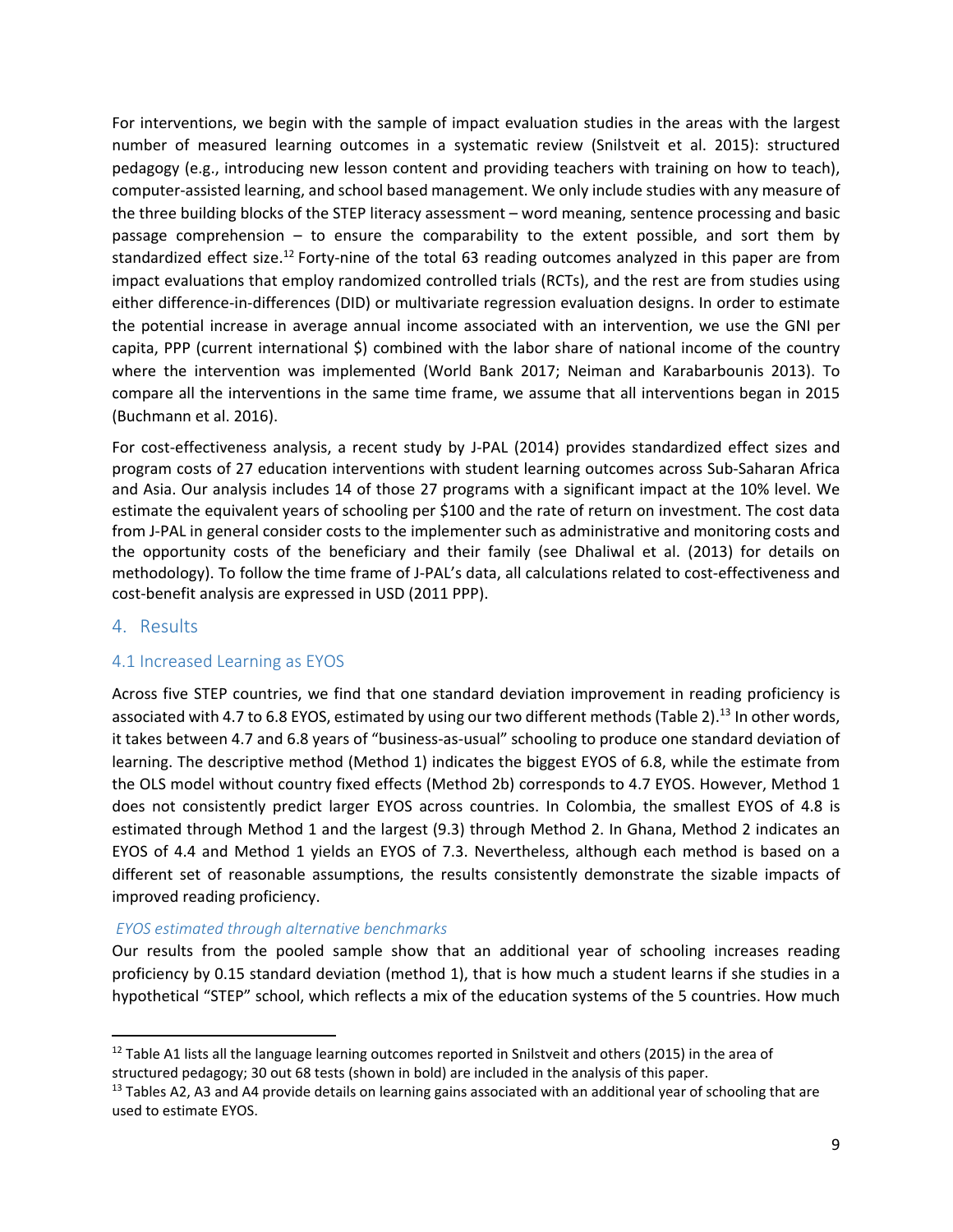is the "STEP" school gain in cognitive skill compared to that in other education systems? First, we can compare the absolute learning gains. Using PIACC data from Hanushek et al. (2015) and the same descriptive method (method 1), we estimate that students from Finland – one of the top performing education systems – improve reading proficiency by approximately 0.3 standard deviation with an additional year of schooling, or one standard deviation is an equivalent of 3.3 years of Finnish schooling. Similarly, the average improvement in reading from an additional year of schooling in grades 3‐8 in Texas is also about 0.3 standard deviation, or one standard deviation is an equivalent of 3.3 EYOS of Texas education. Hence, in absolute terms, students in these two countries learn about twice as much as students in the 5 STEP countries.

However, taking the quality of education systems into account, students in high-performing systems learn even more. Although one additional year of schooling is associated with 0.3 standard deviation in both Texas and Finland, it does not mean that students in Texas and Finland make the same improvement within one school year, because the quality of the two education systems is not the same. This can be illustrated by the fact that within the PIAAC pooled sample, with a common test, an additional year of schooling in the US is associated with 0.2 standard deviation of reading proficiency improvement, while that number is 0.3 standard deviation in Finland.<sup>14</sup> In this paper, we propose the pooled STEP standard as a metric for low‐ and middle‐income countries for two reasons. First, we do not have data for all countries where the interventions were implemented; second, we try to evaluate the impacts of interventions using the same STEP EYOS to avoid biases from the variance in the quality of different education systems.

#### 4.2 Impacts of Increasing Cognitive Skills

The data available to calculate the relationship between cognitive skills and earnings are available in only a limited number of countries. In fact, only two countries (Colombia and Kenya) have both data on cognitive skills and earnings as well as impact evaluations results from an expansive database (Snilstveit et al. 2015). As a result, we use the return to learning estimated using the pooled sample to demonstrate the potential impacts of interventions. Taking these numbers as predictive would require strong assumptions that interventions across countries would have the same effect, which is not the case. However, these estimates are intended to be demonstrative rather than predictive. Again, we acknowledge the limitations of this extrapolation, but we propose that this work still serves to demonstrate the potential returns to learning interventions. Over time, more data on the return to cognitive ability will improve the precision of this exercise.

Table 3 shows the effect sizes at the 25<sup>th</sup>, 50<sup>th</sup> and 75<sup>th</sup> percentiles of three categories of interventions: structured pedagogy, school‐based management and computer assisted learning. Table A5 shows the full list of interventions. These impacts correspond to EYOS estimated through three sets of methods. Across all pedagogical interventions that have been evaluated, the median effect size is 0.13 standard deviation.<sup>15</sup> If the effect were sustained over time, the increased learning from this program would have an impact equivalent to an additional 0.52 to 0.88 EYOS, depending on the estimation method. Likewise, a more promising intervention – a decentralized schooling system intervention in Brazil that provided new curriculum, teaching materials and teacher training – yielded an impact that corresponds to 1.16 EYOS under the most conservative approach and reaches 2 years of equivalent schooling using the descriptive

<sup>&</sup>lt;sup>14</sup> Calculations are available upon request.

<sup>&</sup>lt;sup>15</sup> That median effect is from an intervention in Kenya that provided teachers with teaching manuals, training and follow‐up workshops (Jukes and Dubeck 2015).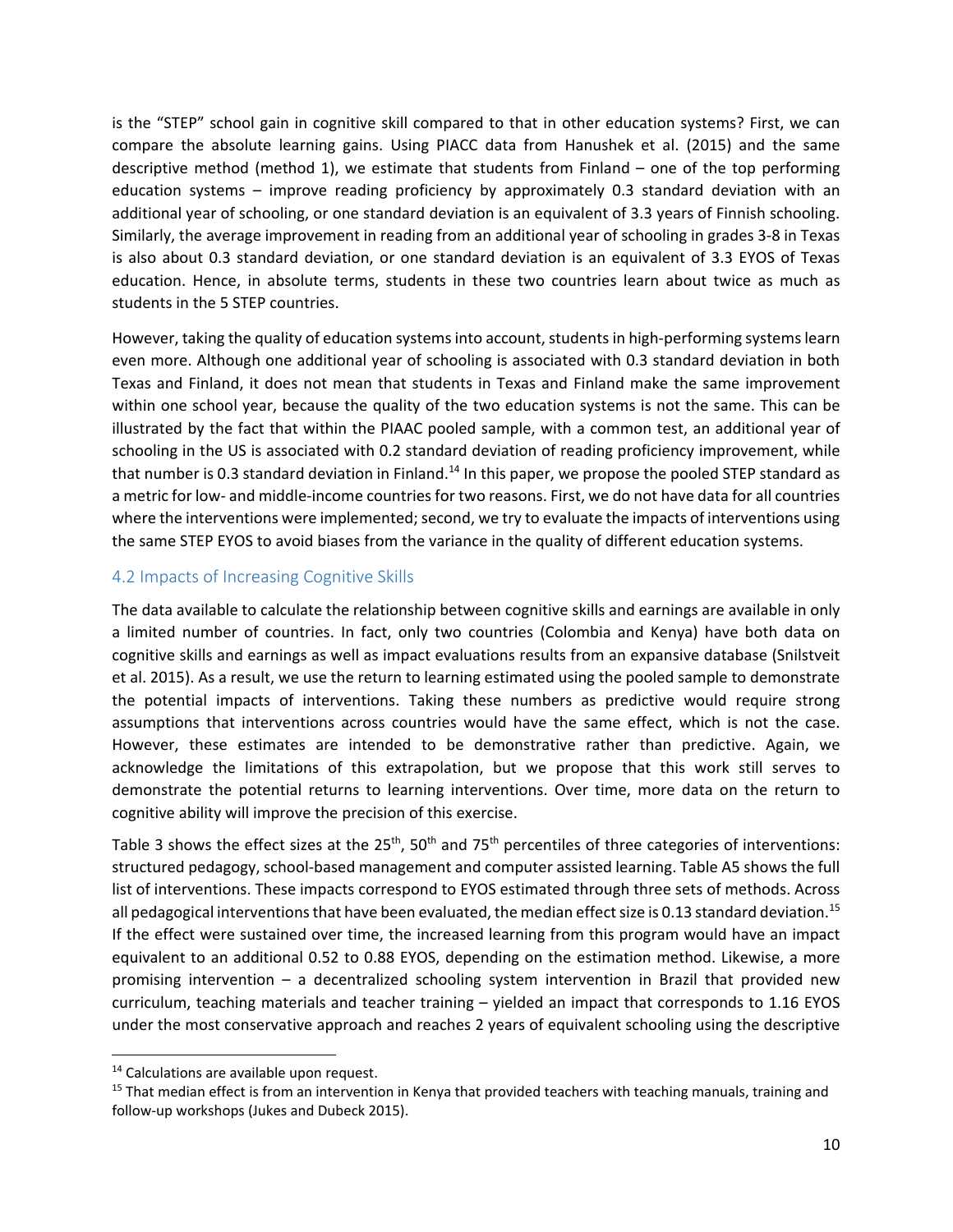method. For school‐based management and computer‐assisted learning interventions, the effect sizes are smaller and the effect sizes at the 25<sup>th</sup> percentile are negative. However, the median effect size of computer-assisted learning interventions is 0.01, from a computer-assisted remedial program in China (Lai et al. 2011), which is associated with 0.04 ‐ 0.07 EYOS. The impact of one of the most promising school‐ based management interventions (75<sup>th</sup> percentile) – a school grant program in Senegal (Carneiro et al. 2015) – is equal to 0.27 EYOS.

Furthermore, there are labor market returns to increased learning, as discussed earlier. Returns to one standard deviation higher literacy score in different regions are shown in Table 4. Based on returns to literacy skills, we can estimate the net present value of increased lifetime earnings from a certain education intervention, as shown in Table 5 (for a sample of interventions) and Table A6 (for all interventions). The underlying assumption is that the effects will be sustained over one's lifetime.

For example, Table 4 suggests returns of 59 percent for scoring 1 standard deviation higher on the literacy assessment in Kenya. The Health and Literacy Intervention (HALI) (Jukes et al. 2016) helped students achieve 0.13 standard deviation higher in a Swahili passage reading fluency (words per minute) test (Table 5). The long-term impact of this program would be an 8 percent increase in wages [0.59  $*$  0.13 SD]. The average annual income of a Kenyan worker in 2015 was \$1,079 (PPP, current US\$) [3,060 \* 0.35 SD] and an 8 percent increase in wage would correspond to additional income of \$86 per year. Over a 40‐year work life, this fixed additional income has a present value of \$1,907, if discounted at 3 percent. Since the students are in Grade 2 or on average 8 years old and they are assumed to start to enter the labor market at age 20, the \$1,907 is further discounted by 3 percent for another 12 years. The net present value of the learning improvement from the HALI for each student is \$1,338 (Table 5). Similarly, the Brazilian decentralized schooling system which implemented new curriculum and teacher training (Leme et al. 2012), can potentially yield an NPV of \$24,369 by improving students' Portuguese proficiency by 0.29 standard deviation.

The computer-assisted intervention with the  $75<sup>th</sup>$  percentile effect size is a program implemented in Ecuador, which provided computer labs and learning software and increased students' learning outcome by 0.06 standard deviation, as shown in Table 5 (Carrillo, Onofa, and Ponce 2010). Since we do not have data on the return to learning in Ecuador, we use that of Colombia, the country in Latin America closest to Ecuador in income for which we have data in our sample. The 0.04 standard deviation improvement in language skills corresponds to a 4 percent increase in wages, with an NPV of \$3,093. Likewise, the median effect size of school-based management interventions, from a school grant program in The Gambia (Blimpo et al. 2015), can potentially translate to a wage increase of NPV \$20.

#### 4.3 The Cost Effectiveness of Increased Learning

While Sections 4.1 and 4.2 have demonstrated the potential impacts of increased learning from improving pedagogy in terms of increased years of schooling and lifetime increased wage income. In this section, we present cost‐effectiveness and cost‐benefit ratios of a group of programs, by adding the data on program costs. We include 14 education programs that cover a wide range of intervention categories, including conditional cash transfers, teacher incentives, computer‐assisted learning, school‐based management and providing textbooks (Table 6). Following the practice in the previous sections, we group and compare these interventions by region. While we can compare specific interventions in this way, we have data on too few interventions to responsibly make generalizations about the cost-effectiveness of entire categories of interventions to set policy priorities (e.g., computer‐assisted learning versus school‐based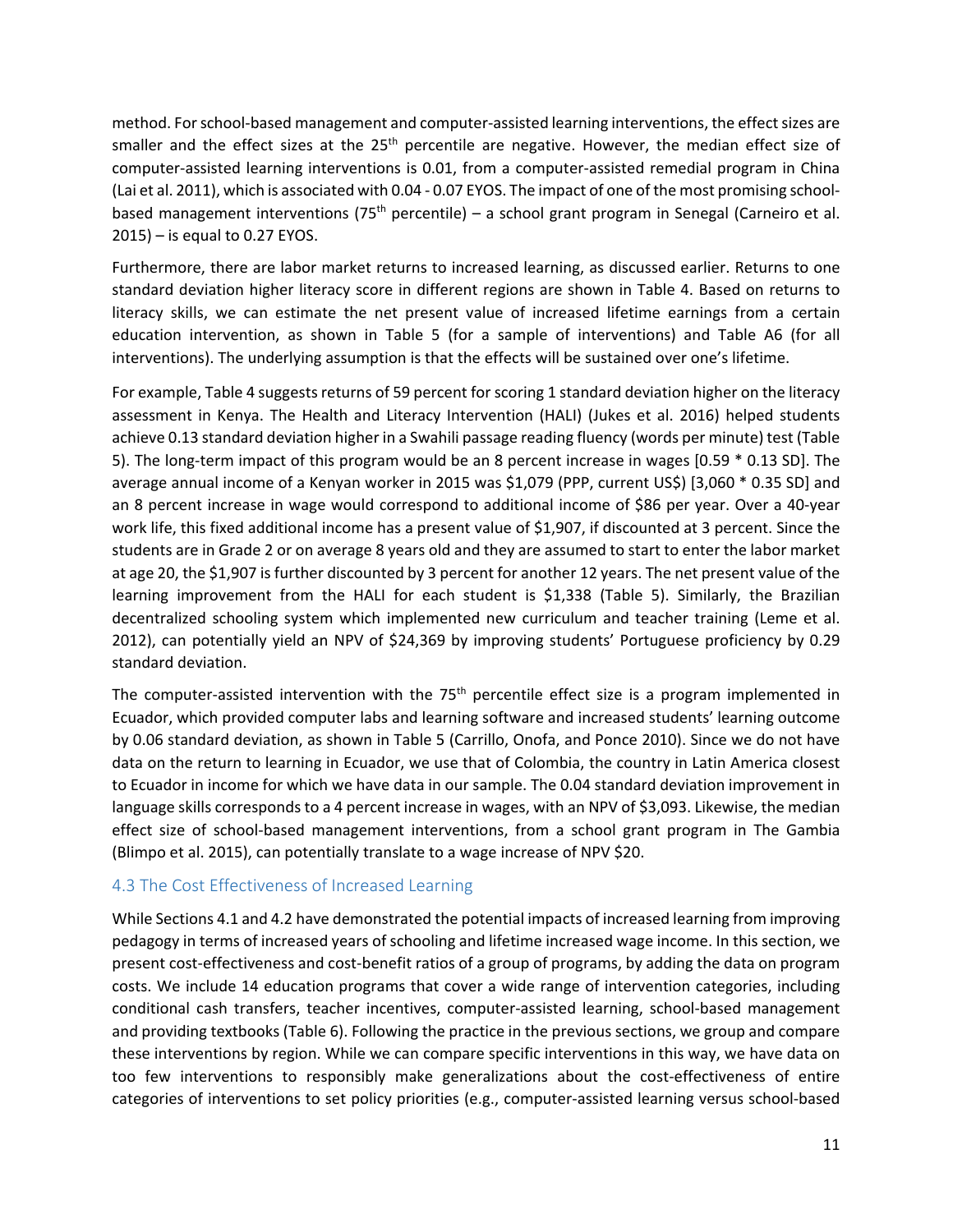management). However, this exercise demonstrates the potential of cost-effectiveness analysis in complementing our analysis to inform policy decisions.

Across all 14 included programs, the average total cost per participant is US\$75 (2011, PPP), with the cheapest at US\$0.40 (from providing earnings information for school finishers in Madagascar (Nguyen 2008b)) and the most expensive at US\$749 (from the minimum‐size conditional cash transfer program in Malawi (Baird, McIntosh, and Özler 2011)) (Table 6).

In Sub-Saharan Africa, the most cost-effective program provided households in Madagascar with information on returns to education (Nguyen 2008a). As Table 6 shows, this program increased students' learning performance by 0.2 SD at a cost of US\$0.4 per student. As described in section 4.1, 1 one SD gain in learning is associated with 6.5 years of equivalent schooling (method 2a). Thus, the effect of the Madagascar program translates into 1.5 additional years of schooling for each participant at a total cost of US\$0.4 from implementer and beneficiary. In other words, an investment of US\$100 can yield 430 additional years of equivalent schooling (if that were possible). Furthermore, considering the long‐term wage income effects described in section 4.2.2, an 0.2 SD improvement in learning by this program can yield an NPV of US\$694 from lifetime increased wage income (discounted at 3%), which provides a benefit‐ cost ratio of 1,957, when taking into account the NPV of the program cost (US\$0.4). The median costeffective program in Sub‐Saharan Africa took place in Kenya and provided teachers with incentives based on students' test scores and improved learning by 0.14 SD at a cost of US\$4.2 per beneficiary (Duflo, Dupas, and Kremer 2011). For every US\$100 invested in this program, it is associated with additional 21.3 years of equivalent schooling and the benefit‐cost ratio reaches 156, when benefits are estimated in terms of life‐time increased earnings. The big returns indicate the high cost‐effectiveness of these interventions that effectively increased learning.

Establishing new schools is considered to be one of the most expensive education investments. However, building these new schools can still be cost-effective as long as children get sizeable learning gains. In Afghanistan, placing village‐based schooling helped children improve their performance by 0.5 SD at a higher cost of US\$111.2 per student enrolled (Burde and Linden 2013). 18.1 additional years of equivalent schooling can be achieved per US\$100 and the benefit‐cost ratio is 19 (Table 6). In East Asia, the impact of an school‐based management intervention in Indonesia (Pradhan et al. 2014) that linked school committees to local government translates to 187 additional years of equivalent schooling for every US\$100 invested, generating a benefit‐cost ratio of 3,810. Similarly, in India, a remedial education program improved students' performance by 0.14 SD, which yields a benefit‐cost ratio of 143.

#### 5. Discussion

#### 5.1 Poverty impacts

A wide range of interventions have increased learning outcomes in low‐ and middle‐income countries. This increased learning can translate into labor market gains, as adults with higher learning scores have higher wages. An 11 percent increase in wages, the projected increase associated with a teacher training program in Uganda, or a 33 percent increase in wages, associated with a reading program in Kenya, mean a sizeable difference for those countries, with roughly one-third of the population living under the \$1.90 per day poverty line (World Bank 2016b).<sup>16</sup> If that one-third were to have income uniformly distributed

<sup>&</sup>lt;sup>16</sup> The last available poverty estimates for Uganda are from 2012 (34.6 percent) and for Kenya are from 2005 (33.6 percent).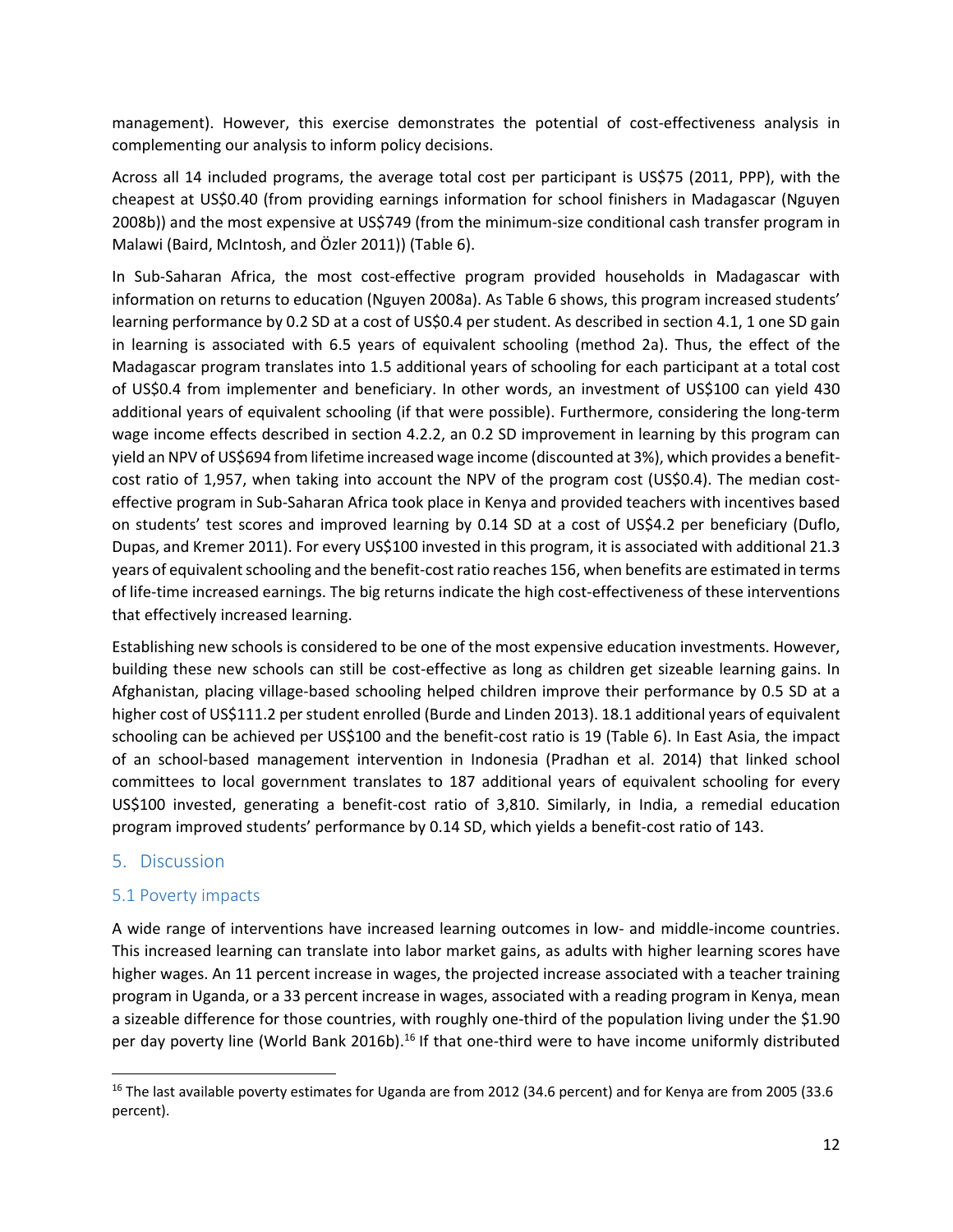under \$1.90 poverty (a conservative assumption), then an 11 percent increase in wages would translate to a reduction in extreme poverty from 34 percent to 30 percent (more than one million people in Uganda), and a 33 percent increase in wages would translate to a reduction in extreme poverty of 23 percent (more than three million people in Kenya). These are not small or trivial changes.

#### 5.2 How reliable are the assumptions on which this is based?

Of course, these numbers are based on a wide range of strong assumptions. First, there is an assumption that cognitive impacts endure from the time of the intervention into adulthood. As discussed earlier, the evidence on the endurance of cognitive gains is extremely limited. Few education interventions measure outcomes over a significant period of time. Impacts likely endure in some cases and not in others.

Second, because we do not have data on the gradient between cognitive skills and earnings for every country, we use that of the country in the same region that has the closest income to the country where the intervention took place. For example, we only have data on returns to schooling in Ghana and Kenya in the Sub‐Saharan Africa region. When we estimate the economic return to an intervention in Tanzania, we will use the gradient of Kenya, since Tanzania's income is closer to Kenya's than to Ghana's. But the returns to schooling in terms of weekly earnings vary greatly within the region, from 9.8 percent in Ghana to 21.8 percent in Kenya. There is clearly no reason to be confident that the gradient in Tanzania will in fact be 15.8 percent. As such, estimates for countries where data are available on the learning-earnings gradient will likely be more accurate. Likewise, calculating the EYOS from five pooled countries and then using that pooled estimate to scale up the effect sizes assumes consistency in the estimates across countries, which – as shown above – is not met. The objective of the metric is to provide a rule of thumb rather than a measure that will be precisely accurate in every setting, which would be impossible.

Third, if one were to use these estimates to think about poverty reduction or income gains on a national scale, then they assume a lack of general equilibrium effects: Specifically, if one were to scale up an education intervention nationwide, would the size of the impacts on earnings be consistent? This could prove false because the quality of the program diminishes in the context of scaling it up, as documented in Kenya in Bold et al. (2015). This could also prove false if the population as a whole achieves higher cognitive ability and so the returns fall in response to the increased supply of cognitive ability, as documented in India in Khanna (2015).

Fourth, one of the metrics that this paper uses is "equivalent years of schooling." However, this only captures the cognitive gains from additional years of schooling. Insofar as schooling produces socioemotional skills – as documented in the United States by Jackson (2016) – the equivalent years of schooling are an incomplete representation of total skills.

#### 5.3 What is the ultimate value of these estimates for education policy?

Despite their limitations, these alternative units allow both education and non‐education specialists to characterize gains in learning in terms that are understandable and are clearly linked to positive life outcomes. A statement such as, "The gains from this literacy intervention are the same as the difference between someone who earns \$60,000 a year and someone who earns \$70,000 a year," arguably carries much more intuitive meaning – even with all the necessary caveats – than "This intervention increased learning by 0.22 standard deviation."

The sizeable impact of some of these interventions – for example, that structured pedagogy interventions help students to learn what they would normally learn in between 0.6 and 0.9 years of business-as-usual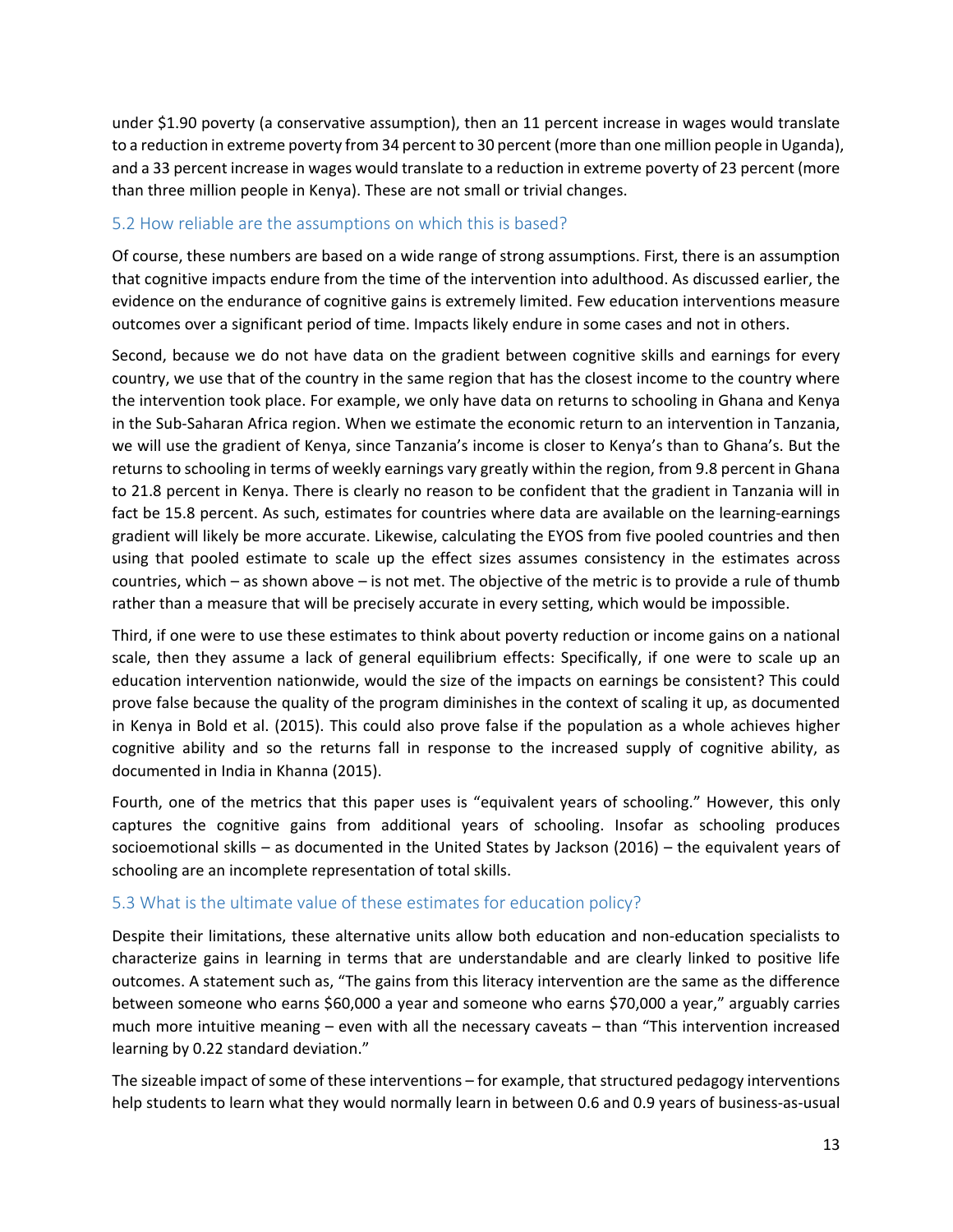schooling – is in part driven by the low quality of "business as usual" schooling in many countries. The same interventions implemented in Finland or Singapore might have a much smaller relative impact. However, "business as usual" schooling is the current reality and the interventions discussed in this study have the potential to significantly increase its productivity.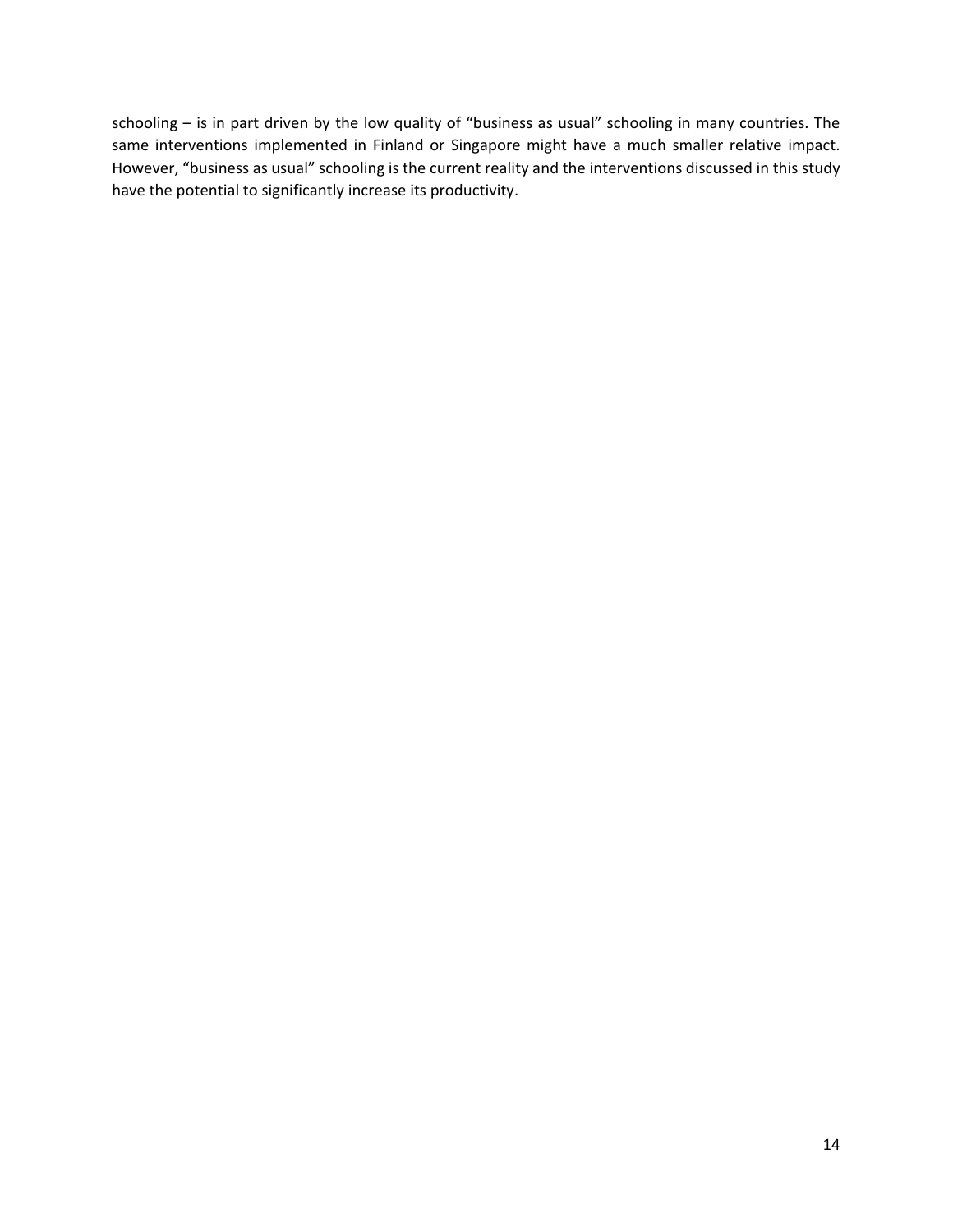#### References

- Abeberese, Ama Baafra, Todd J Kumler, and Leigh L Linden. 2014. 'Improving reading skills by encouraging children to read in school: A randomized evaluation of the Sa Aklat Sisikat reading program in the Philippines', *Journal of Human Resources*, 49: 611‐33.
- Alkire, Sabina, Florent Bédécarrats, Angus Deaton, Gaël Giraud, Isabelle Guérin, Barbara Harriss‐White, James Heckman, Jason Hickel, Naila Kabeer, Solène Morvant‐Roux, Judea Pearl, Cécile Renouard, François Roubaud, Jean‐Michel Servet, and Joseph Stiglitz. 2018. 'Buzzwords and tortuous impact studies won't fix a broken aid system', *The Guaudian*.
- Andrabi, Tahir, Jishnu Das, Asim Ijaz Khwaja, and Tristan Zajonc. 2011. 'Do value‐added estimates add value? Accounting for learning dynamics', *American Economic Journal: Applied Economics*, 3: 29‐ 54.
- Aslam, Monazza, Anuradha De, Geeta Kingdon, and Rajeev Kumar. 2011. 'Economic returns to Schooling and Skills–An analysis of India and Pakistan', *Education Outcomes and Poverty in the South*.
- Baird, Sarah, Craig McIntosh, and Berk Özler. 2011. 'Cash or condition? Evidence from a cash transfer experiment', *The Quarterly Journal of Economics*: qjr032.
- Banerjee, Abhijit V. , Shawn Cole, Esther Duflo, and Leigh L. Linden. 2007. 'Remedying Education: Evidence from Two Randomized Experiments in India', *The Quarterly Journal of Economics*, 122: 1235‐64.
- Benton, Tom 2014. 'The relationship between time in education and achievement in PISA in England ', *Working paper. Cambridge Assessment, University of Cambridge*.
- Bold, Tessa, Mwangi Kimenyi, Germano Mwabu, Alice Ng'ang'a, and Justin Sandefur. 2015. 'Interventions and Institutions: Experimental Evidence on Scaling Up Education Reforms in Kenya', *Working Paper 321. Center for Global Development*.
- Börsch‐Supan, Axel. 2000. 'A model under siege: A case study of the German retirement insurance system', *Economic Journal*: F24‐F45.
- Buchmann, Nina, Erica Field, Rachel Glennerster, Shahana Nazneen, Svetlana Pimkina, and Iman Sen. 2016. 'The effect of conditional transfers and a girls' empowerment curriculum on adolescent marriage and childbearing in rural Bangladesh: a community clustered randomized controlled trial ', *J‐PAL working paper (forthcoming)*.
- Burde, Dana, and Leigh L Linden. 2013. 'Bringing education to Afghan girls: A randomized controlled trial of village‐based schools', *American Economic Journal: Applied Economics*, 5: 27‐40.
- Carneiro, Pedro, Oswald Koussihouèdé, Nathalie Lahire, Costas Meghir, and Corina Mommaerts. 2015. 'Decentralizing education resources: school grants in Senegal', *National Bureau of Economic Research Working Paper No. 21063*.
- Carrillo, Paul, Mercedes Onofa, and Juan Ponce. 2010. 'Information Technology and Student Achievement: Evidence from a Randomized Experiment in Ecuador ', *IDB Working Paper Series No. IDB‐WP‐223, Inter‐American Development Bank*.
- Chetty, Raj, John N. Friedman, and Jonah E. Rockoff. 2014. 'Measuring the impacts of teachers II: Teacher value‐added and student outcomes in adulthood', *The American Economic Review*, 104: 2633‐79.
- Dhaliwal, Iqbal, Esther Duflo, Rachel Glennerster, and Caitlin Tulloch. 2013. 'Comparative cost‐ effectiveness analysis to inform policy in developing countries: a general framework with applications for education', *Education Policy in Developing Countries*: 285‐338.
- Díaz, JJ, O Arias, and DV Tudela. 2012. 'Does Perseverance Pay as Much as Being Smart', *The Returns to Cognitive and Non‐cognitive Skills in urban Peru*.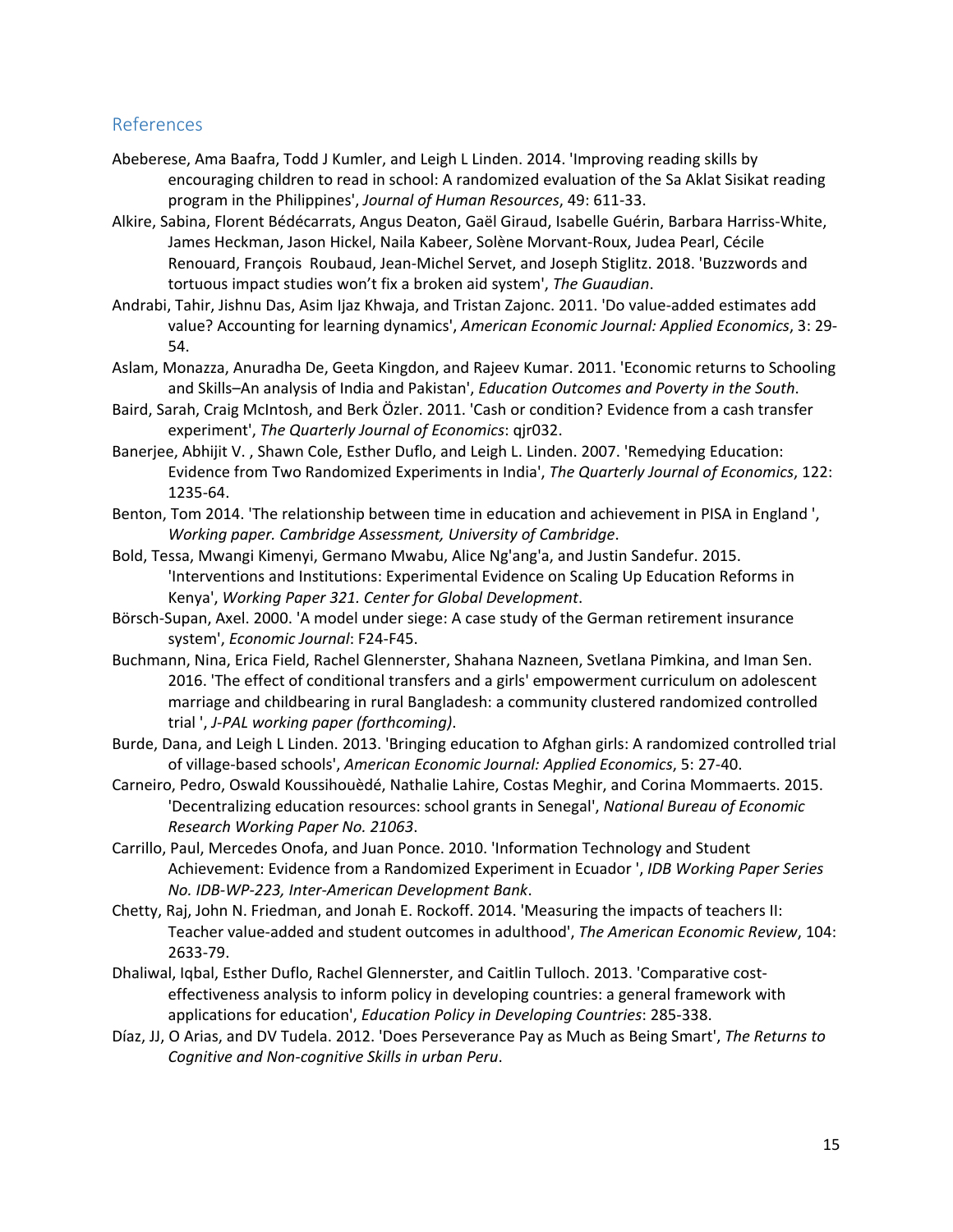- Duflo, Esther, Pascaline Dupas, and Michael Kremer. 2011. 'Peer Effects, Teacher Incentives, and the Impact of Tracking: Evidence from a Randomized Evaluation in Kenya', *American Economic Review* 101: 1739‐74.
- ———. 2015. 'School governance, teacher incentives, and pupil–teacher ratios: Experimental evidence from Kenyan primary schools', *Journal of Public Economics*, 123: 92‐110.
- Duflo, Esther, Rema Hanna, and Stephen P. Ryan. 2012. 'Incentives Work: Getting Teachers to Come to School ', *American Economic Review*, 102: 1241‐78.
- Dundar, Halil, Tara Beteille, Michelle Riboud, and Anil Deolalikar. 2014. *Student learning in South Asia: challenges, opportunities, and policy priorities* (World Bank Publications).
- Evans, David K., and Anna Popova. 2016. 'What really works to improve learning in developing countries? An analysis of divergent findings in systematic reviews', *World Bank Research Observer*, forthcoming.
- Filmer, Deon, F Halsey Rogers, Noam Angrist, and Shwetlena Sabarwal. 2018. 'Learning‐Ajusted Years of Schooling (LAYS): Defining a New Macro Measure of Education'.
- Frenette, Marc. 2008. 'The Returns to Schooling on Academic Performance: Evidence from Large Samples Around School Entry Cut‐off Dates.', *Analytical Studies Research Paper Series No.317*.
- Glewwe, Paul, Nauman Ilias, and Michael Kremer. 2010. 'Teacher Incentives ', *American Economic Journal: Applied Economics*, 2: 205‐27.
- Glewwe, Paul, Michael Kremer, and Sylvie Moulin. 2009. 'Many children left behind? Textbooks and test scores in Kenya', *American Economic Journal: Applied Economics*, 1: 112‐35.
- Hagist, Christian, Norbert Klusen, Andreas Plate, and Bernd Raffelhüschen. 2005. 'Social health insurance‐the major driver of unsustainable fiscal policy?'.
- Hanushek, Eric A, Guido Schwerdt, Simon Wiederhold, and Ludger Woessmann. 2015. 'Returns to skills around the world: Evidence from PIAAC', *European Economic Review*, 73: 103‐30.
- Hanushek, Eric A, and Ludger Woessmann. 2008. 'The role of cognitive skills in economic development', *Journal of Economic Literature*, 46: 607‐68.
- ———. 2010. *The High Cost of Low Educational Performance: The Long‐Run Economic Impact of Improving PISA Outcomes* (ERIC).
- J-PAL. 2014. 'Student learning and student attendance cost-effectiveness analysis data'.
- Jackson, C Kirabo. 2016. "What Do Test Scores Miss? The Importance of Teacher Effects on Non‐Test Score Outcomes." In.: National Bureau of Economic Research.
- Jacob, Brian A, Lars Lefgren, and David P Sims. 2010. 'The persistence of teacher-induced learning', *Journal of Human Resources*, 45: 915‐43.
- Jukes, Matthew CH, Elizabeth L Turner, Margaret Dubeck, Katherine E Halliday, Hellen N Inyega, Sharon Wolf, Stephanie Simmons Zuilkowski, and Simon J Brooker. 2016. 'Improving Literacy Instruction in Kenya Through Teacher Professional Development and Text Messages Support: A Cluster Randomized Trial', *Journal of Research on Educational Effectiveness*: 1‐33.
- Khanna, Gaurav. 2015. "Large‐Scale Education Reform in General Equilibrium: Regression Discontinuity Evidence from India." In *Job Market Paper*.
- Khaw, Kaimin, and Wei-Kang Wong. 2012. 'Does An Additional Year of Schooling Improve Skills in Reading, Mathematics and Science? Regression Discontinuity due to Imprecise Control over Birthdates.', *Working Paper. National University of Singapore*.
- Kremer, Michael, Edward Miguel, and Rebecca Thornton. 2009. 'Incentives to learn', *The Review of Economics and Statistics*, 91: 437‐56.
- Lau, Jason, and Wei-Kang Wong. 2013. 'How Much Does Schooling Lead to Skill Acquisition? International Evidence From Sharp and Fuzzy Regression Discontinuity Designs ', *Working Paper. National University of Singapore*.
- Lee, Jong‐Wha, and Hanol Lee. 2016. 'Human capital in the long run', *Journal of Development Economics*.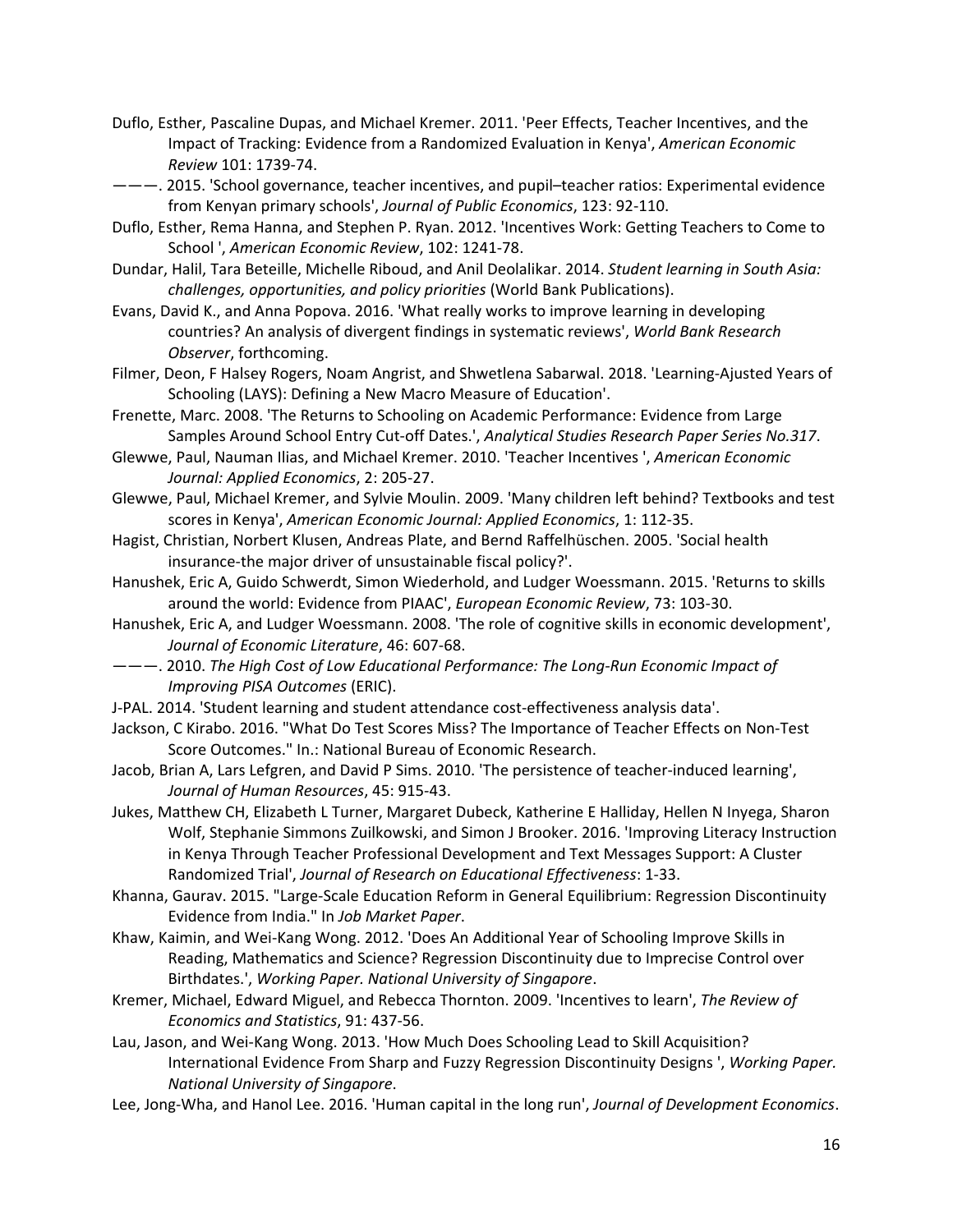Leme, Maria Carolina, Paula Louzano, Vladimir Ponczek, and André Portela Souza. 2012. 'The impact of structured teaching methods on the quality of education in Brazil', *Economics of Education review*, 31: 850‐60.

Macdonald, Kevin. 2014. "PV: Stata Module to Perform Estimation with Plausible Values, 2014." In.

- Majgaard, Kirsten, and Alain Mingat. 2012. *Education in sub‐Saharan Africa: A comparative analysis* (World Bank Publications).
- Marchionni, Mariana, and Emmanuel Vazquez. 2015. 'The Effects of Schooling on Skills and Knowledge in Latin America. Evidence from PISA ', *CAF ‐ Working paper No 2015/08*.
- McEwan, Patrick J. 2015. 'Improving Learning in Primary Schools of Developing Countries: A Meta‐ Analysis of Randomized Experiments ', *Review of Educational Research*, 85: 353‐94.
- Miguel, Edward, and Michael Kremer. 2004. 'Worms: Identifying Impacts on Education and Health in the Presence of Treatment Externalities ', *Econometrica*, 72: 159‐217.
- Mincer, Jacob. 1970. 'The distribution of labor incomes: a survey with special reference to the human capital approach', *Journal of Economic Literature*, 8: 1‐26.
- ———. 1974. 'Schooling, Experience, and Earnings. Human Behavior & Social Institutions No. 2'.
- Mullis, I.v.s., M.O. Martin, P. Foy, and M. Hooper. 2016. 'TIMSS 2015 International Results in Mathematics. ', *Retrieved from Boston College, TIMSS & PIRLS International Study Center*.
- Muralidharan, Karthik. 2012. 'Long‐Term Effects of Teacher Performance Pay: Experimental Evidence from India', *Society for Research on Educational Effectiveness*.
- Muralidharan, Karthik, and Venkatesh Sundararaman. 2011. 'Teacher Performance Pay: Experimental Evidence from India', *The Journal of Political Economy* 119: 39‐77.
- Neiman, Brent, and L Karabarbounis. 2013. 'The global decline of the labor share', *The Quarterly journal of economics*, 129: 61‐103.
- Nguyen, Trang. 2008a. 'Information, role models and perceived returns to education: Experimental evidence from Madagascar', *Unpublished manuscript*, 6.
- ———. 2008b. 'Information, Role Models and Perceived Returns to Education: Experimental Evidence from Madagascar', Massachusetts Institute of Technology.
- OECD. 2016. 'PISA 2015 data'.
- Ou, Suh‐Ruu. 2005. 'Pathways of long‐term effects of an early intervention program on educational attainment: Findings from the Chicago longitudinal study', *Journal of Applied Developmental Psychology*, 26: 578‐611.
- PAL Network. 2017. "Citizen‐led Assessments of Basic Learning " In.
- PASEC. 2015. 'PASEC 2014 Education System Performance in Francophone Sub‐Saharan Africa: Competencies and Learning Factors in Primary Education ', *Programme d'Analyse des Systèmes Educatifs de la CONFEMEN*.
- Patrinos, Harry A, and Chris Sakellariou. 2005. 'Schooling and labor market impacts of a natural policy experiment', *Labour*, 19: 705‐19.
- Pierre, Gaelle , Maria Laura Sanchez Puerta, Alexandria Valerio, and Tania Rajadel. 2014. 'STEP Skills Measurement Surveys Innovative Tools for Assessing Skills ', *Social Protection & Labor Discussion Paper No. 1421, World Bank*.
- Pizarro, Atilio, Moritz Bilagher, Marcela Copetta, Marcela Ortiz, Adriana Viteri, and Roxana Riveros. 2016. 'Third Regional Comparative and Explanatory Study (TERCE): Learning Achievements', *Latin American Laboratory for Assessment of the Quality of Education, UNESCO*.
- Pradhan, Menno, Daniel Suryadarma, Amanda Beatty, Maisy Wong, Arya Gaduh, Armida Alisjahbana, and Rima Prama Artha. 2014. 'Improving educational quality through enhancing community participation: Results from a randomized field experiment in Indonesia', *American Economic Journal. Applied Economics*, 6: 105.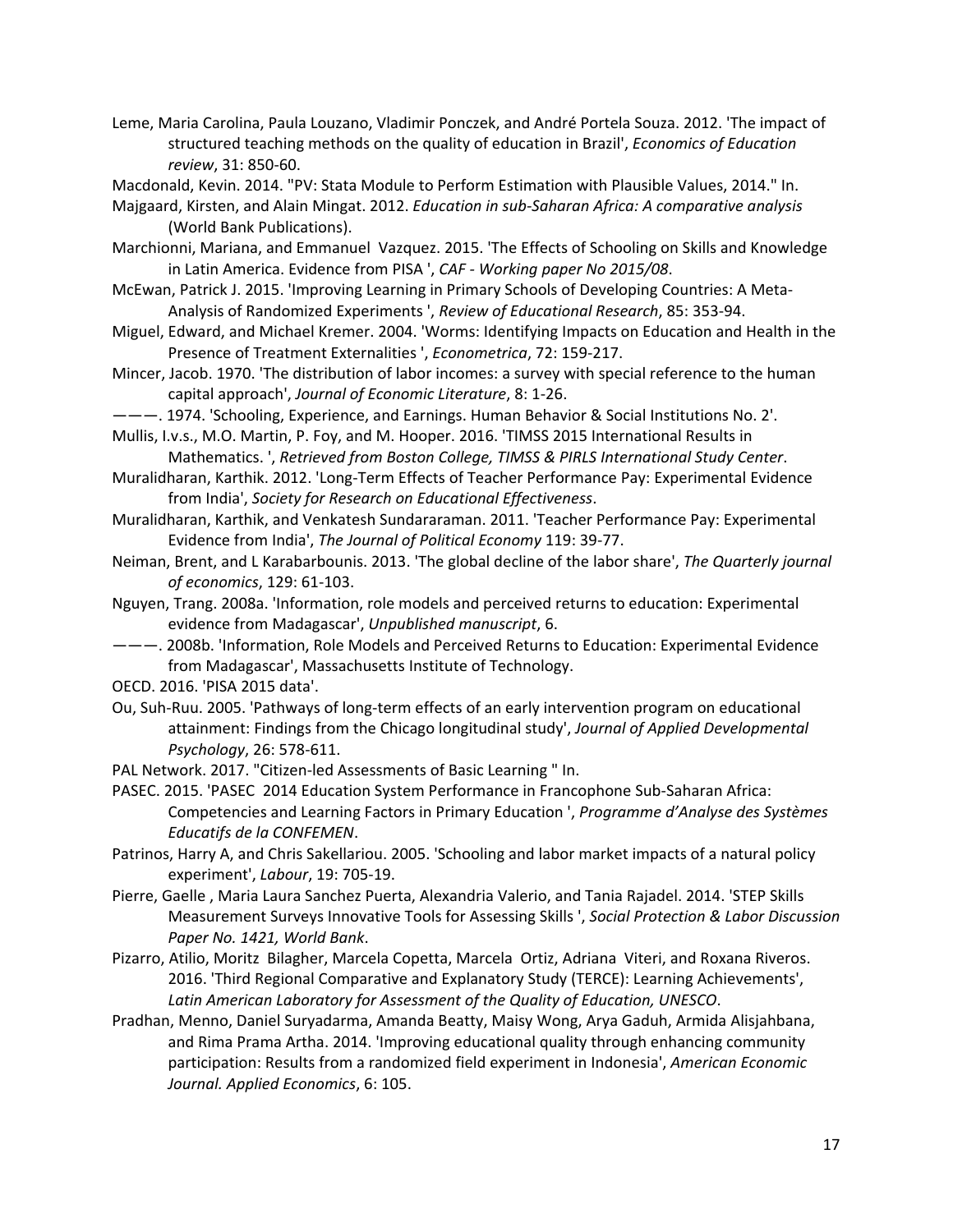Pritchett, Lant, Rukmini Banerji, and Charles Kenny. 2013. 'Schooling is not education! Using assessment to change the politics of non‐learning', *Center for Global Development Report*.

RTI International. 2009. "Early Grade Reading Assessment Toolkit." In.

Snilstveit, Birte, Jennifer Stevenson, Daniel Phillips, Martina Vojtkova, Emma Gallagher, Tanja Schmidt, Hannah Jobse, Maisie Geelen, Maria Grazia Pastorello, and et al. 2015. 'Interventions for improving learning outcomes and access to education in low-and middle-income countries: A systematic review', *Systematic Review 24, London: International Initiative for Impact Evaluation (3ie)*.

State of Texas Assessments of Academix Readiness. 2013. "Vertical Scale Technical Report " In.

- Strom, Bjarne. 2004. 'Student Achievement and Birthday Effects', *Working Paper. Norwegian University for Science and Technology.*
- Utah Education Association. 2013. "Student Assessment of Growth and Excellence (SAGE): Overview " In.
- Valerio, Alexandria , María Laura Sánchez Puerta, Namrata Tognatta, and Sebastían Monroy‐Taborda. 2016a. 'Are there skills payoffs in low‐and middle‐income countries? Empirical evidence using STEP data', *Policy Research Working Paper Series 7879, The World Bank*.
- ———. 2016b. 'Are there skills payoffs in low‐and middle‐income countries? Empirical evidence using STEP data', *Unpublished manuscript.*
- Valerio, Alexandria, Maria Laura Sanchez‐Puerta, Namrata Tognatta, and Sebastian Monroy‐Taborda. 2016. "Are there skills payoffs in low‐and middle‐income countries? Empirical evidence using STEP data." In.
- World Bank. 2016a. "The STEP Skills Measurement Program " In.
- ———. 2016b. 'World Development Indicators '.
- ———. 2017. 'World Development Indicators '.
- ———. 2018. *World Development Report 2018: Learning to Realize Education's Promise* (World Bank: Washington, DC).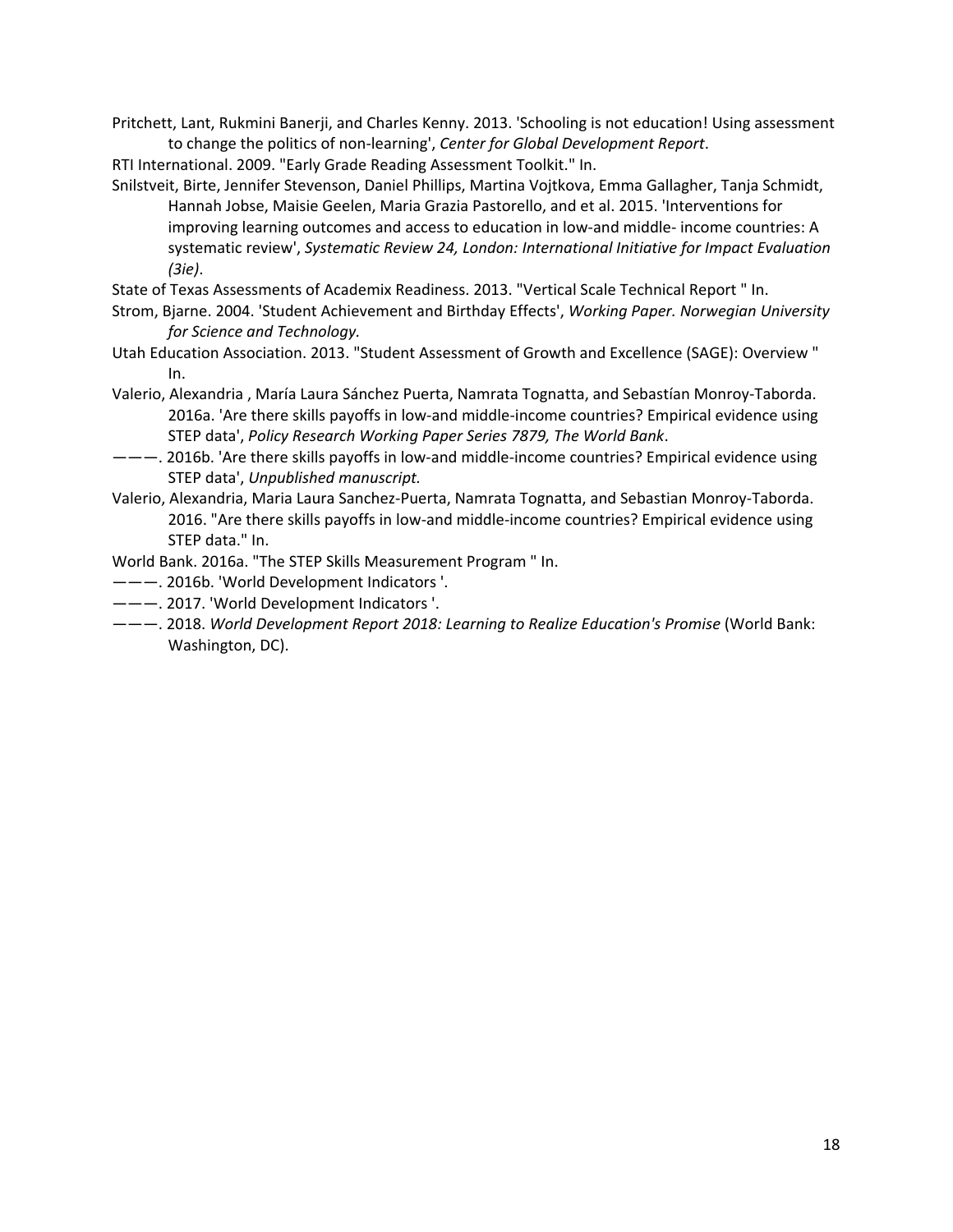### Tables and figures

### Figure 1: 2015 PISA mathematics performance of selected countries



Source: Authors' calculation based on OECD (2016)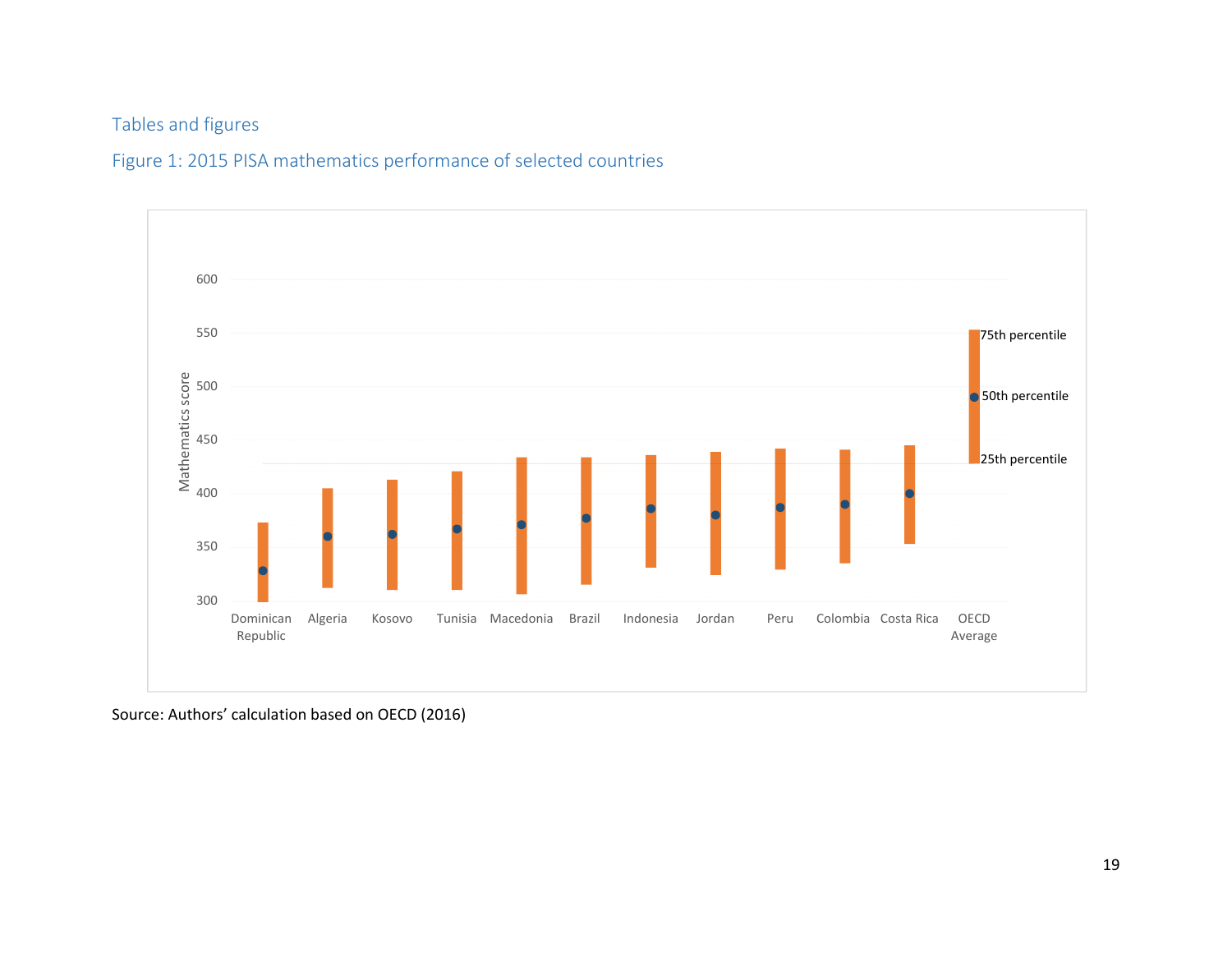



Note: Sample of participants from 5 STEP countries and reading proficiency score is standardized in pooled data. Source: Authors' calculation based on World Bank (2016a)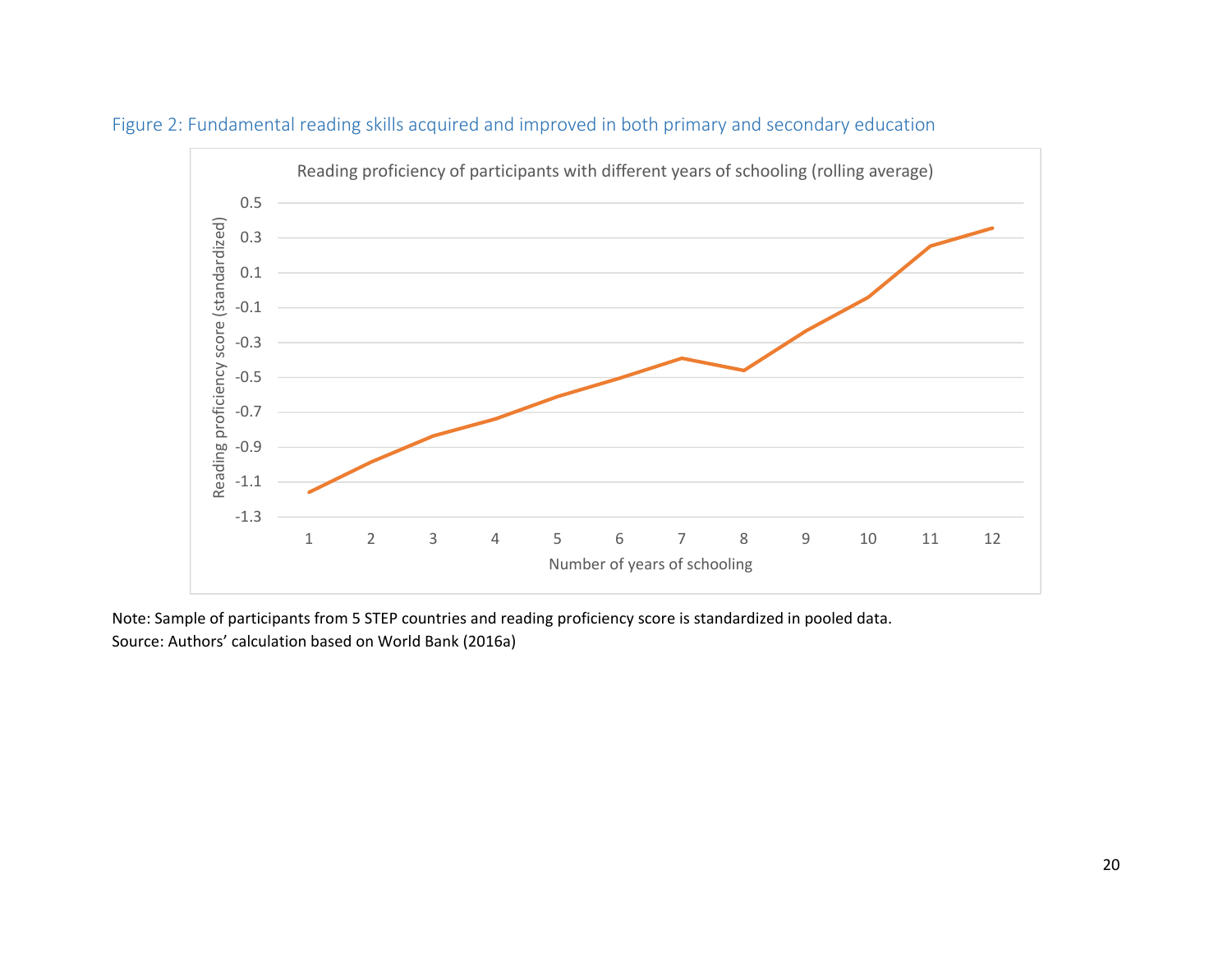### Table 1: Descriptive statistics of analytical sample

| Country                                       | Pooled | <b>Bolivia</b>              | Colombia                                   | Ghana | Kenya | Vietnam |
|-----------------------------------------------|--------|-----------------------------|--------------------------------------------|-------|-------|---------|
| <b>Panel A</b>                                |        |                             | Population with 1 to 12 years of schooling |       |       |         |
| Average age                                   | 32.9   | 31.4                        | 34.8                                       | 31.4  | 28.5  | 38.1    |
| Average years of schooling                    | 8.9    | 8.9                         | 8.5                                        | 8.2   | 9.6   | 9.4     |
| Still at school (%)                           | 21.2   | 35.1                        | 16.0                                       | 19.7  | 17.8  | 17.6    |
| Literacy scores (0-500)                       | 187    | 181                         | 223                                        | 126   | 170   | 234     |
| Female (%)                                    | 58.9   | 60.4                        | 59.9                                       | 58.1  | 56.3  | 59.6    |
| <b>Observations</b>                           | 10,665 | 1,558                       | 1,888                                      | 2,227 | 2,489 | 2,503   |
| Panel B                                       |        | <b>Workforce aged 25-64</b> |                                            |       |       |         |
| Hourly wage (PPP 2011 \$)                     | 3.8    | 4.6                         | 4.5                                        | 2.8   | 3.1   | 3.8     |
| Employment rate (including self-employed) (%) | 92.1   | 94.3                        | 89.7                                       | 94.5  | 83.1  | 98.0    |
| Average age                                   | 39.3   | 39.8                        | 40.3                                       | 39.1  | 35.4  | 41.7    |
| Average years of schooling                    | 9.9    | 11.1                        | 9.8                                        | 7.8   | 10.1  | 10.9    |
| Literacy scores (0-500)                       | 188    | 185                         | 227                                        | 121   | 170   | 237     |
| Female (%)                                    | 56.3   | 60.1                        | 55.4                                       | 59.3  | 48.7  | 57.2    |
| <b>Observations</b>                           | 8,156  | 1,228                       | 1,450                                      | 1,717 | 1,948 | 1,813   |

Note: Pooled specification gives same weight to each country.

Source: World Bank (2016a)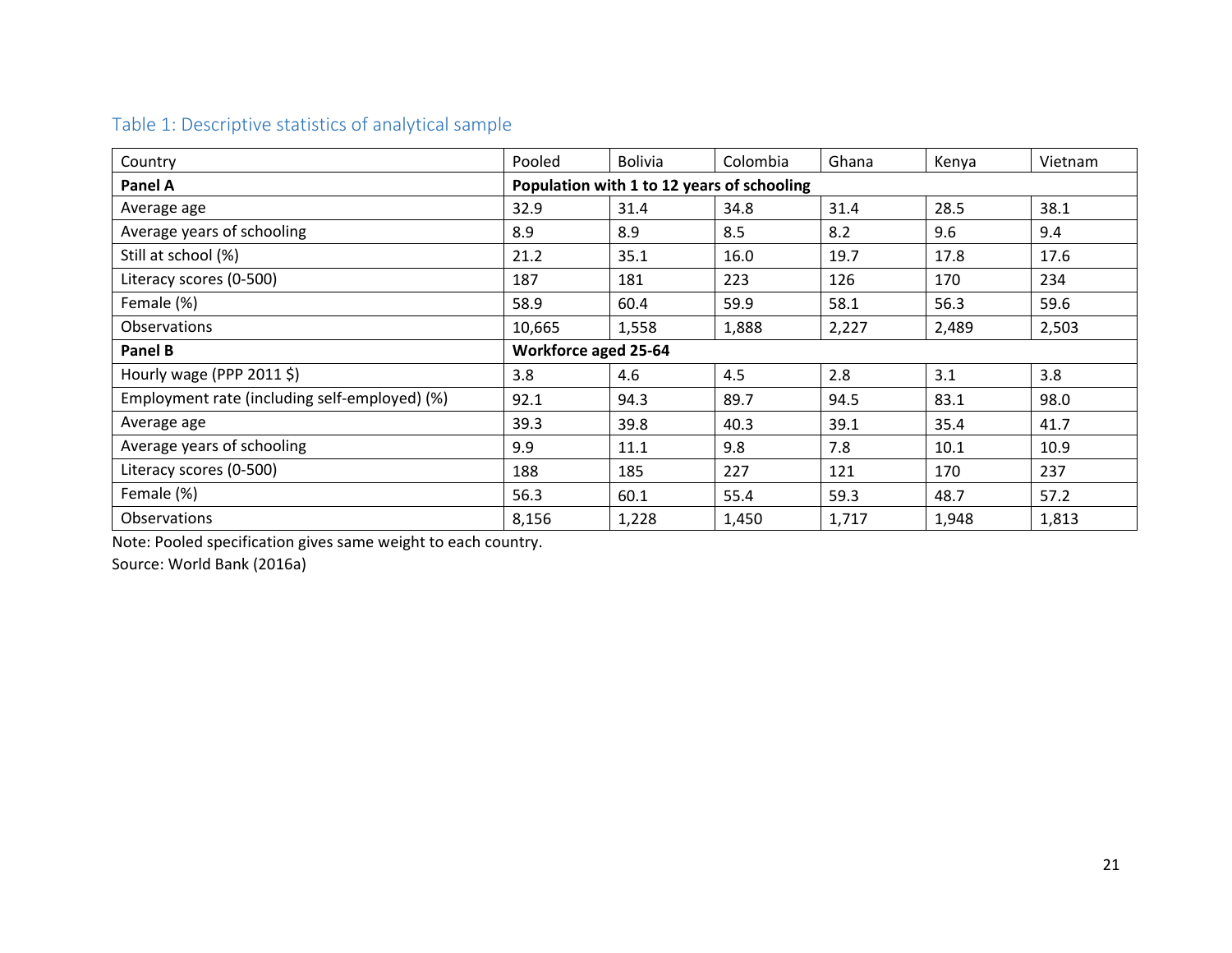|                                                                                            | Pooled | <b>Bolivia</b> | Colombia | Ghana | Kenya | <b>Vietnam</b> |
|--------------------------------------------------------------------------------------------|--------|----------------|----------|-------|-------|----------------|
| <b>Method 1: Descriptive learning trajectory</b>                                           | 6.8    | 13.0           | 4.8      | 10.1  | 7.3   | 5.8            |
| Method 2a: OLS model of skills and years of<br>6.5<br>schooling with country fixed effects |        | 6.8            |          |       | 10.3  | 7.3            |
| Method 2b: OLS model of skills and years of<br>schooling without country fixed effects     | 4.7    |                | 9.3      | 4.4   |       |                |

# Table 2: Equivalent years of schooling (EYOS) associated with one standard deviation improvement in reading proficiency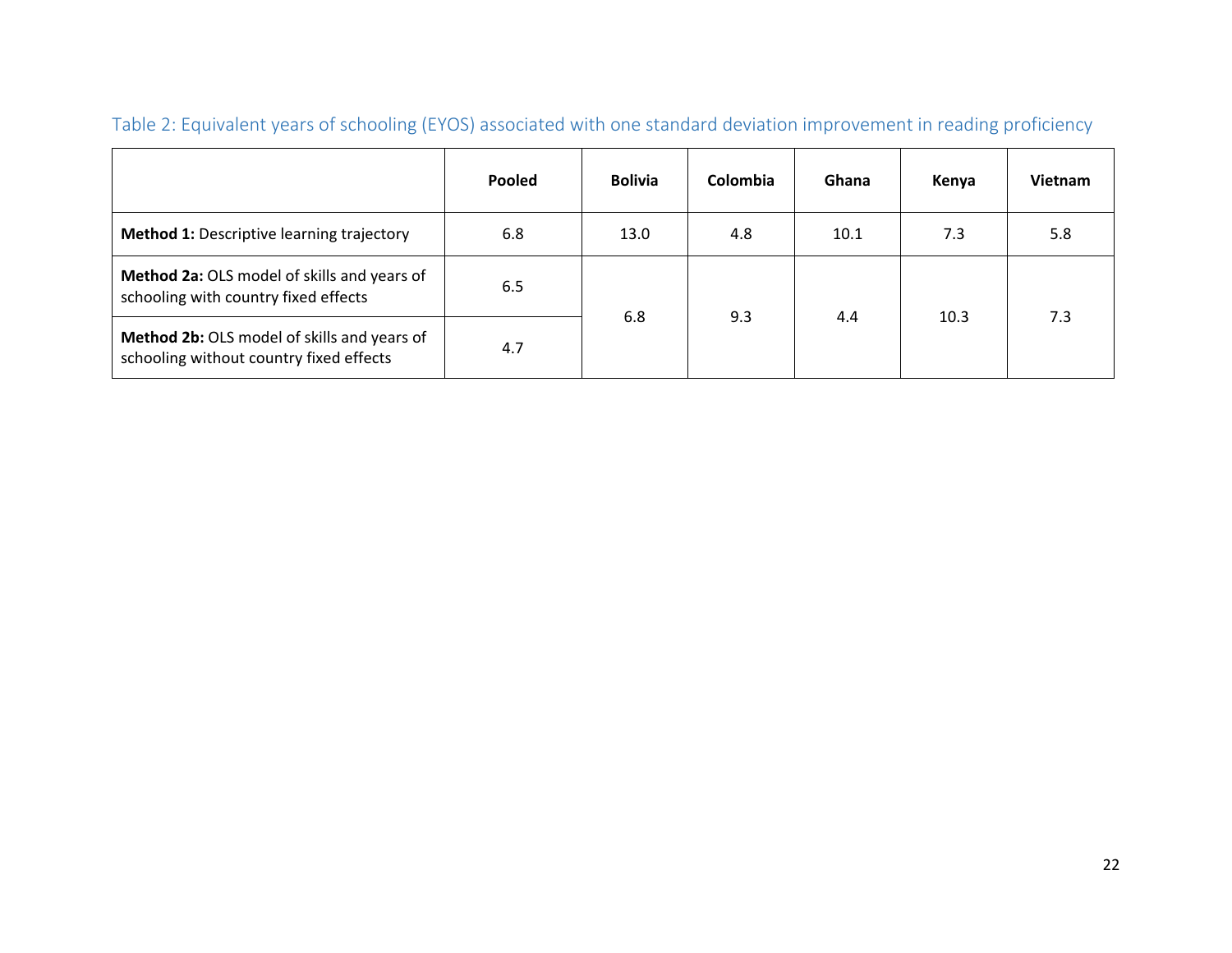|                                   | <b>Effect size</b> |                                         |                    |          | <b>Effect size in Equivalent Years of Schooling</b> |                  |  |  |  |
|-----------------------------------|--------------------|-----------------------------------------|--------------------|----------|-----------------------------------------------------|------------------|--|--|--|
|                                   | percentile         | Intervention                            | <b>Effect size</b> | Method 1 | <b>Method 2a</b>                                    | <b>Method 2b</b> |  |  |  |
| <b>Structured pedagogy</b>        | 25 <sup>th</sup>   | <b>India PicTalk</b>                    | 0.06               | 0.41     | 0.39                                                | 0.28             |  |  |  |
|                                   | 50 <sup>th</sup>   | Kenya HALI                              | 0.13               | 0.88     | 0.85                                                | 0.61             |  |  |  |
|                                   | 75 <sup>th</sup>   | Brazil new curriculum                   | 0.29               | 1.97     | 1.89                                                | 1.36             |  |  |  |
|                                   | 25 <sup>th</sup>   | Peru OLPC                               | $-0.02$            | $-0.14$  | $-0.13$                                             | $-0.09$          |  |  |  |
| <b>Computer assisted learning</b> | 50 <sup>th</sup>   | China remedial class                    | 0.01               | 0.07     | 0.07                                                | 0.05             |  |  |  |
|                                   | 75 <sup>th</sup>   | Ecuador learning lab                    | 0.06               | 0.41     | 0.39                                                | 0.28             |  |  |  |
| <b>School based management</b>    | 25 <sup>th</sup>   | Senegal school grant,<br>grade 5 female | $-0.06$            | $-0.41$  | $-0.39$                                             | $-0.28$          |  |  |  |
|                                   | 50 <sup>th</sup>   | Gambia school grant                     | 0.01               | 0.07     | 0.07                                                | 0.05             |  |  |  |
|                                   | 75 <sup>th</sup>   | Senegal school grant,<br>grade 6 male   | 0.04               | 0.27     | 0.26                                                | 0.19             |  |  |  |

### Table 3: Equivalent Years of Schooling of selected learning interventions

Notes: EYOS of each method is based on Table 2 Column 2 (pooled) and multiplied by the effect size of each intervention. References of included interventions: India Pic Talk: He, Linden and Macleod 2009; Kenya HALI: Jukes and Dubeck 2015; Brazil new curriculum: Leme 2010; Peru OLPC: Quispe et al. 2013; China remedial class: Lai et al. 2011b; Ecuador learning lab: Carillo et al. 2010; Senegal school grant, grade 5 female: Carneiro et al. 2015; Gambia school grant: Blimpo et al. 2015; Senegal school grant, grade 6 male: Carneiro et al. 2015. Sources: Authors' calculations and Snilstveit et al. (2015)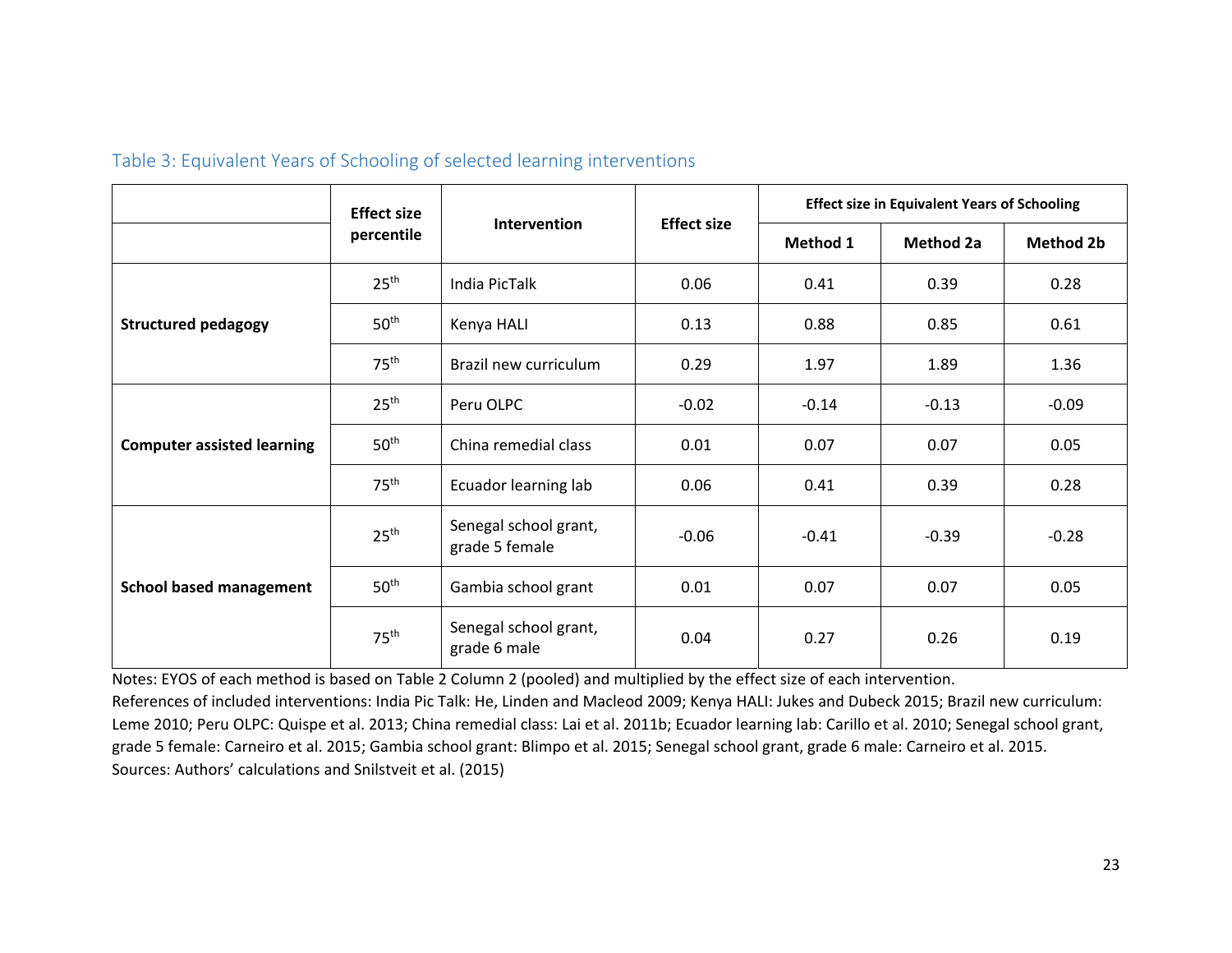|                     | (1)         | (2)            | (3)         | (4)         | (5)         | (6)        |
|---------------------|-------------|----------------|-------------|-------------|-------------|------------|
| VARIABLES           | Pooled      | <b>Bolivia</b> | Colombia    | Ghana       | Kenya       | Vietnam    |
|                     |             |                |             |             |             |            |
| Reading proficiency | $0.365***$  | 0.095          | $0.724**$   | 0.178       | $0.588***$  | $0.251**$  |
|                     | (0.089)     | (0.239)        | (0.326)     | (0.143)     | (0.184)     | (0.122)    |
| Age                 | $0.300***$  | $0.323*$       | 0.246       | $0.213*$    | $0.387***$  | $0.176**$  |
|                     | (0.068)     | (0.179)        | (0.170)     | (0.110)     | (0.141)     | (0.088)    |
| Age <sup>2</sup>    | $-0.004***$ | $-0.004*$      | $-0.003$    | $-0.002*$   | $-0.004**$  | $-0.002**$ |
|                     | (0.001)     | (0.002)        | (0.002)     | (0.001)     | (0.002)     | (0.001)    |
| Female              | $-1.247***$ | $-1.912***$    | $-1.633***$ | $-0.864***$ | $-1.951***$ | 0.059      |
|                     | (0.144)     | (0.341)        | (0.407)     | (0.267)     | (0.365)     | (0.199)    |
| Colombia FE         | $-0.720**$  |                |             |             |             |            |
|                     | (0.284)     |                |             |             |             |            |
| Ghana FE            | $-0.450*$   |                |             |             |             |            |
|                     | (0.244)     |                |             |             |             |            |
| Kenya FE            | $-2.116***$ |                |             |             |             |            |
|                     | (0.260)     |                |             |             |             |            |
| Vietnam FE          | $0.628***$  |                |             |             |             |            |
|                     | (0.213)     |                |             |             |             |            |
| Constant            | $-2.073$    | $-1.906$       | $-1.439$    | $-1.544$    | $-6.228**$  | 0.873      |
|                     | (1.397)     | (3.524)        | (3.433)     | (2.348)     | (2.823)     | (1.785)    |
| Observations        | 8,144       | 1,227          | 1,450       | 1,708       | 1,948       | 1,811      |
| R-squared           | 0.059       | 0.048          | 0.037       | 0.014       | 0.045       | 0.014      |

Table 4: Returns to reading proficiency as a percentage change in weekly earnings

Standard errors in parentheses; \*\*\* p<0.01, \*\* p<0.05, \* p<0.1

Notes: Least squares regressions weighted by sampling weights. Dependent variable: log gross weekly wage. Sample: workforce aged 25‐64. Pooled specification includes country fixed effects and gives same weight to each country.

Data source: World Bank (2016a)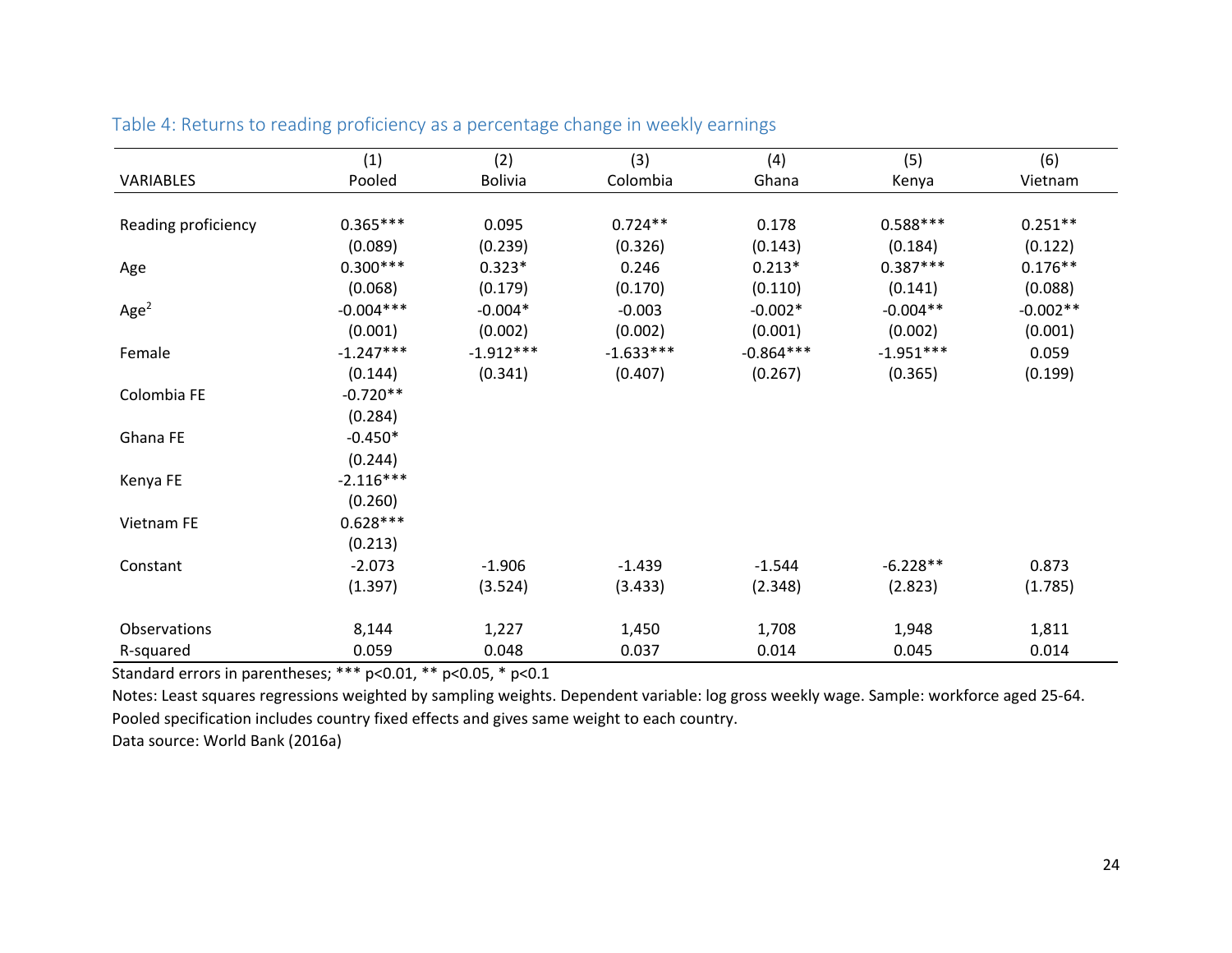### Table 5: Net present value of increased learning

|                                   | <b>Effect size</b><br>percentile | <b>Intervention</b>                     | <b>Effect</b><br>size | Country<br><b>GNI Per</b><br>Capita,<br>2015 PPP | <b>Labor Share of</b><br>Income, latest<br>available year | Average<br>income.<br><b>2015 PPP</b> | Return<br>to<br>literacy | Percentage<br>change in<br>earnings | <b>NPV\$</b> |
|-----------------------------------|----------------------------------|-----------------------------------------|-----------------------|--------------------------------------------------|-----------------------------------------------------------|---------------------------------------|--------------------------|-------------------------------------|--------------|
| <b>Structured</b><br>pedagogy     | 25 <sup>th</sup>                 | India PicTalk                           | 0.06                  | 6,020                                            | 0.29                                                      | 1,769                                 | 0.51                     | 0.03                                | 959          |
|                                   | 50 <sup>th</sup>                 | Kenya HALI                              | 0.13                  | 3,060                                            | 0.35                                                      | 1,079                                 | 0.59                     | 0.08                                | 1,338        |
|                                   | 75 <sup>th</sup>                 | Brazil new curriculum                   | 0.29                  | 15,020                                           | 0.44                                                      | 6,552                                 | 0.72                     | 0.21                                | 24,369       |
|                                   | 25 <sup>th</sup>                 | Peru OLPC                               | $-0.02$               | 11,960                                           | 0.23                                                      | 2,736                                 | 0.72                     | $\overline{\phantom{a}}$            |              |
| Computer<br>assisted              | 50 <sup>th</sup>                 | China remedial class                    | 0.01                  | 14,160                                           | 0.49                                                      | 6,941                                 | 0.24                     | 0.002                               | 274          |
| learning                          | 75 <sup>th</sup>                 | Ecuador learning lab                    | 0.06                  | 11,190                                           | 0.37                                                      | 4,140                                 | 0.72                     | 0.04                                | 3,093        |
| <b>School based</b><br>management | 25 <sup>th</sup>                 | Senegal school grant,<br>grade 5 female | $-0.06$               | 2,390                                            | 0.21                                                      | 497                                   | 0.59                     |                                     |              |
|                                   | 50 <sup>th</sup>                 | Gambia school grant                     | 0.01                  | 1,580                                            | 0.25                                                      | 397                                   | 0.59                     | 0.01                                | 40           |
|                                   | 75 <sup>th</sup>                 | Senegal school grant,<br>grade 6 male   | 0.04                  | 2,390                                            | 0.21                                                      | 497                                   | 0.59                     | 0.02                                | 213          |

Notes: Return to literacy is based on coefficients in Table 6.

References of included interventions: India Pic Talk: He, Linden and Macleod 2009; Kenya HALI: Jukes and Dubeck 2015; Brazil new curriculum: Leme 2010; Peru OLPC: Quispe et al. 2013; China remedial class: Lai et al. 2011b; Ecuador learning lab: Carillo et al. 2010; Senegal school grant, grade 5 female: Carneiro et al. 2015; Gambia school grant: Blimpo et al. 2015; Senegal school grant, grade 6 male: Carneiro et al. 2015. Sources: Authors' calculations, Snilstveit et al. (2015), World Bank (2016b) and Neiman and Karabarbounis (2013).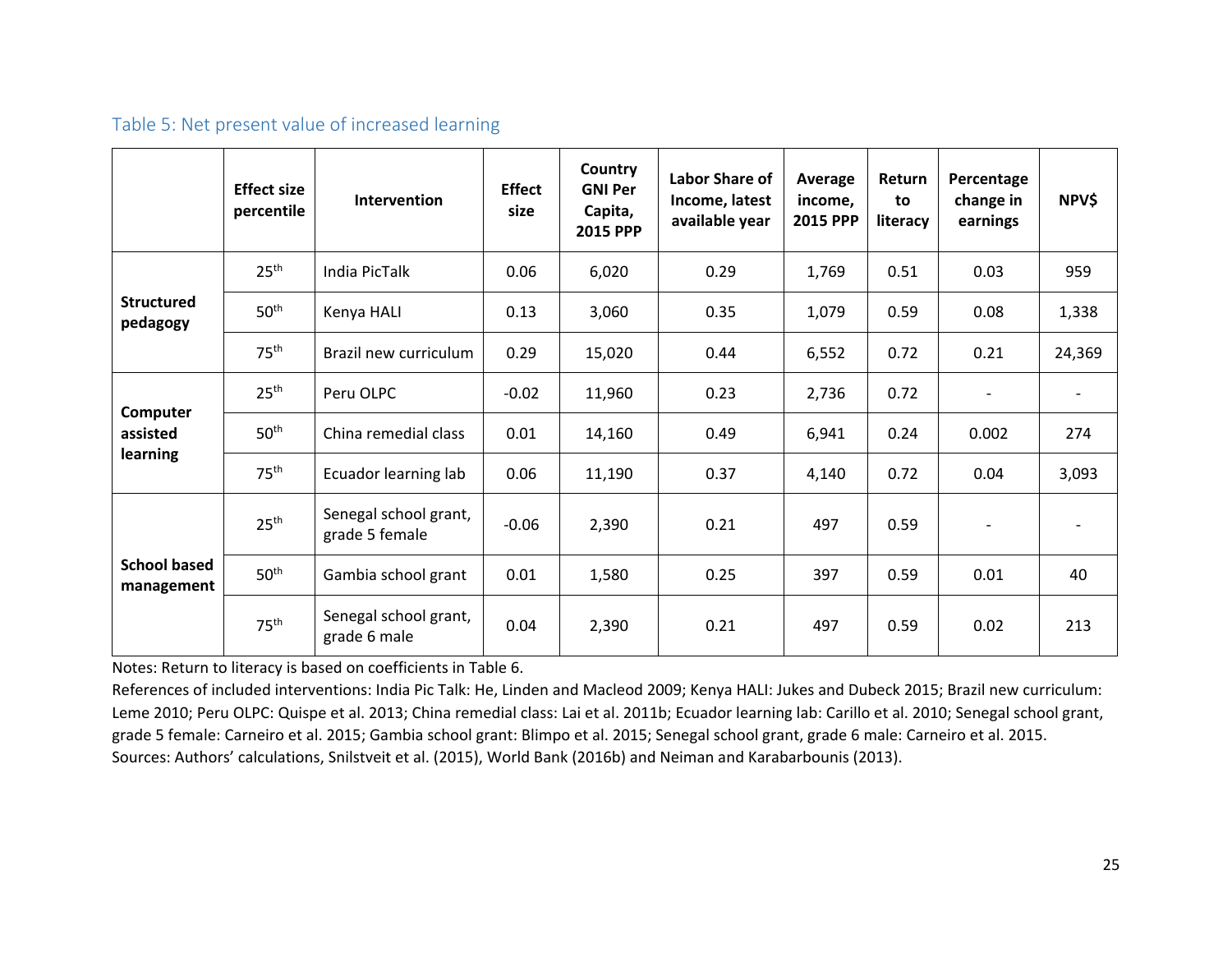# Table 6: Cost-effective analysis of selected interventions

|                                                         | Effect<br>size      | Added<br>years of<br>equivalent<br>schooling | Return<br>to<br>impact<br>(%) | Program<br>cost per<br>individual,<br>2011 PPP | EYOS per<br>\$100  | <b>Net Present</b><br>Value of<br>increased<br>income, PPP<br>current<br>international \$ | Benefit-<br>cost ratio | References                                  |
|---------------------------------------------------------|---------------------|----------------------------------------------|-------------------------------|------------------------------------------------|--------------------|-------------------------------------------------------------------------------------------|------------------------|---------------------------------------------|
|                                                         |                     |                                              |                               |                                                | Sub-Saharan Africa |                                                                                           |                        |                                             |
| Teacher incentives (year<br>2), Kenya                   | 0.14                | 0.88                                         | 8.0                           | 4.2                                            | 21.3               | \$652                                                                                     | 155.9                  | Glewwe, Ilias, and<br>Kremer (2010)         |
| Streaming by<br>achievement, Kenya                      | 0.18                | 1.14                                         | 10.3                          | 1.0                                            | 117.6              | \$707                                                                                     | 725.4                  | Duflo, Dupas, and<br>Kremer (2015,<br>2011) |
| Providing earnings<br>information,<br>Madagascar        | 0.20                | 1.31                                         | 11.9                          | 0.4                                            | 370.4              | \$694                                                                                     | 1957.3                 | Nguyen (2008a)                              |
| Minimum conditional<br>cash transfers, Malawi           | 0.20                | 1.31                                         | 11.9                          | 748.5                                          | 0.2                | \$675                                                                                     | $-0.1$                 | Baird, McIntosh,<br>and Özler (2011)        |
| Textbooks for top<br>quintile, Kenya (grades<br>$3-8$ ) | 0.22                | 1.42                                         | 12.8                          | 2.6                                            | 54.7               | \$1,046                                                                                   | 402.9                  | Glewwe, Kremer,<br>and Moulin (2009)        |
| Extra contract teacher +<br>streaming, Kenya            | 0.25                | 1.61                                         | 14.6                          | 24.2                                           | 6.7                | \$996                                                                                     | 40.2                   | Duflo, Dupas, and<br>Kremer (2011,<br>2015) |
| Girls Scholarships,<br>Kenya                            | 0.27                | 1.76                                         | 15.9                          | 41.3                                           | 4.3                | \$1,295                                                                                   | 30.4                   | Kremer, Miguel,<br>and Thornton<br>(2009)   |
|                                                         | South and East Asia |                                              |                               |                                                |                    |                                                                                           |                        |                                             |
| Village-based schools,<br>Afghanistan                   | 0.50                | 3.22                                         | 18.s1                         | 111.2                                          | 2.9                | \$2,262                                                                                   | 19.3                   | <b>Burde and Linden</b><br>(2013)           |
| Read-a-thon, Philippines<br>(after 3 months)            | 0.06                | 0.39                                         | 1.5                           | 19.2                                           | 2.0                | \$640                                                                                     | 32.3                   | Abeberese, Kumler,<br>and Linden (2014)     |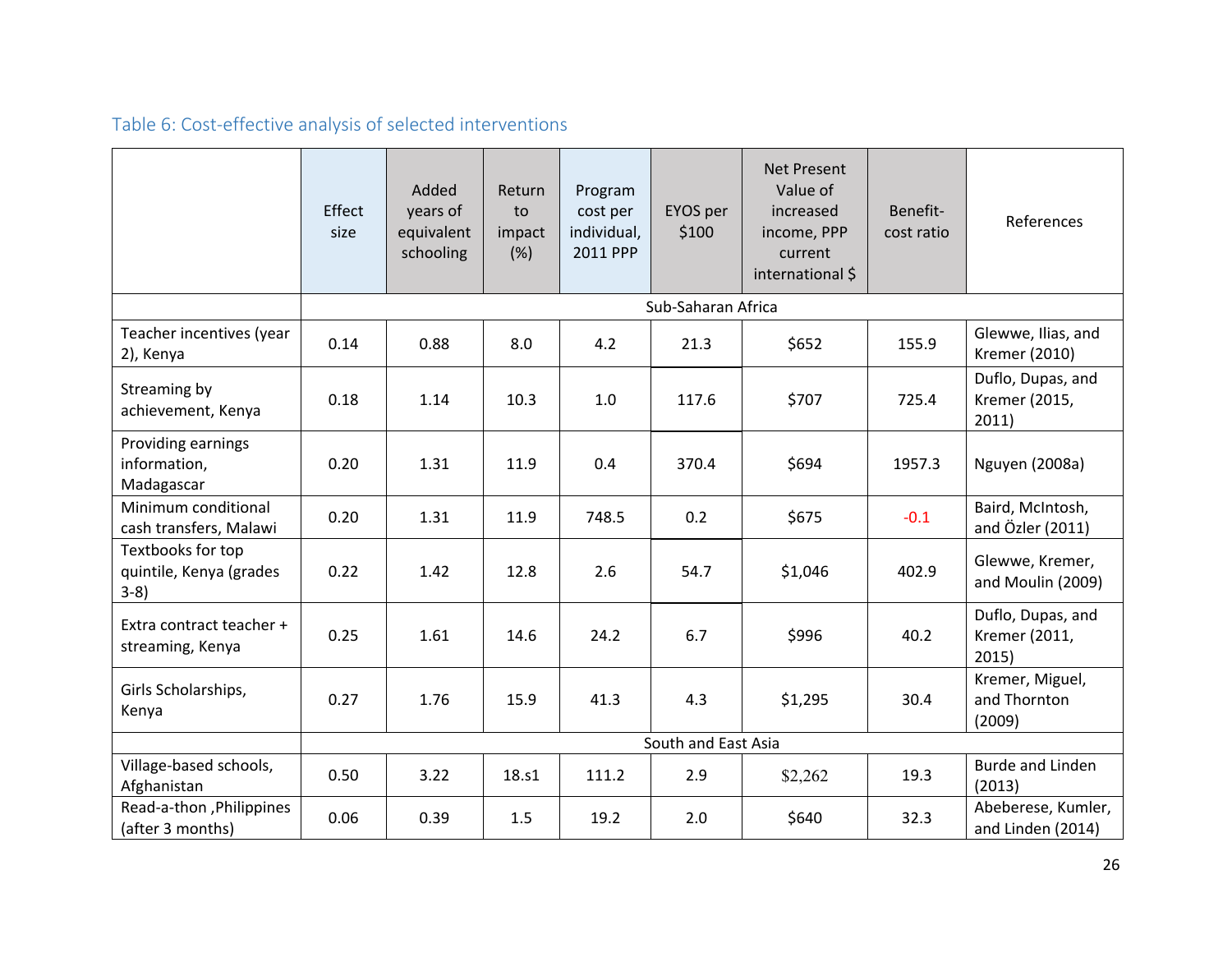|                                                                   | Effect<br>size | Added<br>years of<br>equivalent<br>schooling | Return<br>to<br>impact<br>(%) | Program<br>cost per<br>individual,<br>2011 PPP | EYOS per<br>\$100 | Net Present<br>Value of<br>increased<br>income, PPP<br>current<br>international \$ | Benefit-<br>cost ratio | References                       |
|-------------------------------------------------------------------|----------------|----------------------------------------------|-------------------------------|------------------------------------------------|-------------------|------------------------------------------------------------------------------------|------------------------|----------------------------------|
| Linking school cmte to<br>local govt, Indonesia                   | 0.17           | 1.07                                         | 4.1                           | 0.6                                            | 186.6             | \$2,190                                                                            | 3809.7                 | Pradhan et al.<br>(2014)         |
| Electing school cmte &<br>linking to local govt,<br>Indonesia     | 0.22           | 1.40                                         | 7.9                           | 2.0                                            | 71.9              | \$4,186                                                                            | 2142.1                 | Pradhan et al.<br>(2014)         |
| Remedial education,<br>India                                      | 0.14           | 0.90                                         | 5.0                           | 10.7                                           | 8.4               | \$1,533                                                                            | 142.6                  | Banerjee et al.<br>(2007)        |
| Camera monitoring,<br>India                                       | 0.17           | 1.11                                         | 6.2                           | 17.7                                           | 6.2               | \$1,780                                                                            | 99.5                   | Duflo, Hanna, and<br>Ryan (2012) |
| Individually-paced<br>computer assisted<br>learning, India (Yr 2) | 0.48           | 3.09                                         | 17.3                          | 72.7                                           | 4.2               | \$5,275                                                                            | 71.6                   | Banerjee et al.<br>(2007)        |

Source: Data from J‐PAL (2014). Calculations by authors.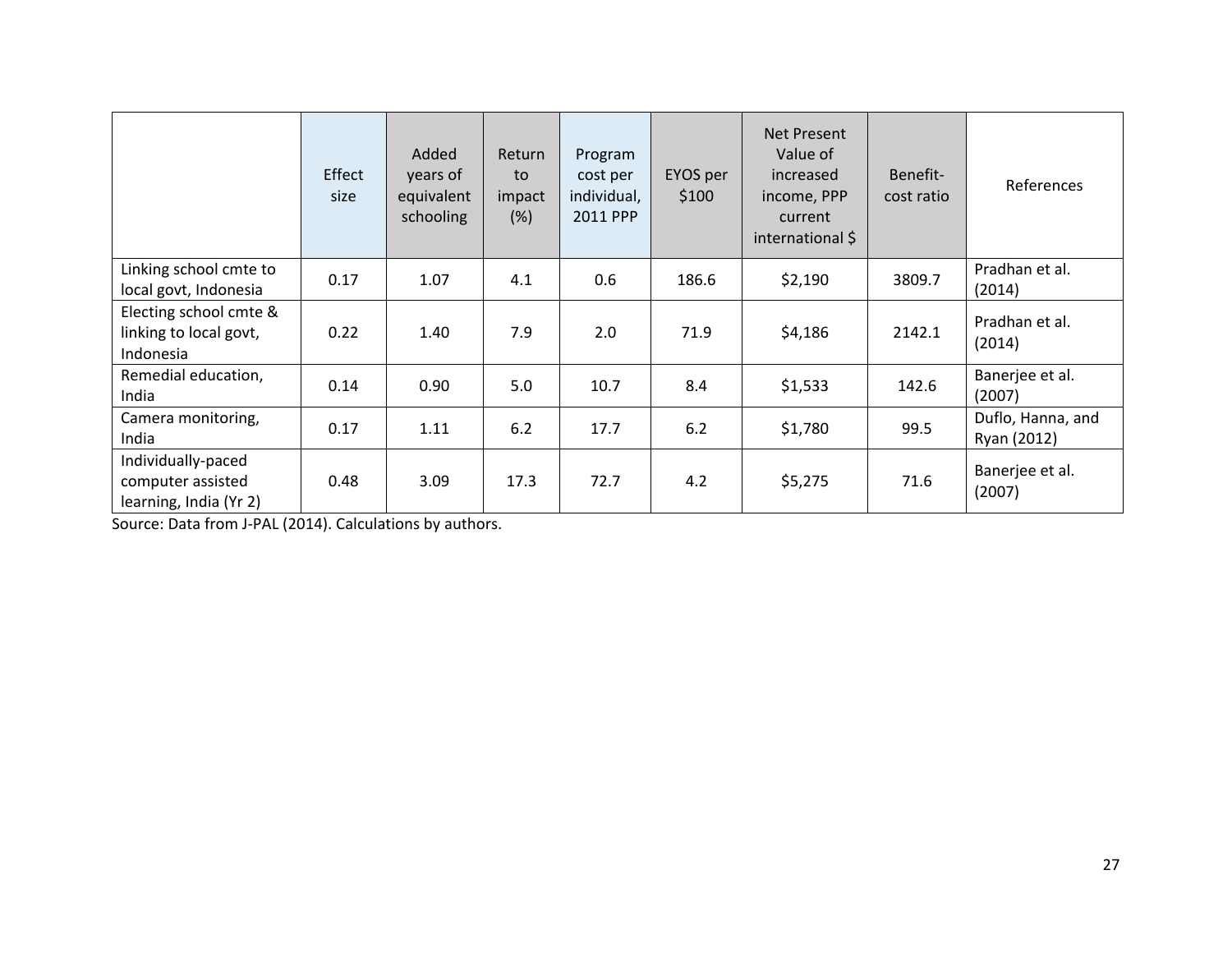# Table A1: Structured pedagogical interventions

| Country       | Intervention                                                           | <b>Method</b><br><b>Test</b> |                               | <b>Effect</b><br><b>Sizes</b> | Reference                               |  |
|---------------|------------------------------------------------------------------------|------------------------------|-------------------------------|-------------------------------|-----------------------------------------|--|
| <b>Brazil</b> | Decentralised schooling system, Grade 4                                | <b>DID</b>                   | <b>Portuguese proficiency</b> | 0.19                          | Leme, 2010                              |  |
| <b>Brazil</b> | Decentralised schooling system, Grade 8                                | <b>DID</b>                   | <b>Portuguese proficiency</b> | 0.29                          | Leme, 2010                              |  |
| Cambodia      | The School Readiness Programme (SRP)                                   | Multivariate analysis        | <b>Khmer language</b>         |                               | Nonoyama-Tarumi and<br>Bredenberg, 2009 |  |
|               | The Collaborative Language and Literacy<br>Instruction Project (CLLIP) |                              | Vocabulary                    | $-0.1$                        |                                         |  |
| Chile         |                                                                        | Multilevel analysis          | Nonword reading fluency       | 0.11                          |                                         |  |
|               |                                                                        |                              | <b>Reading comprehension</b>  | $-0.06$                       | Pallante 2013                           |  |
|               |                                                                        |                              | <b>Word reading</b>           | 0.14                          |                                         |  |
| India         | Year 2, Machines and activities                                        | <b>RCT</b>                   | <b>English test</b>           | 0.06                          | He, Linden and Macleod,<br>2007         |  |
| India         | The Pratham PicTalk programme: Year 2,<br>Machines only                | <b>RCT</b>                   | <b>English test</b>           | 0.06                          | He, Linden and Macleod,<br>2007         |  |
| India         | The Pratham PicTalk programme: Year 2,<br>Activities only              | <b>RCT</b>                   | <b>English test</b>           | 0.06                          | He, Linden and Macleod,<br>2007         |  |
| India         | The Pratham PicTalk programme: Year 1                                  | <b>RCT</b>                   | <b>English test</b>           | 0.08                          | He, Linden and Macleod,<br>2007         |  |
|               |                                                                        |                              | <b>Burt reading test</b>      | 0.48                          | Dixon, Schagen and                      |  |
| India         |                                                                        | <b>RCT</b>                   | Schonell spelling test        | 0.58                          | Seedhouse, 2011                         |  |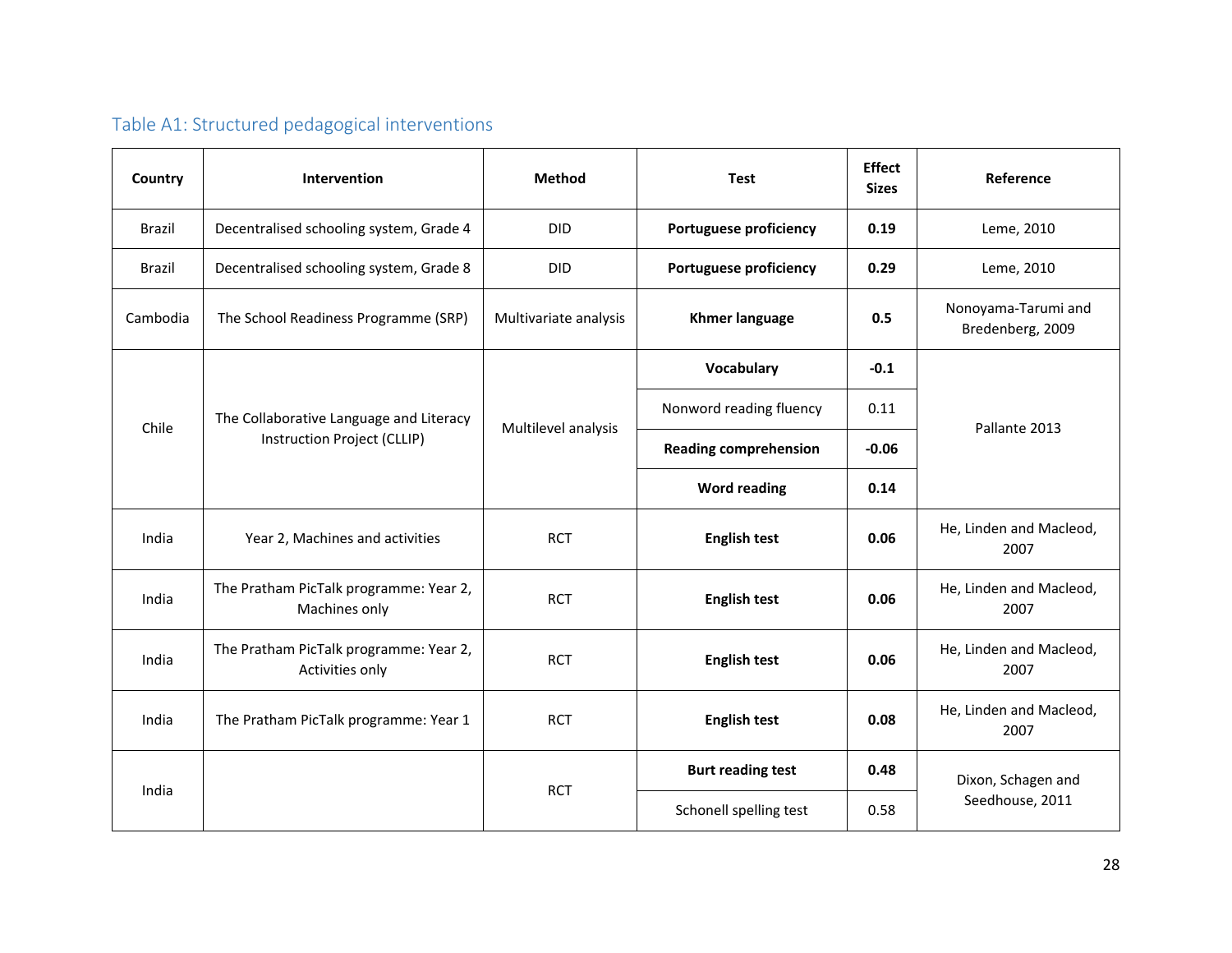| Country | <b>Intervention</b>                                                                             | <b>Method</b> | <b>Test</b>                                               | <b>Effect</b><br><b>Sizes</b> | Reference                       |
|---------|-------------------------------------------------------------------------------------------------|---------------|-----------------------------------------------------------|-------------------------------|---------------------------------|
|         |                                                                                                 |               | Letter matching test                                      | 0.22                          |                                 |
|         | Synthetic Phonics: decoding and<br>synthetic phonics pedagogy + teacher                         |               | Sound blending word test                                  | 0.72                          |                                 |
|         | training                                                                                        |               | Dictation                                                 | 0.29                          |                                 |
| India   | The Shishuvachan programme: reading<br>classes (teacher training) and provision of<br>a library | <b>RCT</b>    | <b>Normalised reading level</b><br>(Hindi, Marathi, Urdu) | 0.13                          | He, Linden and Macleod,<br>2009 |
|         | Health and Literacy Intervention (HALI):<br>teaching manuals and training                       | <b>RCT</b>    | English letter knowledge                                  | $-0.02$                       |                                 |
|         |                                                                                                 |               | Swahili passage reading<br>fluency (words per minute)     | 0.13                          |                                 |
| Kenya   |                                                                                                 |               | Swahili passage reading<br>comprehension                  | 0.11                          | Jukes and Dubeck, 2015          |
|         |                                                                                                 |               | Swahili letter sounds                                     | 0.33                          |                                 |
|         |                                                                                                 |               | Swahili word identification<br>(words per minute)         | 0.15                          |                                 |
|         | Reading to Learn (RtL): teacher<br>preparedness, school leadership,                             | <b>RCT</b>    | Written literacy exam                                     | 0.02                          |                                 |
| Kenya   | classroom learning environments                                                                 |               | Oral literacy exam                                        | 0.05                          | Lucas et al., 2014              |
|         |                                                                                                 |               | Kiswahili letter sound fluency                            | 0.76                          |                                 |
| Kenya   | The Primary Math and Reading (PRIMR)<br><b>Rural Expansion Programme</b>                        | <b>RCT</b>    | Kiswahili syllable fluency                                | 0.31                          | RTI International, 2015         |
|         |                                                                                                 |               | Kiswahili decoding fluency                                | 0.19                          |                                 |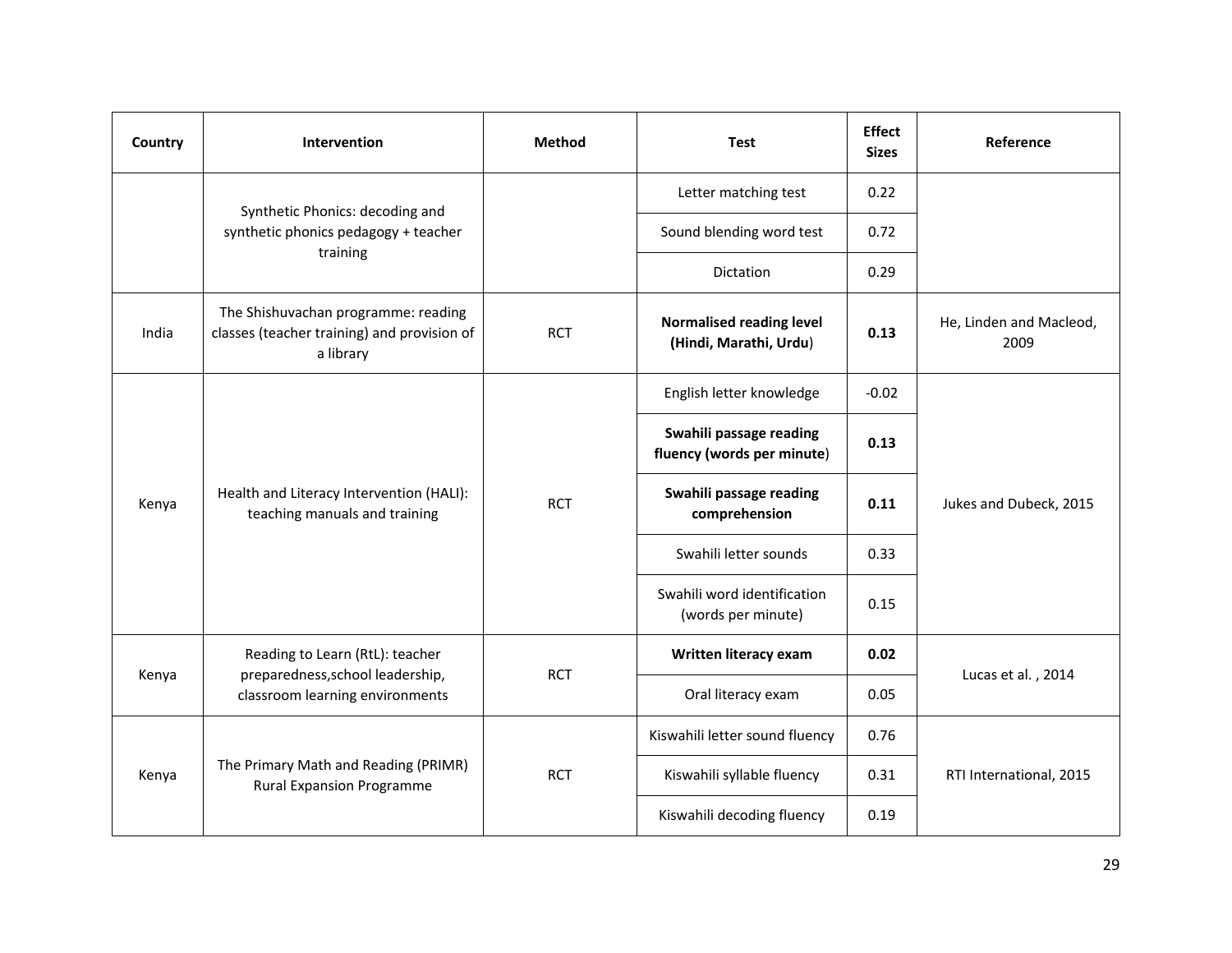| Country | Intervention     | Method     | <b>Test</b>                                                        | <b>Effect</b><br><b>Sizes</b> | Reference                    |
|---------|------------------|------------|--------------------------------------------------------------------|-------------------------------|------------------------------|
|         |                  |            | Kiswahili reading<br>comprehension                                 | 0.23                          |                              |
|         |                  |            | Kiswahili reading fluency                                          | 0.56                          |                              |
|         |                  |            | Kiswahili listening<br>comprehension                               | 0.9                           |                              |
|         |                  |            | Kiswahili ability to decode<br>words and read aloud to<br>listener | 0.17                          |                              |
|         |                  |            | Kiswahili high reading fluency                                     | 0.14                          |                              |
|         |                  |            | Kiswahili basic reading<br>fluency                                 | 0.57                          |                              |
|         |                  |            | Letter naming fluency                                              | 0.7                           |                              |
|         |                  |            | Phonemic awareness                                                 | 0.59                          |                              |
|         |                  |            | Familiar word fluency                                              | 0.8                           |                              |
| Liberia | <b>EGRA Plus</b> | <b>RCT</b> | Unfamiliar word fluency                                            | 0.87                          | Piper and Korda, 2011        |
|         |                  |            | Oral reading fluency                                               | 0.81                          |                              |
|         |                  |            | <b>Reading comprehension</b>                                       | 0.81                          |                              |
|         |                  |            | Listening comprehension                                            | 0.49                          |                              |
| Mali    |                  | <b>RCT</b> | Orientation to print                                               | 0.21                          | Spratt, King and Bulat, 2013 |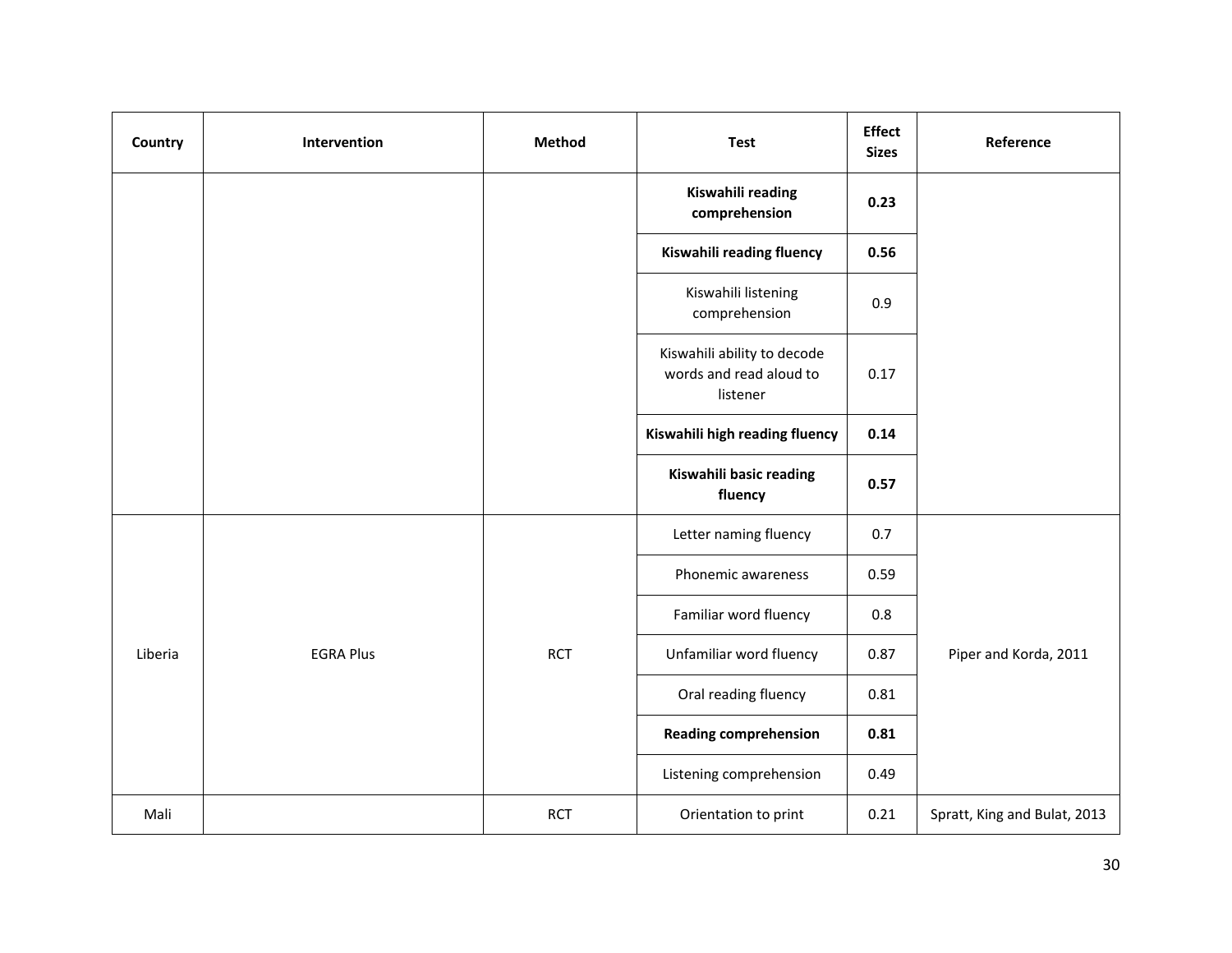| Country | Intervention                                                                 | Method     | <b>Test</b>                              | <b>Effect</b><br><b>Sizes</b> | Reference                    |
|---------|------------------------------------------------------------------------------|------------|------------------------------------------|-------------------------------|------------------------------|
|         |                                                                              |            | Phonemic awareness                       | 0.23                          |                              |
|         |                                                                              |            | Listening comprehension                  | 0.12                          |                              |
|         | Read-Learn-Lead: reading and teaching<br>materials, teacher training Grade 1 |            | Correct letters per minute               | 0.51                          |                              |
|         |                                                                              |            | Correct familiar words per<br>minute     | 0.54                          |                              |
|         |                                                                              |            | Correct invented words per<br>minute     | 0.32                          |                              |
|         |                                                                              |            | Oral reading fluency<br>(connected text) | 0.23                          |                              |
|         |                                                                              |            | Orientation to print                     | 0.05                          |                              |
|         |                                                                              |            | Phonemic awareness                       | 0.17                          |                              |
|         |                                                                              |            | Listening comprehension                  | 0.04                          |                              |
|         | Read-Learn-Lead: reading and teaching                                        |            | Correct letters per minute               | 0.37                          | Spratt, King and Bulat, 2013 |
| Mali    | materials, teacher training Grade 2                                          | <b>RCT</b> | Correct familiar words per<br>minute     | 0.4                           |                              |
|         |                                                                              |            | Correct invented words per<br>minute     | 0.27                          |                              |
|         |                                                                              |            | Oral reading fluency<br>(connected text) | 0.19                          |                              |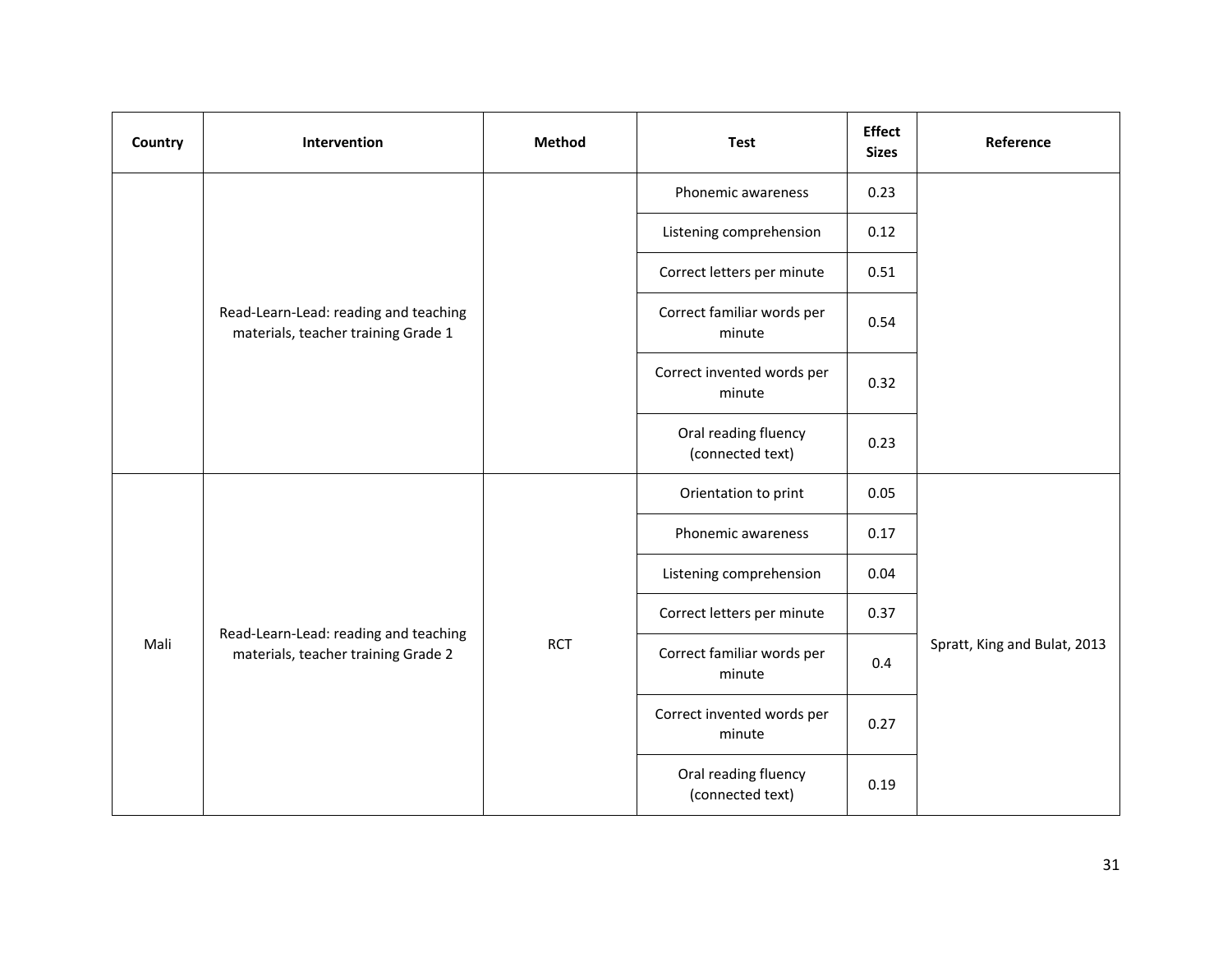| Country         | Intervention                                                                                           | <b>Method</b> | <b>Test</b>                     | <b>Effect</b><br><b>Sizes</b> | Reference                                    |  |  |
|-----------------|--------------------------------------------------------------------------------------------------------|---------------|---------------------------------|-------------------------------|----------------------------------------------|--|--|
| Philippines     | Reading materials, teacher training to<br>incorporate reading into curriculum                          | <b>RCT</b>    | <b>Filipino test</b>            | 0.09                          | Tan, Lane and Lassibille,<br>1999            |  |  |
| Philippines     | The Dropout Intervention programme                                                                     |               | <b>Reading</b>                  | 0.06                          | Abeberese, Kumler and<br><b>Linden, 2011</b> |  |  |
| South<br>Africa | English and Operacy programme (EOP):<br>suggestopic pedagogy                                           | <b>RCT</b>    | <b>English test</b>             | 0.6                           | Mouton, 1995                                 |  |  |
| Uganda          | Reading to Learn (RtL): teacher<br>preparedness, school leadership,<br>classroom learning environments | <b>RCT</b>    | Oral literacy exam              | 0.12                          | Lucas et al., 2014                           |  |  |
|                 |                                                                                                        |               | Oral literacy exam              | 0.13                          |                                              |  |  |
|                 | Northern Uganda Literacy Project                                                                       | <b>RCT</b>    | <b>English word recognition</b> | $-0.1$                        |                                              |  |  |
|                 |                                                                                                        |               | <b>EGRA test</b>                | 0.08                          | Kerwin and Thornton (2015)                   |  |  |
| Uganda          | (NULP): teacher training and parent<br>engagement; Gov treatment arm                                   |               | Oral English score              | $-0.06$                       |                                              |  |  |
|                 |                                                                                                        |               | <b>Writing test score</b>       | $-0.09$                       |                                              |  |  |
|                 |                                                                                                        |               | <b>EGRA test</b>                | 0.3                           |                                              |  |  |
|                 | Northern Uganda Literacy Project                                                                       |               | Oral English score              | 0.09                          | Kerwin and Thornton (2015)                   |  |  |
| Uganda          | (NULP): teacher training and parent<br>engagement; NGO treatment arm                                   | <b>RCT</b>    | <b>Writing test score</b>       | 0.19                          |                                              |  |  |
|                 |                                                                                                        |               | <b>English word recognition</b> | $-0.14$                       |                                              |  |  |

Source: Snilstveit et al. (2015)

Notes: Tests and effect sizes in bold are included in the calculation of the results in this paper.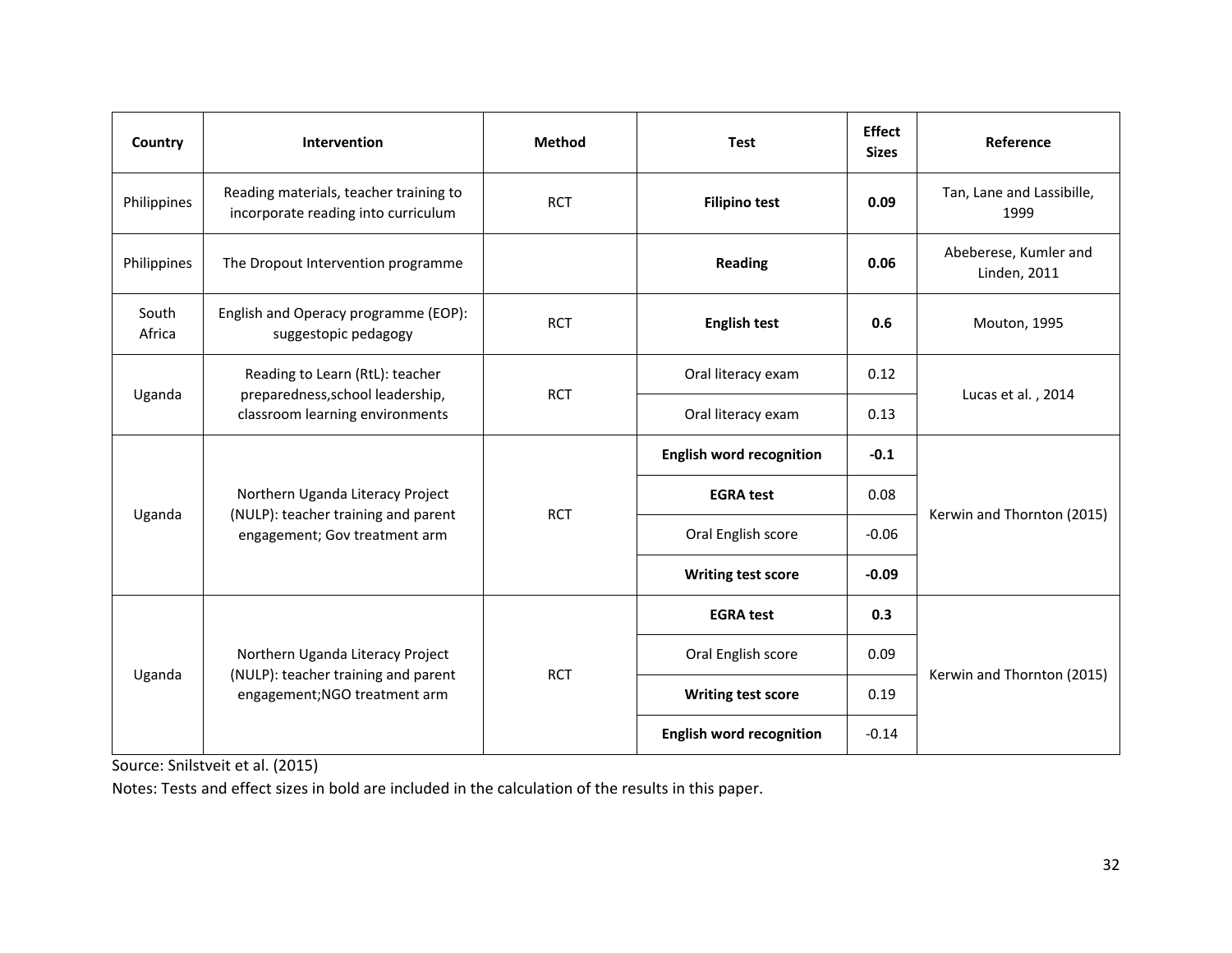|                       | Pooled  | <b>Bolivia</b>                                   | Colombia | Ghana                                          | Kenya   | Vietnam |  |  |  |
|-----------------------|---------|--------------------------------------------------|----------|------------------------------------------------|---------|---------|--|--|--|
| Panel A               |         |                                                  |          | <b>Standardized reading proficiency scores</b> |         |         |  |  |  |
| No education          | $-1.36$ | $-0.77$                                          | $-2.19$  | $-0.45$                                        | $-1.41$ | $-1.79$ |  |  |  |
| 1 year                | $-0.95$ | $-1.09$                                          | $-1.41$  | $-0.60$                                        | $-1.34$ | $-2.65$ |  |  |  |
| 2 year                | $-0.64$ | $-1.17$                                          | $-0.99$  | $-0.65$                                        | $-0.38$ | $-1.96$ |  |  |  |
| 3 year                | $-0.92$ | $-1.60$                                          | $-1.07$  | $-0.74$                                        | $-1.14$ | $-1.81$ |  |  |  |
| 4 year                | $-0.66$ | $-1.51$                                          | $-0.85$  | $-0.76$                                        | $-1.45$ | $-1.37$ |  |  |  |
| 5 year                | $-0.25$ | $-1.32$                                          | $-0.63$  | $-0.59$                                        | $-1.35$ | $-0.96$ |  |  |  |
| 6 year                | $-0.60$ | $-1.11$                                          | $-0.66$  | $-0.38$                                        | $-1.23$ |         |  |  |  |
| 7 year                | $-0.32$ |                                                  | $-0.26$  | $-0.26$                                        | $-0.65$ |         |  |  |  |
| 8 year                | $-0.46$ | $-0.20$                                          | $-0.09$  | $-0.44$                                        | $-0.31$ |         |  |  |  |
| 9 year                | 0.08    |                                                  | 0.15     | $-0.14$                                        | 0.18    | $-0.04$ |  |  |  |
| 10 year               | 0.26    |                                                  | 0.33     | 0.61                                           | 0.17    |         |  |  |  |
| 11 year               | 0.42    | 0.10                                             | 0.18     | 0.65                                           | 0.25    |         |  |  |  |
| 12 year               | 0.39    | 0.15                                             | 0.31     | 0.73                                           | 0.23    | 0.28    |  |  |  |
| Panel B               |         | Year-to-year learning gains (standard deviation) |          |                                                |         |         |  |  |  |
| 1 year                | 0.41    | $-0.32$                                          | 0.79     | $-0.15$                                        | 0.07    | $-0.86$ |  |  |  |
| 2 year                | 0.32    | $-0.08$                                          | 0.41     | $-0.05$                                        | 0.96    | 0.69    |  |  |  |
| 3 year                | $-0.28$ | $-0.43$                                          | $-0.08$  | $-0.09$                                        | $-0.76$ | 0.15    |  |  |  |
| 4 year                | 0.26    | 0.09                                             | 0.23     | $-0.02$                                        | $-0.31$ | 0.44    |  |  |  |
| 5 year                | 0.41    | 0.19                                             | 0.22     | 0.17                                           | 0.10    | 0.41    |  |  |  |
| 6 year                | $-0.35$ | 0.21                                             | $-0.03$  | 0.21                                           | 0.11    | 0.23    |  |  |  |
| 7 year                | 0.29    | 0.46                                             | 0.39     | 0.13                                           | 0.59    | 0.23    |  |  |  |
| 8 year                | $-0.15$ | 0.46                                             | 0.17     | $-0.19$                                        | 0.34    | 0.23    |  |  |  |
| 9 year                | 0.54    | 0.10                                             | 0.24     | 0.31                                           | 0.50    | 0.23    |  |  |  |
| 10 year               | 0.18    | 0.10                                             | 0.18     | 0.75                                           | $-0.02$ | 0.11    |  |  |  |
| 11 year               | 0.15    | 0.10                                             | $-0.15$  | 0.04                                           | 0.08    | 0.11    |  |  |  |
| 12 year               | $-0.02$ | 0.05                                             | 0.13     | 0.08                                           | $-0.01$ | 0.11    |  |  |  |
| Average learning gain | 0.15    | 0.08                                             | 0.21     | 0.10                                           | 0.14    | 0.17    |  |  |  |
| <b>EYOS</b>           | 6.8     | 13.0                                             | 4.8      | 10.1                                           | 7.3     | 5.8     |  |  |  |

# Table A2: Descriptive learning trajectory and EYOS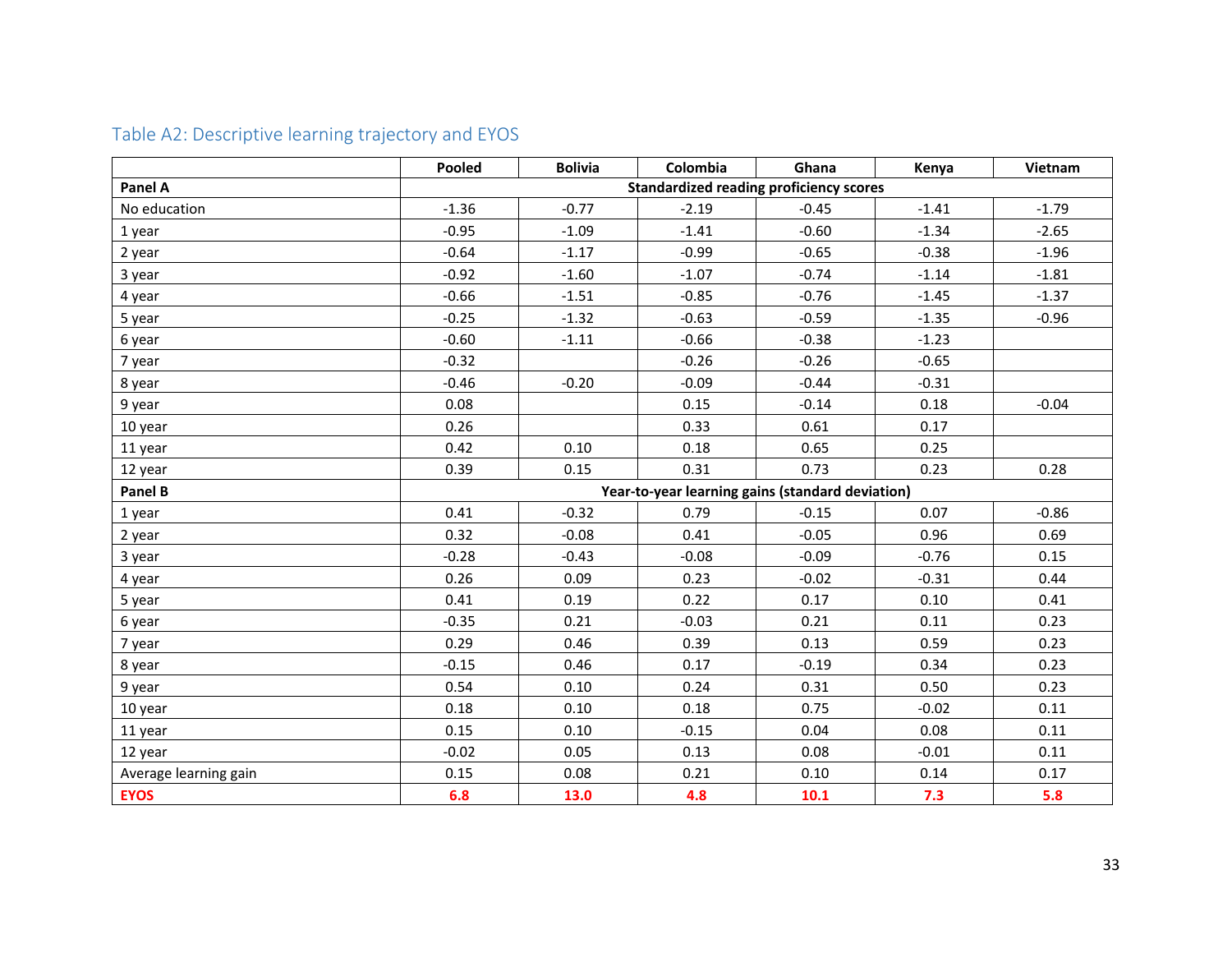|                        | (1)                    | (2)         | (3)            | (4)        | (5)         | (6)         | (7)        |
|------------------------|------------------------|-------------|----------------|------------|-------------|-------------|------------|
|                        | Pooled<br>(country FE) | Pooled      | <b>Bolivia</b> | Colombia   | Ghana       | Kenya       | Vietnam    |
|                        |                        |             |                |            |             |             |            |
| Years of schooling     | $0.172***$             | $0.230***$  | $0.188***$     | $0.132***$ | $0.263***$  | $0.099***$  | $0.153***$ |
|                        | (0.011)                | (0.014)     | (0.033)        | (0.037)    | (0.024)     | (0.034)     | (0.035)    |
| Age                    | $-0.001$               | $0.016***$  | $-0.007$       | $-0.007$   | $0.013**$   | $-0.019*$   | $-0.016**$ |
|                        | (0.003)                | (0.004)     | (0.009)        | (0.007)    | (0.006)     | (0.010)     | (0.006)    |
| Age*years of schooling | $-0.001***$            | $-0.002***$ | $-0.002$       | $-0.001$   | $-0.003***$ | 0.001       | $-0.000$   |
|                        | (0.000)                | (0.000)     | (0.001)        | (0.001)    | (0.001)     | (0.001)     | (0.001)    |
| Female                 | $-0.129***$            | $-0.114***$ | $-0.073$       | $-0.019$   | $-0.340***$ | $-0.139***$ | $-0.053$   |
|                        | (0.022)                | (0.025)     | (0.054)        | (0.054)    | (0.056)     | (0.048)     | (0.035)    |
| Colombia FE            | $0.568***$             |             |                |            |             |             |            |
|                        | (0.043)                |             |                |            |             |             |            |
| Ghana FE               | $-0.523***$            |             |                |            |             |             |            |
|                        | (0.047)                |             |                |            |             |             |            |
| Kenya FE               | $-0.263***$            |             |                |            |             |             |            |
|                        | (0.046)                |             |                |            |             |             |            |
| Vietnam FE             | $0.634***$             |             |                |            |             |             |            |
|                        | (0.041)                |             |                |            |             |             |            |
| Constant               | $-1.227***$            | $-1.902***$ | $-1.228***$    | $-0.574$   | $-1.925***$ | $-0.889**$  | $-0.604$   |
|                        | (0.118)                | (0.139)     | (0.326)        | (0.433)    | (0.445)     | (0.371)     | (0.501)    |
| <b>Observations</b>    | 10,627                 | 10,627      | 1,550          | 1,878      | 2,221       | 2,487       | 2,491      |
| R-squared              | 0.411                  | 0.200       | 0.315          | 0.274      | 0.264       | 0.125       | 0.362      |

### Table A3: Correlation between reading proficiency, schooling and age

Standard errors in parentheses. \*\*\* p<0.01, \*\* p<0.05, \* p<0.

Notes: Least squares regressions weighted by sampling weights. Dependent variable: standardized reading proficiency score. Sample: population with 1-12 years of schooling. Pooled specification includes country fixed effects and gives same weight to each country. Data source: World Bank (2016a)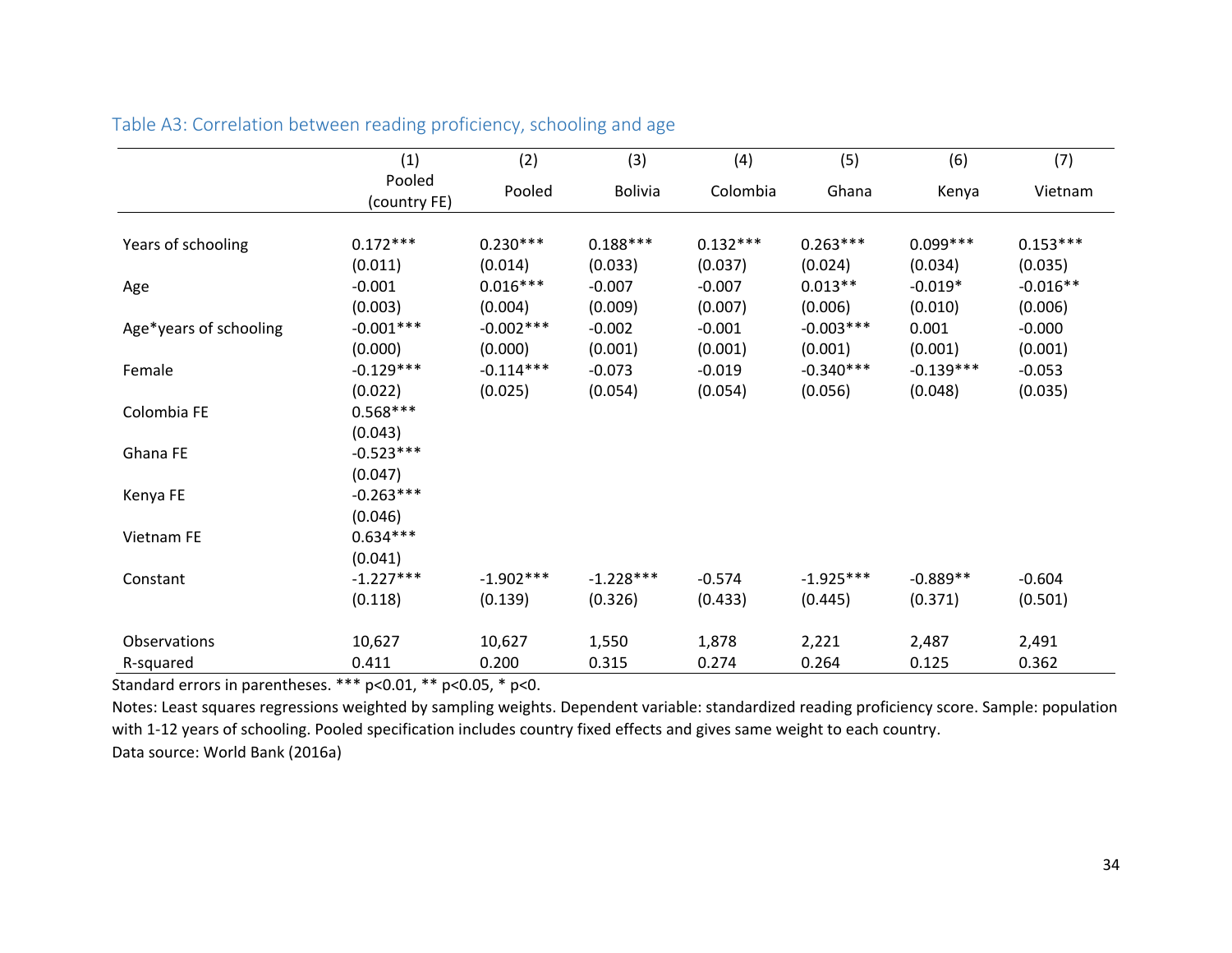|         | Pooled with | Pooled | <b>Bolivia</b> | Colombia                            | Ghana | Kenya | Vietnam |
|---------|-------------|--------|----------------|-------------------------------------|-------|-------|---------|
|         | country FE  |        |                |                                     |       |       |         |
| Panel A |             |        |                | Learning gains (standard deviation) |       |       |         |
| 1 year  | 0.16        | 0.23   | 0.17           | 0.12                                | 0.26  | 0.09  | 0.14    |
| 2 year  | 0.16        | 0.23   | 0.16           | 0.12                                | 0.25  | 0.09  | 0.14    |
| 3 year  | 0.16        | 0.22   | 0.16           | 0.11                                | 0.24  | 0.09  | 0.14    |
| 4 year  | 0.16        | 0.22   | 0.16           | 0.11                                | 0.24  | 0.09  | 0.14    |
| 5 year  | 0.16        | 0.22   | 0.15           | 0.11                                | 0.23  | 0.10  | 0.14    |
| 6 year  | 0.15        | 0.21   | 0.15           | 0.11                                | 0.23  | 0.10  | 0.14    |
| 7 year  | 0.15        | 0.21   | 0.14           | 0.11                                | 0.22  | 0.10  | 0.14    |
| 8 year  | 0.15        | 0.20   | 0.14           | 0.10                                | 0.21  | 0.10  | 0.14    |
| 9 year  | 0.15        | 0.20   | 0.14           | 0.10                                | 0.21  | 0.10  | 0.14    |
| 10 year | 0.14        | 0.19   | 0.13           | 0.10                                | 0.20  | 0.11  | 0.14    |
| 11 year | 0.14        | 0.19   | 0.13           | 0.10                                | 0.20  | 0.11  | 0.14    |
| 12 year | 0.14        | 0.19   | 0.12           | 0.10                                | 0.19  | 0.11  | 0.14    |
| Panel B |             |        |                | <b>EYOS</b>                         |       |       |         |
| 1 year  | 6.1         | 4.3    | 6.0            | 8.5                                 | 3.9   | 11.5  | 7.3     |
| 2 year  | $6.2$       | 4.4    | 6.1            | 8.6                                 | 4.0   | 11.2  | 7.3     |
| 3 year  | 6.3         | 4.5    | 6.3            | 8.8                                 | 4.1   | 11.0  | 7.3     |
| 4 year  | 6.3         | 4.5    | 6.5            | 8.9                                 | 4.2   | 10.8  | 7.3     |
| 5 year  | 6.4         | 4.6    | 6.6            | 9.1                                 | 4.3   | 10.5  | 7.3     |
| 6 year  | 6.5         | 4.7    | 6.8            | 9.3                                 | 4.4   | 10.3  | 7.3     |
| 7 year  | 6.6         | 4.8    | $7.0\,$        | 9.4                                 | 4.6   | 10.1  | 7.3     |
| 8 year  | 6.7         | 4.9    | 7.2            | 9.6                                 | 4.7   | 9.9   | 7.3     |
| 9 year  | 6.8         | 5.0    | 7.4            | 9.8                                 | 4.8   | 9.7   | 7.3     |
| 10 year | 6.9         | 5.2    | 7.9            | 10.2                                | 5.1   | 9.3   | 7.3     |
| 11 year | 6.9         | 5.2    | 7.9            | 10.2                                | 5.1   | 9.3   | 7.3     |
| 12 year | 7.0         | 5.3    | 8.1            | 10.4                                | 5.3   | 9.2   | 7.3     |
| EYOS    | 6.5         | 4.7    | 6.8            | 9.3                                 | 4.4   | 10.3  | 7.3     |

# Table A4: Equivalent Years of Schooling based on the regression results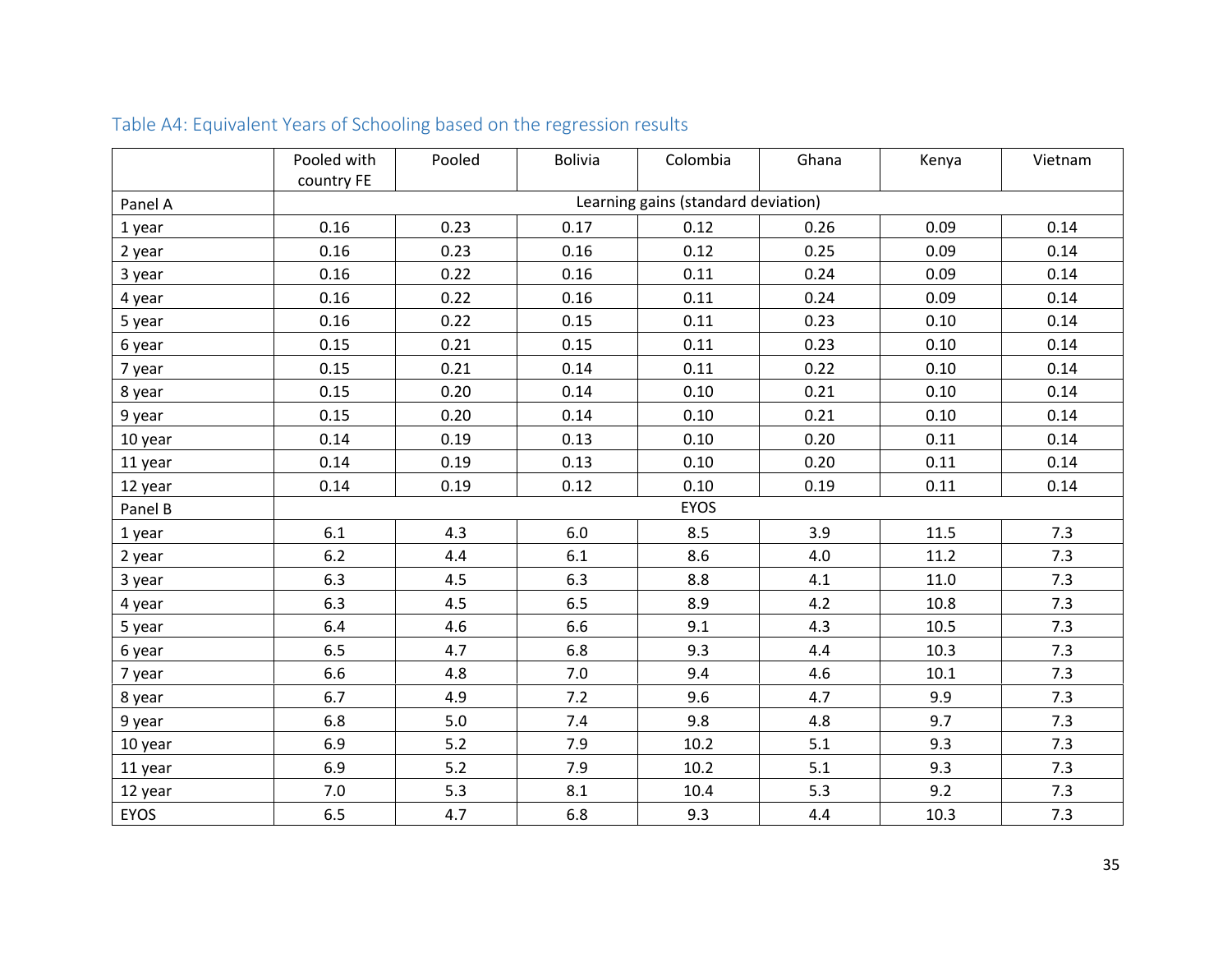# Table A5: EYOS of all learning interventions

| Country     | Intervention                                                                  | <b>Test</b>                 | <b>Evaluation</b><br><b>Method</b> | <b>Effect Size</b> | <b>EYOS_STEP</b> | Reference                                       |
|-------------|-------------------------------------------------------------------------------|-----------------------------|------------------------------------|--------------------|------------------|-------------------------------------------------|
|             |                                                                               | <b>Structured pedagogy</b>  |                                    |                    |                  |                                                 |
| Uganda      | Northern Uganda Literacy Project (NULP)<br>NGO treatment arm                  | English word<br>recognition | <b>RCT</b>                         | $-0.14$            | $-0.91$          | Kerwin and<br>Thornton (2015)                   |
| Uganda      | Northern Uganda Literacy Project (NULP):<br>Gov treatment arm                 | English word<br>recognition | Multivariate<br>analysis           | $-0.1$             | $-0.65$          | Kerwin and<br>Thornton (2015)                   |
| Chile       | The Collaborative Language and Literacy<br>Instruction Project (CLLIP)        | Vocabulary                  | <b>RCT</b>                         | $-0.1$             | $-0.65$          | Pallante 2013                                   |
| Uganda      | Northern Uganda Literacy Project (NULP):<br>Gov treatment arm                 | Writing test score          | Multivariate<br>analysis           | $-0.09$            | $-0.59$          | Kerwin and<br>Thornton (2015)                   |
| Chile       | The Collaborative Language and Literacy<br>Instruction Project (CLLIP)        | Reading<br>comprehension    | <b>RCT</b>                         | $-0.06$            | $-0.39$          | Pallante 2013                                   |
| Kenya       | Reading to Learn (RtL)                                                        | Written literacy<br>exam    | <b>RCT</b>                         | 0.02               | 0.13             | Lucas et al., 2014                              |
| Philippines | Reading materials, teacher training to<br>incorporate reading into curriculum | Reading                     | <b>RCT</b>                         | 0.06               | 0.39             | Abeberese,<br>Kumler and<br><b>Linden, 2011</b> |
| India       | PicTalk: Year 2, Machines and activities                                      |                             | <b>RCT</b>                         | 0.06               | 0.39             | He, Linden and<br>Macleod, 2007                 |
| India       | PicTalk: Year 2, Activities only                                              | English test                | <b>RCT</b>                         | 0.06               | 0.39             | He, Linden and<br>Macleod, 2007                 |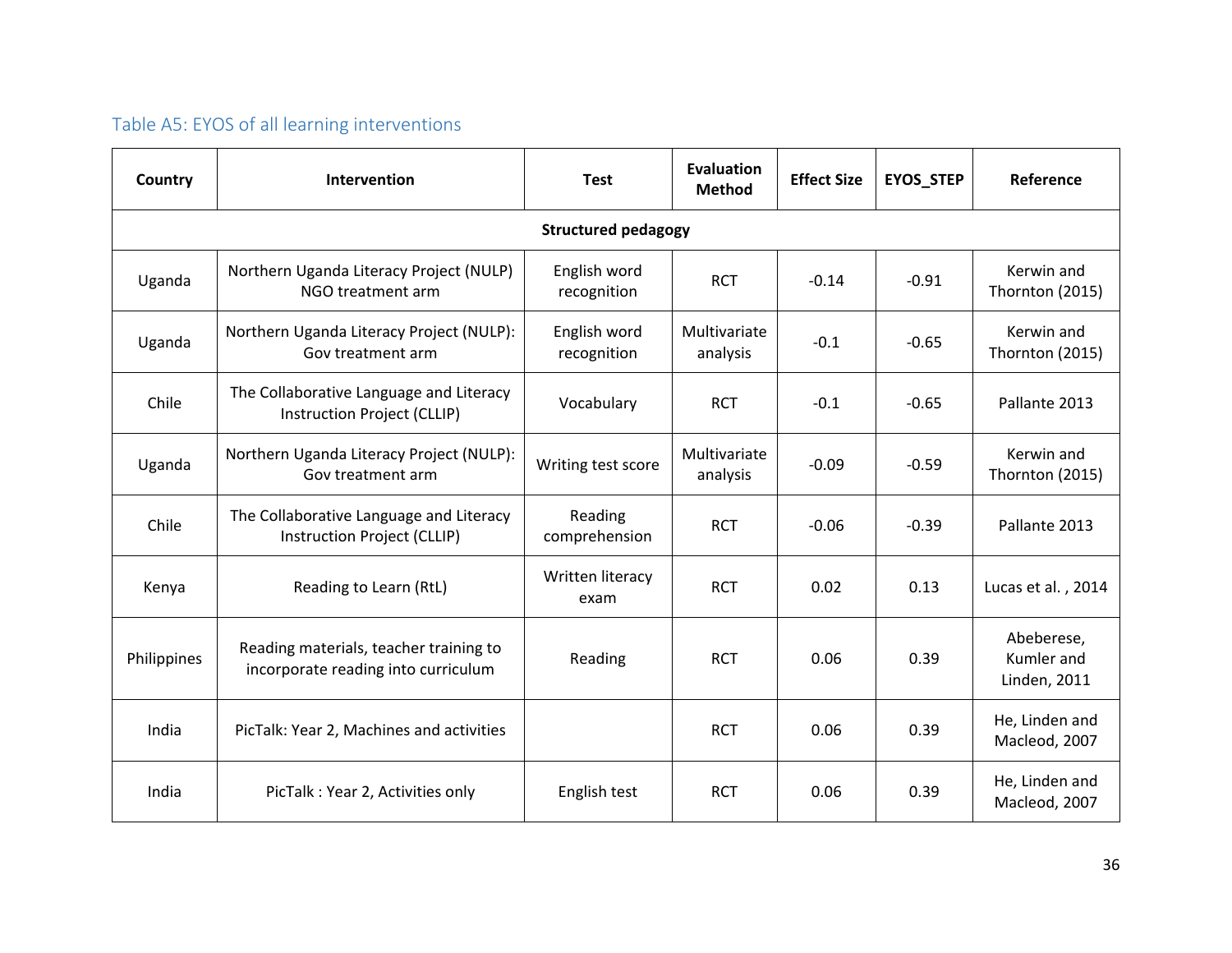| Country     | Intervention                                                                    | <b>Test</b>                                                 | <b>Evaluation</b><br><b>Method</b> | <b>Effect Size</b> | <b>EYOS_STEP</b> | Reference                         |
|-------------|---------------------------------------------------------------------------------|-------------------------------------------------------------|------------------------------------|--------------------|------------------|-----------------------------------|
| India       | The Pratham PicTalk programme: Year 2,<br>Machines only                         | English test                                                | <b>RCT</b>                         | 0.06               | 0.39             | He, Linden and<br>Macleod, 2007   |
| Uganda      | Northern Uganda Literacy Project (NULP):<br>Gov treatment arm                   | <b>EGRA</b> test                                            | <b>RCT</b>                         | 0.08               | 0.52             | Kerwin and<br>Thornton (2015)     |
| India       | PicTalk: Year 1                                                                 | English                                                     | <b>RCT</b>                         | 0.08               | 0.52             | He, Linden and<br>Macleod, 2007   |
| Philippines | Reading materials, teacher training to<br>incorporate reading into curriculum   | Filipino test                                               | <b>RCT</b>                         | 0.09               | 0.59             | Tan, Lane and<br>Lassibille, 1999 |
| Kenya       | Health and Literacy Intervention (HALI)                                         | Swahili passage<br>reading<br>comprehension                 | <b>RCT</b>                         | 0.11               | 0.72             | Jukes and Dubeck,<br>2015         |
| Kenya       | Health and Literacy Intervention (HALI)                                         | Swahili passage<br>reading fluency<br>(words per<br>minute) | <b>RCT</b>                         | 0.13               | 0.85             | Jukes and Dubeck,<br>2015         |
| India       | The Shishuvachan programme: reading<br>classes (teacher training) and a library | Normalised<br>reading level<br>(Hindi, Marathi,<br>Urdu)    | <b>RCT</b>                         | 0.13               | 0.85             | He, Linden and<br>Macleod, 2009   |
| Kenya       | The Primary Math and Reading (PRIMR)<br><b>Rural Expansion Programme</b>        | Kiswahili high<br>reading fluency                           | Multivariate<br>analysis)          | 0.14               | 0.91             | RTI International,<br>2015        |
| Chile       | The Collaborative Language and Literacy<br>Instruction Project (CLLIP)          | Word reading                                                | <b>RCT</b>                         | 0.14               | 0.91             | Pallante 2013                     |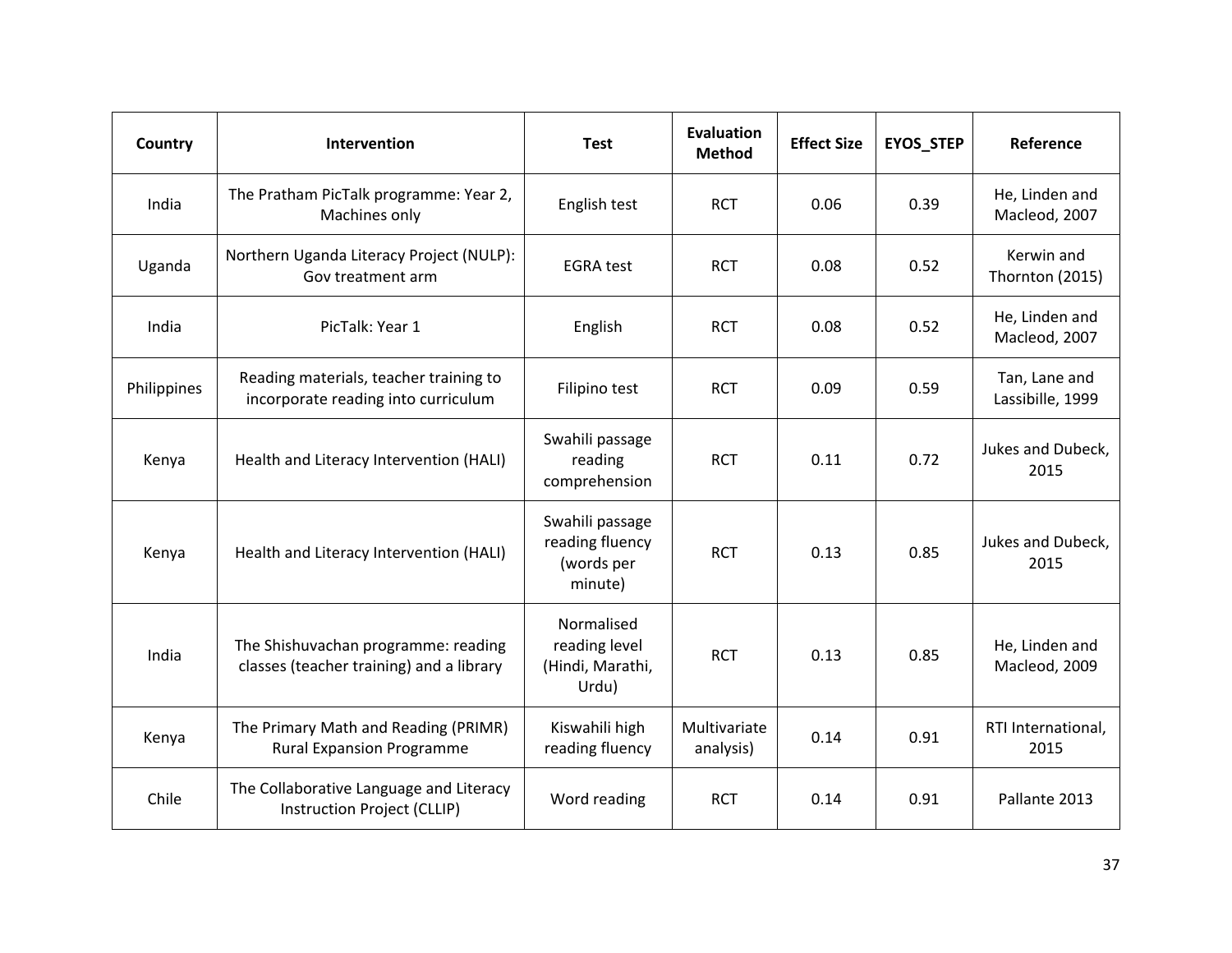| Country       | Intervention                                                                                                | <b>Test</b>                        | <b>Evaluation</b><br><b>Method</b> | <b>Effect Size</b> | <b>EYOS_STEP</b> | Reference                                  |
|---------------|-------------------------------------------------------------------------------------------------------------|------------------------------------|------------------------------------|--------------------|------------------|--------------------------------------------|
| Uganda        | Northern Uganda Literacy Project (NULP)                                                                     | Writing test score                 | <b>DID</b>                         | 0.19               | 1.24             | Kerwin and<br>Thornton (2015)              |
| <b>Brazil</b> | Decentralised schooling system                                                                              | Portuguese<br>proficiency          | <b>RCT</b>                         | 0.19               | 1.24             | Leme, 2010                                 |
| Kenya         | The Primary Math and Reading (PRIMR)<br><b>Rural Expansion Programme</b>                                    | Kiswahili reading<br>fluency       | <b>DID</b>                         | 0.23               | 1.50             | RTI International,<br>2015                 |
| <b>Brazil</b> | Decentralised schooling system                                                                              | Portuguese<br>proficiency          | <b>RCT</b>                         | 0.29               | 1.89             | Leme, 2010                                 |
| Uganda        | Northern Uganda Literacy Project (NULP)                                                                     | <b>EGRA</b> test                   | <b>RCT</b>                         | 0.3                | 1.95             | Kerwin and<br>Thornton (2015)              |
| India         | Synthetic Phonics: kids teached to read<br>using decoding and synthetic phonics<br>skills, teacher training | Burt reading test                  | Multivariate<br>analysis           | 0.48               | 3.12             | Dixon, Schagen<br>and Seedhouse,<br>2011   |
| Cambodia      | The School Readiness Programme (SRP)                                                                        | Khmer language                     | <b>RCT</b>                         | 0.5                | 3.25             | Nonoyama-Tarumi<br>and Bredenberg,<br>2009 |
| Kenya         | The Primary Math and Reading (PRIMR)<br><b>Rural Expansion Programme</b>                                    | Kiswahili reading<br>fluency       | <b>RCT</b>                         | 0.56               | 3.64             | RTI International,<br>2015                 |
| Kenya         | The Primary Math and Reading (PRIMR)<br><b>Rural Expansion Programme</b>                                    | Kiswahili basic<br>reading fluency | <b>RCT</b>                         | 0.57               | 3.71             | RTI International,<br>2015                 |
| South Africa  | English and Operacy programme (EOP)                                                                         | English test                       | <b>RCT</b>                         | 0.6                | 3.90             | Mouton, 1995                               |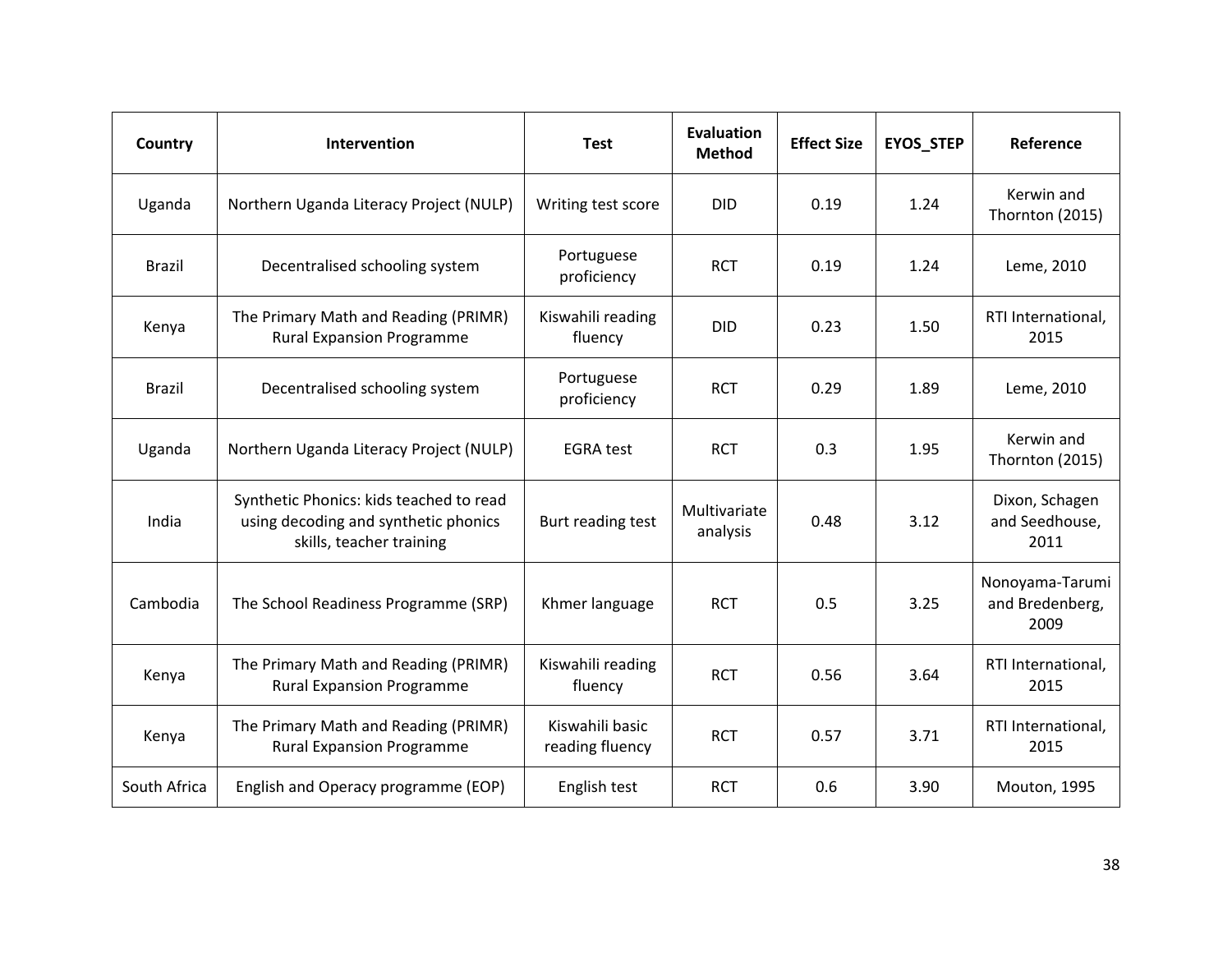| Country                           | Intervention                                                                       | <b>Test</b>              | <b>Evaluation</b><br><b>Method</b> | <b>Effect Size</b> | <b>EYOS_STEP</b>         | Reference                     |  |  |  |  |  |
|-----------------------------------|------------------------------------------------------------------------------------|--------------------------|------------------------------------|--------------------|--------------------------|-------------------------------|--|--|--|--|--|
| Liberia                           | EGRA Plus: teacher training, assessment<br>and supervision, provision of materials | Reading<br>comprehension | <b>RCT</b>                         | 0.81               | 5.27                     | Piper and Korda,<br>2011      |  |  |  |  |  |
| <b>Computer-Assisted Learning</b> |                                                                                    |                          |                                    |                    |                          |                               |  |  |  |  |  |
| Country                           | Intervention                                                                       | <b>Test</b>              | Evaluation<br><b>Method</b>        | <b>Effect Size</b> | EYOS_STEP                | Reference                     |  |  |  |  |  |
| Peru                              | One Laptop Per Child + applications                                                | Grade 5                  | <b>RCT</b>                         | $-0.36$            | $-2.34$                  | Quispe et al. 2013            |  |  |  |  |  |
| India                             | Curriculum substitution                                                            | Grade 2 & 3              | Controlled<br>Before-After         | $-0.11$            | $-0.72$                  | Linden et al. 2008            |  |  |  |  |  |
| Nepal                             | One Laptop Per Child                                                               | Grade 2, 3 & 6           | <b>RCT</b>                         | $-0.11$            | $-0.72$                  | Sharma 2014                   |  |  |  |  |  |
| Peru                              | One Laptop Per Child                                                               | Grade 1-5                | Controlled<br>Before-After         | $-0.02$            | $-0.13$                  | Cristia et al. 2012           |  |  |  |  |  |
| Uruguay                           | One Laptop Per Child + Internet Access                                             | Grade 3                  | <b>RCT</b>                         | $\mathbf{0}$       | $\overline{\phantom{a}}$ | De Melo et al. N.d            |  |  |  |  |  |
| India                             | Shared computer time during and after<br>class                                     | Grade 4                  | <b>RCT</b>                         | $\mathbf{0}$       | $\blacksquare$           | Banerjee et al.<br>2008       |  |  |  |  |  |
| China                             | <b>CAL remedial sessions</b>                                                       | 8.5                      | <b>RCT</b>                         | 0.01               | 0.07                     | Lai et al. 2011b              |  |  |  |  |  |
| Colombia                          | ICT in pedagogy                                                                    | 12                       | <b>RCT</b>                         | 0.03               | 0.20                     | Barrera-Osorio et<br>al. 2009 |  |  |  |  |  |
| Peru                              | ICT in pedagogy                                                                    | $\overline{7}$           | <b>RCT</b>                         | 0.04               | 0.26                     | Humpage 2013                  |  |  |  |  |  |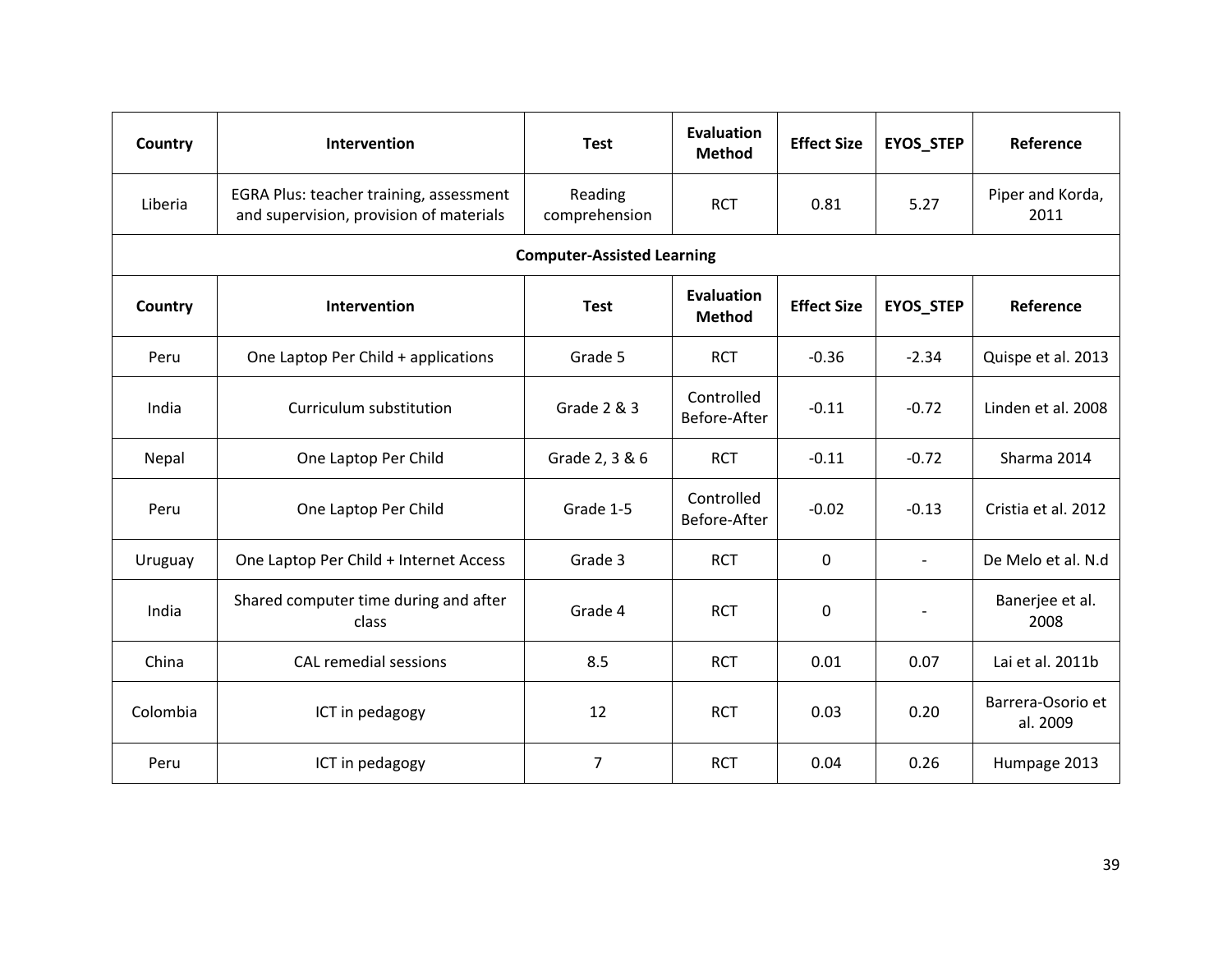| Country                        | Intervention                         | <b>Test</b>    | <b>Evaluation</b><br><b>Method</b> | <b>Effect Size</b> | <b>EYOS_STEP</b> | Reference                 |  |  |  |
|--------------------------------|--------------------------------------|----------------|------------------------------------|--------------------|------------------|---------------------------|--|--|--|
| Ecuador                        | Computer lab + learning software     | 10             | Controlled<br>Before-After         | 0.06               | 0.39             | Carillo et al. 2010       |  |  |  |
| Peru                           | One Laptop Per Child + applications  | Grade 6        | <b>RCT</b>                         | 0.07               | 0.46             | Quispe et al. 2013        |  |  |  |
| India                          | Curriculum supplement                | Grade 2 & 3    | <b>RCT</b>                         | 0.07               | 0.46             | Linden et al. 2009        |  |  |  |
| China                          | CAL sessions to minority students    | Grade 3 (9-11) | Controlled<br>Before-After         | 0.13               | 0.85             | Yang et al. 2013          |  |  |  |
| <b>School Based Management</b> |                                      |                |                                    |                    |                  |                           |  |  |  |
| Senegal                        | School grant application             | Grade 2 female | <b>RCT</b>                         | $-0.42$            | $-2.73$          | Carneiro et al.<br>2015   |  |  |  |
| Senegal                        | School grant application             | Grade 3 female | <b>RCT</b>                         | $-0.21$            | $-1.37$          | Carneiro et al.<br>2015   |  |  |  |
| Senegal                        | School grant application             | Grade 3 male   | <b>RCT</b>                         | $-0.14$            | $-0.91$          | Carneiro et al.<br>2015   |  |  |  |
| Mexico                         | Grant+school plan+parent association | Grade 6        | CBA (PSM,<br>DID)                  | $-0.07$            | $-0.46$          | Santibanez et al.<br>2014 |  |  |  |
| Mexico                         | School grant to parent association   | Grade 9        | <b>RCT</b>                         | $-0.07$            | $-0.46$          | <b>Bando 2010</b>         |  |  |  |
| Senegal                        | School grant application             | Grade 5 female | <b>RCT</b>                         | $-0.06$            | $-0.39$          | Carneiro et al.<br>2015   |  |  |  |
| Niger                          | training+plan+grant                  | Grade 2        | <b>RCT</b>                         | $-0.05$            | $-0.33$          | Beasley et al. 2014       |  |  |  |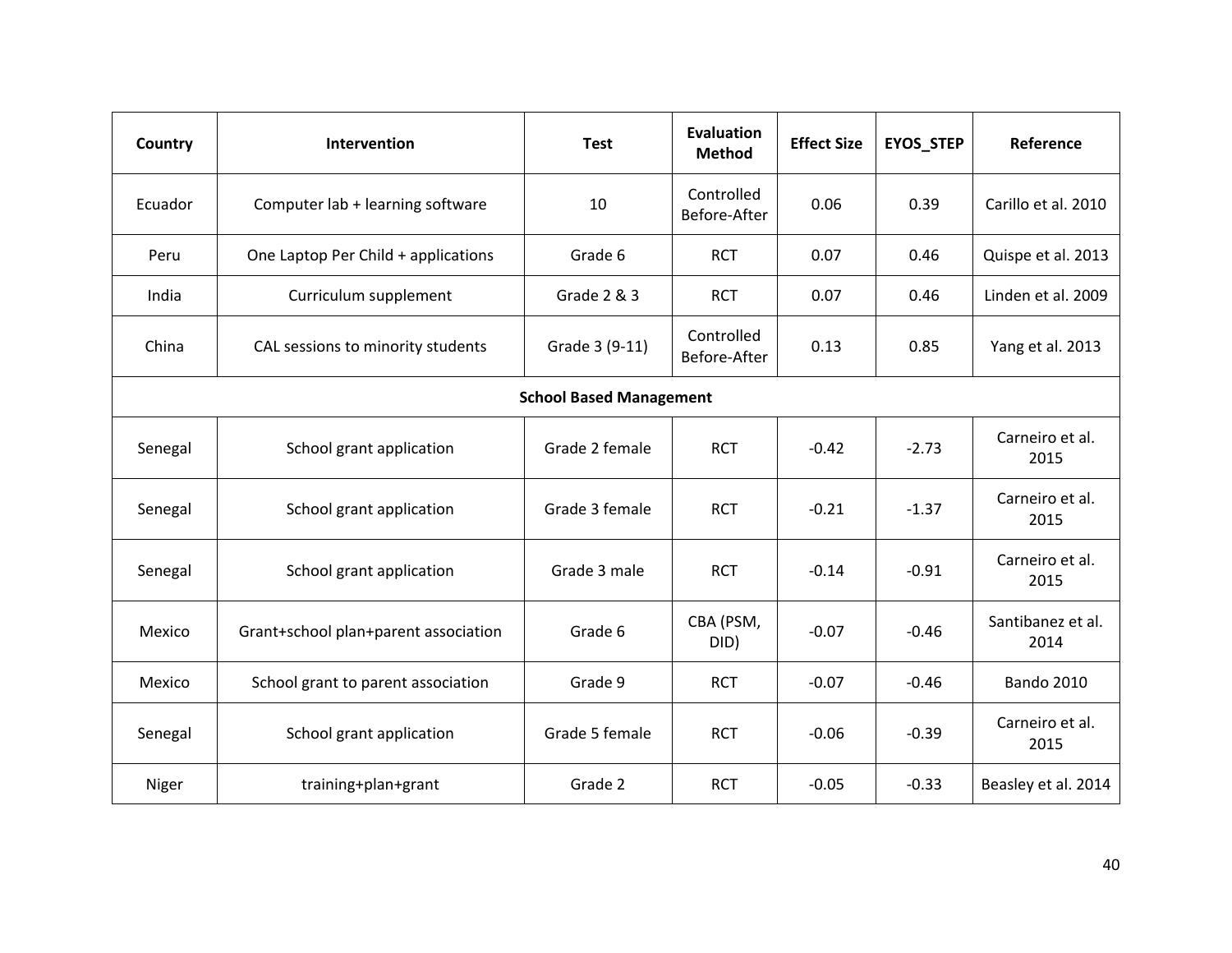| Country     | Intervention                                                          | <b>Test</b>    | <b>Evaluation</b><br><b>Method</b> | <b>Effect Size</b> | <b>EYOS_STEP</b> | Reference                 |
|-------------|-----------------------------------------------------------------------|----------------|------------------------------------|--------------------|------------------|---------------------------|
| Senegal     | School grant application                                              | Grade 4 female | <b>RCT</b>                         | $-0.05$            | $-0.33$          | Carneiro et al.<br>2015   |
| Sri Lanka   | School development committee+school<br>management+plan                | Grade 8        | <b>RCT</b>                         | $-0.03$            | $-0.20$          | Aturupane et al.<br>2014  |
| Sri Lanka   | School development committee+school<br>management+plan                | Grade 4 female | <b>RCT</b>                         | $-0.03$            | $-0.20$          | Aturupane et al.<br>2015  |
| Senegal     | School grant application                                              | Grade 4 male   | <b>RCT</b>                         | 0.01               | 0.07             | Carneiro et al.<br>2015   |
| Gambia, The | training+grant+management manuals                                     | Grade 3 & 5    | <b>RCT</b>                         | 0.01               | 0.07             | Blimpo et al. 2015        |
| Senegal     | School grant application                                              | Grade 5 male   | <b>RCT</b>                         | 0.01               | 0.07             | Carneiro et al.<br>2015   |
| Senegal     | School grant application                                              | Grade 6 female | <b>RCT</b>                         | 0.02               | 0.13             | Carneiro et al.<br>2015   |
| Senegal     | School grant application                                              | Grade 6 male   | <b>RCT</b>                         | 0.04               | 0.26             | Carneiro et al.<br>2015   |
| Senegal     | School grant application                                              | Grade 2 male   | <b>RCT</b>                         | 0.05               | 0.33             | Carneiro et al.<br>2015   |
| Mexico      | Grant+school plan+parent association                                  | Grade 3        | CBA (PSM,<br>DID)                  | 0.15               | 0.98             | Santibanez et al.<br>2014 |
| Philippines | Community involvement+staff<br>training+school improvement plan+grant | Grade 6        | CBA (PSM,<br>DID)                  | 0.16               | 1.04             | Yamauchi 2014             |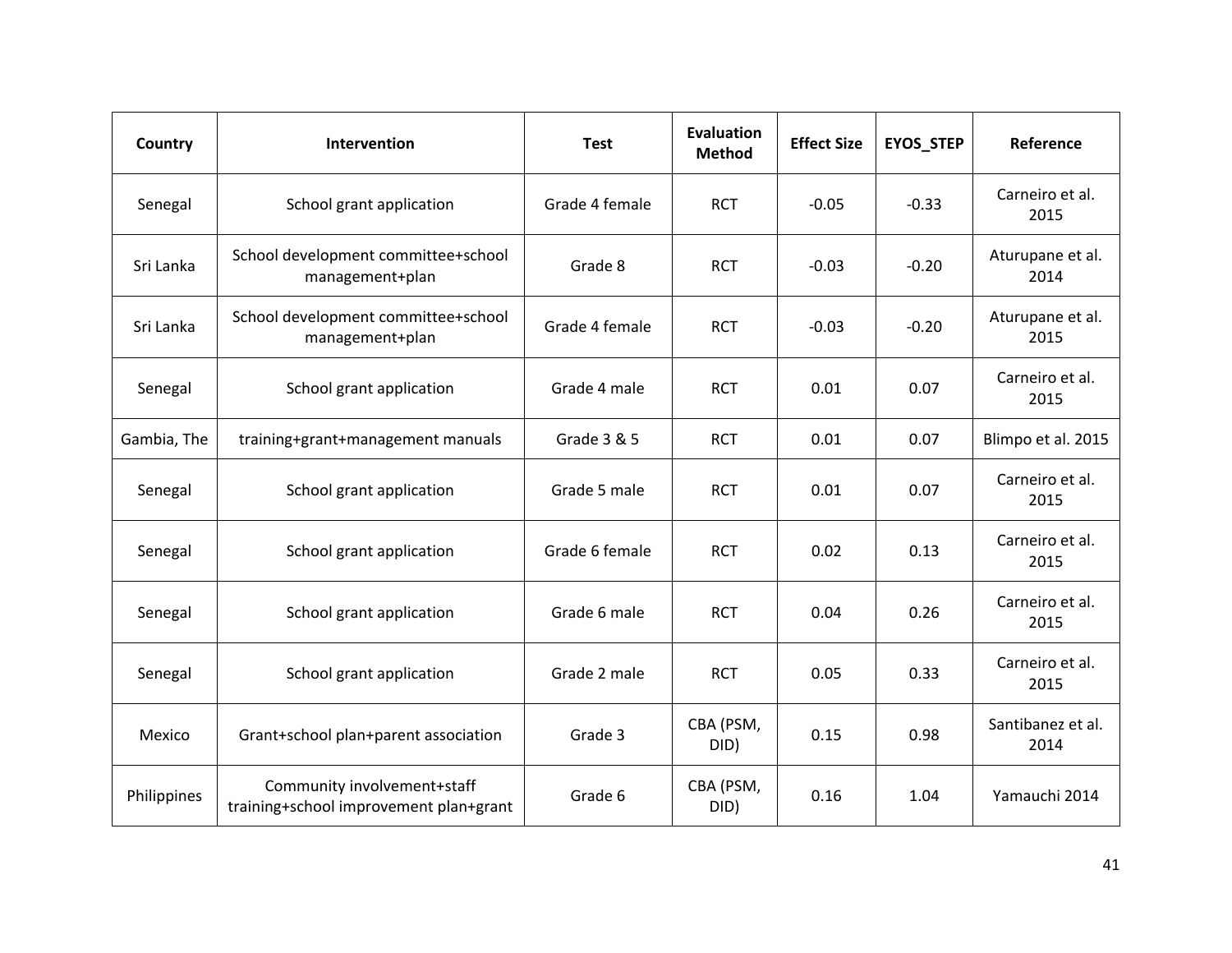| Country     | <b>Intervention</b>                                                       | Test    | Evaluation<br><b>Method</b> | <b>Effect Size</b> | <b>EYOS STEP</b> | Reference              |
|-------------|---------------------------------------------------------------------------|---------|-----------------------------|--------------------|------------------|------------------------|
| Philippines | School development plan+principal<br>training+grants+parental involvement | Grade 4 | Natural<br>Experiment       | 0.16               | 1.04             | Khattri et al. 2010    |
| Indonesia   | grant+plan                                                                | Grade 4 | <b>RCT</b>                  | 0.2                | 1.30             | Pradhan et al.<br>2014 |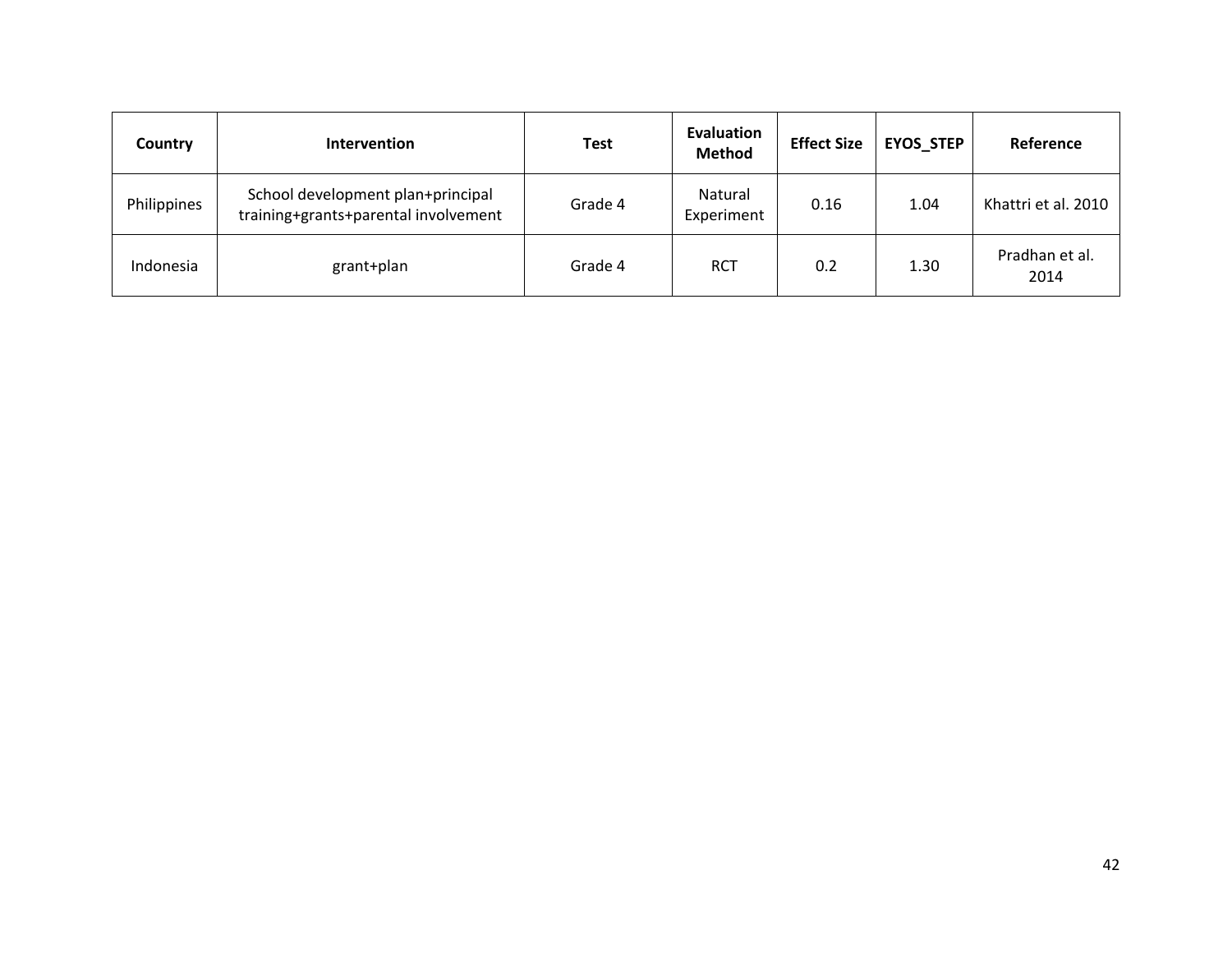| Country | Intervention                                                              | <b>Effect</b><br><b>Sizes</b> | Country<br><b>GNI Per</b><br>Capita,<br><b>2015 PPP</b> | Labor<br>Share of<br>Income,<br>latest<br>available<br>year | Average<br>income,<br>2015<br><b>PPP</b> | <b>Return to</b><br>literacy | Percentage<br>change in<br>earnings | <b>NPV\$</b> |  |  |  |
|---------|---------------------------------------------------------------------------|-------------------------------|---------------------------------------------------------|-------------------------------------------------------------|------------------------------------------|------------------------------|-------------------------------------|--------------|--|--|--|
|         | <b>Structured pedagogy</b>                                                |                               |                                                         |                                                             |                                          |                              |                                     |              |  |  |  |
| Uganda  | Northern Uganda Literacy<br>Project (NULP) NGO<br>treatment arm           | $-0.14$                       | 1,780                                                   | 0.25                                                        | 447                                      | 0.59                         | $-0.08$                             | $-596$       |  |  |  |
| Uganda  | Northern Uganda Literacy<br>Project (NULP): Gov<br>treatment arm          | $-0.1$                        | 1,780                                                   | 0.25                                                        | 447                                      | 0.59                         | $-0.06$                             | $-426$       |  |  |  |
| Chile   | The Collaborative Language<br>and Literacy Instruction<br>Project (CLLIP) | $-0.1$                        | 21,740                                                  | 0.38                                                        | 8,235                                    | 0.72                         | $-0.07$                             | $-9,385$     |  |  |  |
| Uganda  | Northern Uganda Literacy<br>Project (NULP): Gov<br>treatment arm          | $-0.09$                       | 1,780                                                   | 0.25                                                        | 447                                      | 0.59                         | $-0.05$                             | $-383$       |  |  |  |
| Chile   | The Collaborative Language<br>and Literacy Instruction<br>Project (CLLIP) | $-0.06$                       | 21,740                                                  | 0.38                                                        | 8,235                                    | 0.72                         | $-0.04$                             | $-5,631$     |  |  |  |
| Kenya   | Reading to Learn (RtL)                                                    | 0.02                          | 3,060                                                   | 0.35                                                        | 1,079                                    | 0.59                         | 0.01                                | 206          |  |  |  |

# Table A6: Net present value of increased learning (all interventions)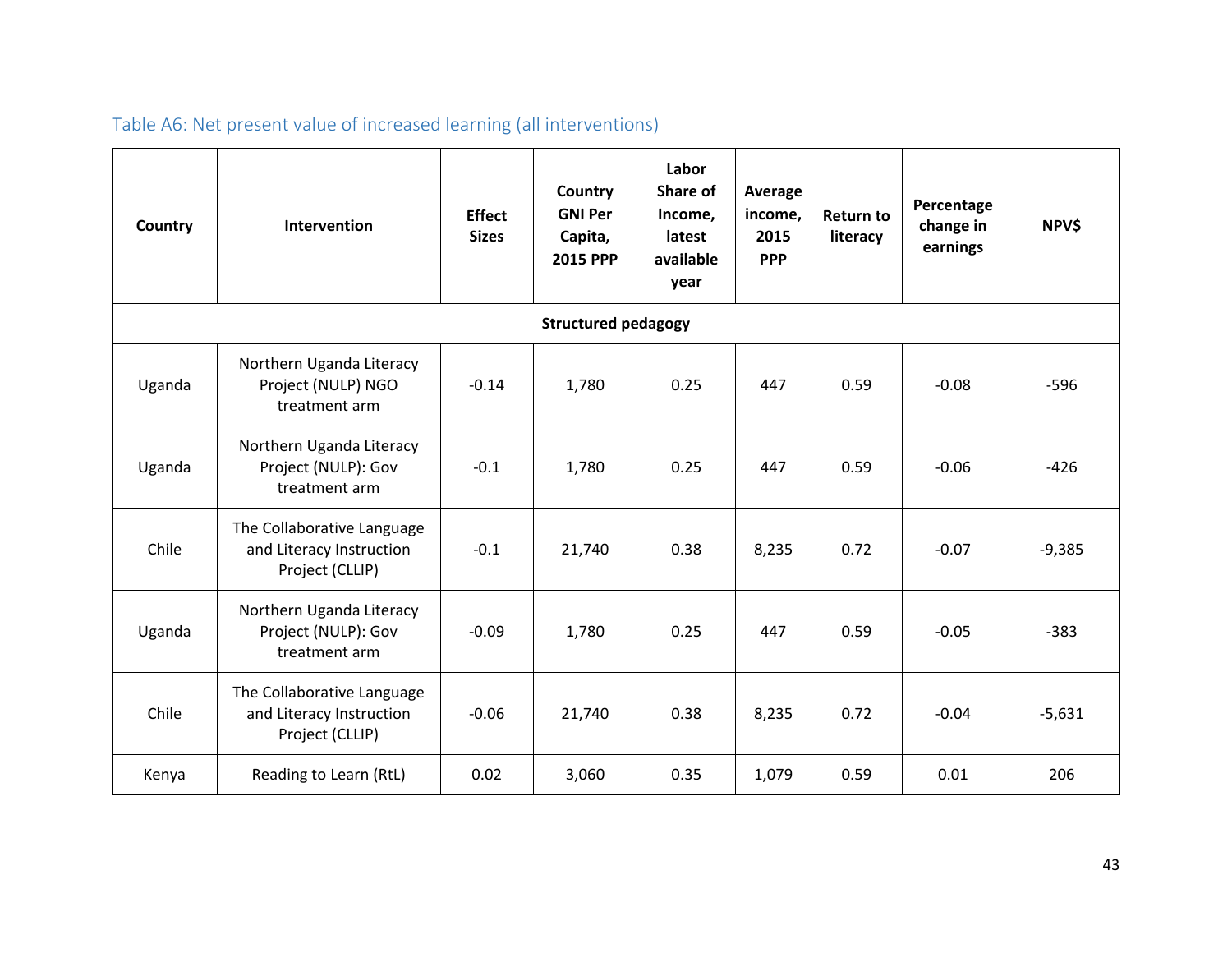| Country     | Intervention                                                                     | <b>Effect</b><br><b>Sizes</b> | Country<br><b>GNI Per</b><br>Capita,<br><b>2015 PPP</b> | Labor<br>Share of<br>Income,<br>latest<br>available<br>year | Average<br>income,<br>2015<br><b>PPP</b> | <b>Return to</b><br>literacy | Percentage<br>change in<br>earnings | NPV\$ |
|-------------|----------------------------------------------------------------------------------|-------------------------------|---------------------------------------------------------|-------------------------------------------------------------|------------------------------------------|------------------------------|-------------------------------------|-------|
| Philippines | Reading materials, teacher<br>training to incorporate<br>reading into curriculum | 0.06                          | 8,900                                                   | 0.28                                                        | 2,481                                    | 0.25                         | 0.02                                | 643   |
| India       | PicTalk: Year 2, Machines and<br>activities                                      | 0.06                          | 6,020                                                   | 0.29                                                        | 1,769                                    | 0.51                         | 0.03                                | 959   |
| India       | PicTalk: Year 2, Activities<br>only                                              | 0.06                          | 6,020                                                   | 0.29                                                        | 1,769                                    | 0.51                         | 0.03                                | 959   |
| India       | The Pratham PicTalk<br>programme: Year 2,<br>Machines only                       | 0.06                          | 6,020                                                   | 0.29                                                        | 1,769                                    | 0.51                         | 0.03                                | 959   |
| Uganda      | Northern Uganda Literacy<br>Project (NULP): Gov<br>treatment arm                 | 0.08                          | 1,780                                                   | 0.25                                                        | 445                                      | 0.59                         | 0.05                                | 339   |
| India       | PicTalk: Year 1                                                                  | 0.08                          | 6,020                                                   | 0.29                                                        | 1,769                                    | 0.51                         | 0.04                                | 1,279 |
| Philippines | Reading materials, teacher<br>training to incorporate<br>reading into curriculum | 0.09                          | 8,900                                                   | 0.28                                                        | 2,481                                    | 0.25                         | 0.02                                | 1,023 |
| Colombia    | <b>Teacher incentives</b>                                                        | 0.1                           | 13,520                                                  | 0.33                                                        | 4,431                                    | 0.72                         | 0.07                                | 6,397 |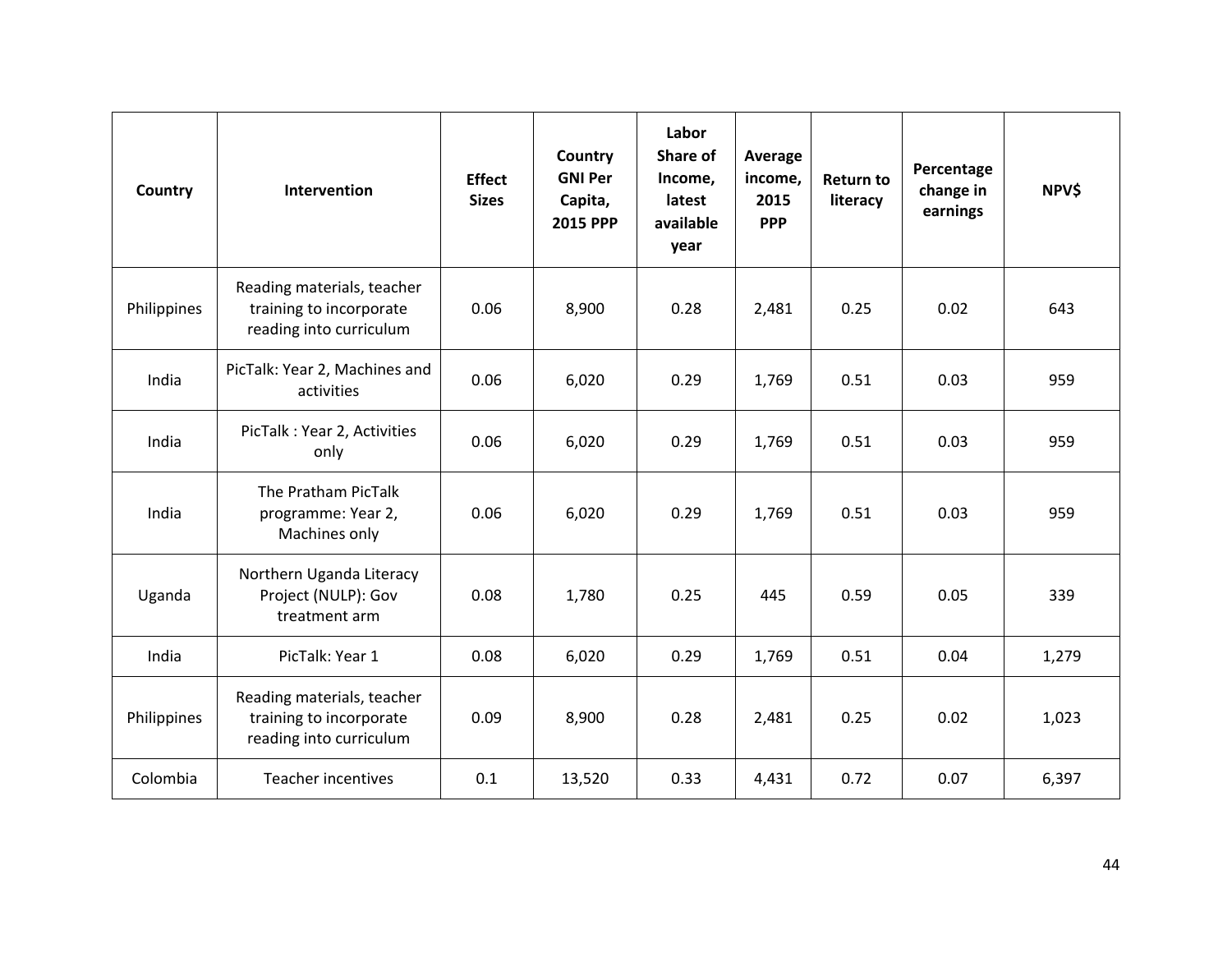| Country       | Intervention                                                                          | <b>Effect</b><br><b>Sizes</b> | Country<br><b>GNI Per</b><br>Capita,<br><b>2015 PPP</b> | Labor<br>Share of<br>Income,<br>latest<br>available<br>year | Average<br>income,<br>2015<br><b>PPP</b> | <b>Return to</b><br>literacy | Percentage<br>change in<br>earnings | <b>NPV\$</b> |
|---------------|---------------------------------------------------------------------------------------|-------------------------------|---------------------------------------------------------|-------------------------------------------------------------|------------------------------------------|------------------------------|-------------------------------------|--------------|
| Kenya         | Health and Literacy<br>Intervention (HALI)                                            | 0.11                          | 3,060                                                   | 0.35                                                        | 1,079                                    | 0.59                         | 0.06                                | 1,132        |
| Kenya         | Health and Literacy<br>Intervention (HALI):                                           | 0.13                          | 3,060                                                   | 0.35                                                        | 1,079                                    | 0.59                         | 0.08                                | 1,338        |
| India         | The Shishuvachan<br>programme: reading classes<br>(teacher training) and a<br>library | 0.13                          | 6,020                                                   | 0.29                                                        | 1,769                                    | 0.51                         | 0.07                                | 1,792        |
| Kenya         | The Primary Math and<br>Reading (PRIMR) Rural<br><b>Expansion Programme</b>           | 0.14                          | 3,060                                                   | 0.35                                                        | 1,079                                    | 0.59                         | 0.08                                | 1,440        |
| Chile         | The Collaborative Language<br>and Literacy Instruction<br>Project (CLLIP)             | 0.14                          | 21,740                                                  | 0.38                                                        | 8,235                                    | 0.72                         | 0.10                                | 13,138       |
| Uganda        | Northern Uganda Literacy<br>Project (NULP)                                            | 0.19                          | 1,780                                                   | 0.25                                                        | 447                                      | 0.59                         | 0.11                                | 809          |
| <b>Brazil</b> | Decentralised schooling<br>system                                                     | 0.19                          | 15,020                                                  | 0.44                                                        | 6,552                                    | 0.72                         | 0.14                                | 15,966       |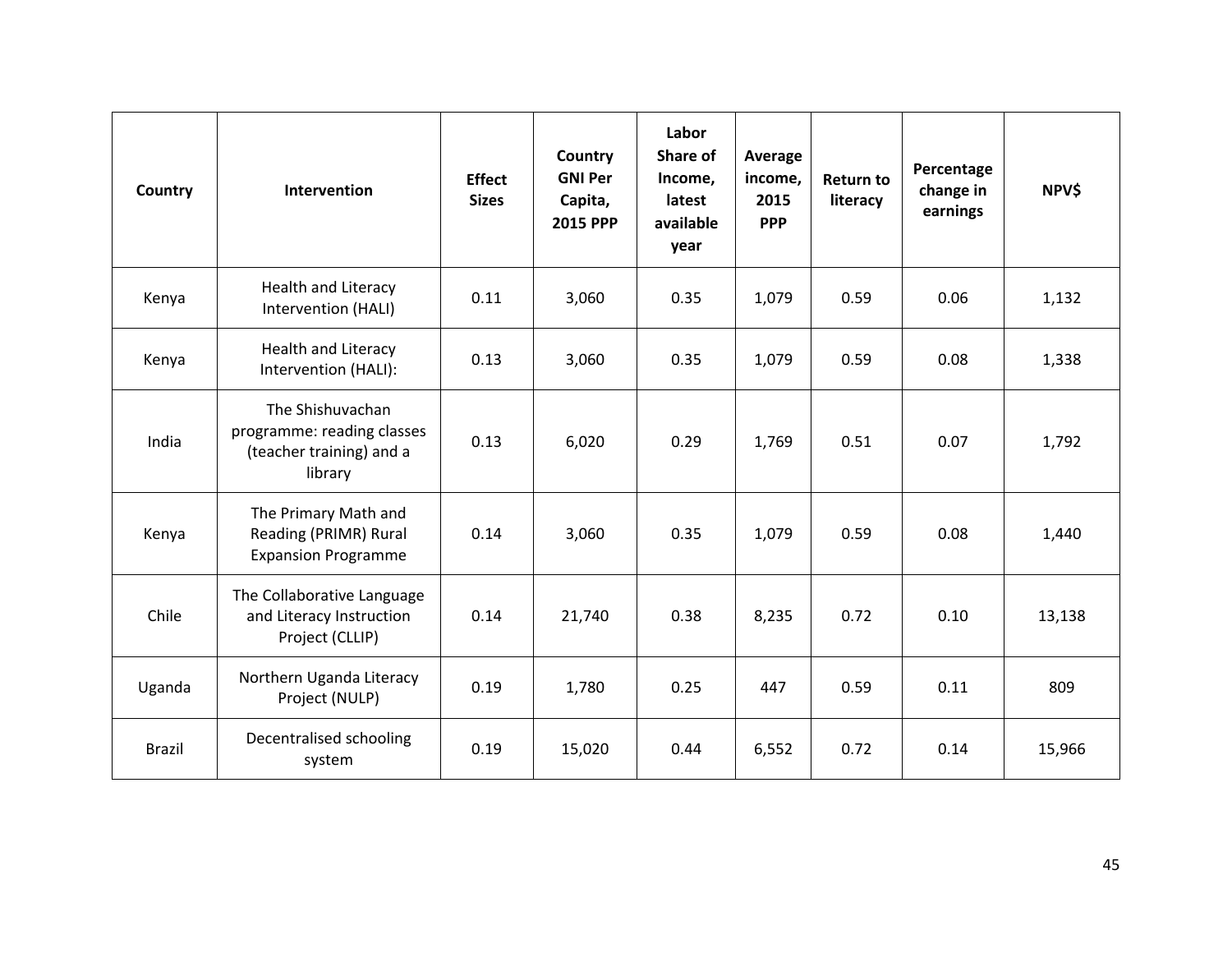| Country       | Intervention                                                                                                      | <b>Effect</b><br><b>Sizes</b> | Country<br><b>GNI Per</b><br>Capita,<br><b>2015 PPP</b> | Labor<br>Share of<br>Income,<br>latest<br>available<br>year | Average<br>income,<br>2015<br><b>PPP</b> | <b>Return to</b><br>literacy | Percentage<br>change in<br>earnings | NPV\$  |
|---------------|-------------------------------------------------------------------------------------------------------------------|-------------------------------|---------------------------------------------------------|-------------------------------------------------------------|------------------------------------------|------------------------------|-------------------------------------|--------|
| Kenya         | The Primary Math and<br>Reading (PRIMR) Rural<br><b>Expansion Programme</b>                                       | 0.23                          | 3,060                                                   | 0.35                                                        | 1,079                                    | 0.59                         | 0.14                                | 2,366  |
| <b>Brazil</b> | Decentralised schooling<br>system                                                                                 | 0.29                          | 15,020                                                  | 0.44                                                        | 6,552                                    | 0.72                         | 0.21                                | 24,369 |
| Uganda        | Northern Uganda Literacy<br>Project (NULP)                                                                        | 0.3                           | 1,780                                                   | 0.25                                                        | 447                                      | 0.59                         | 0.18                                | 1,278  |
| India         | Synthetic Phonics: kids<br>teached to read using<br>decoding and synthetic<br>phonics skills, teacher<br>training | 0.48                          | 6,020                                                   | 0.29                                                        | 1,769                                    | 0.51                         | 0.24                                | 7,020  |
| Cambodia      | The School Readiness<br>Programme (SRP)                                                                           | 0.5                           | 3,290                                                   | 0.29                                                        | 951                                      | 0.25                         | 0.13                                | 1,824  |
| Kenya         | The Primary Math and<br>Reading (PRIMR) Rural<br><b>Expansion Programme</b>                                       | 0.56                          | 3,060                                                   | 0.35                                                        | 1,079                                    | 0.59                         | 0.33                                | 5,762  |
| Kenya         | The Primary Math and<br>Reading (PRIMR) Rural<br><b>Expansion Programme</b>                                       | 0.57                          | 3,060                                                   | 0.35                                                        | 1,079                                    | 0.59                         | 0.34                                | 5,865  |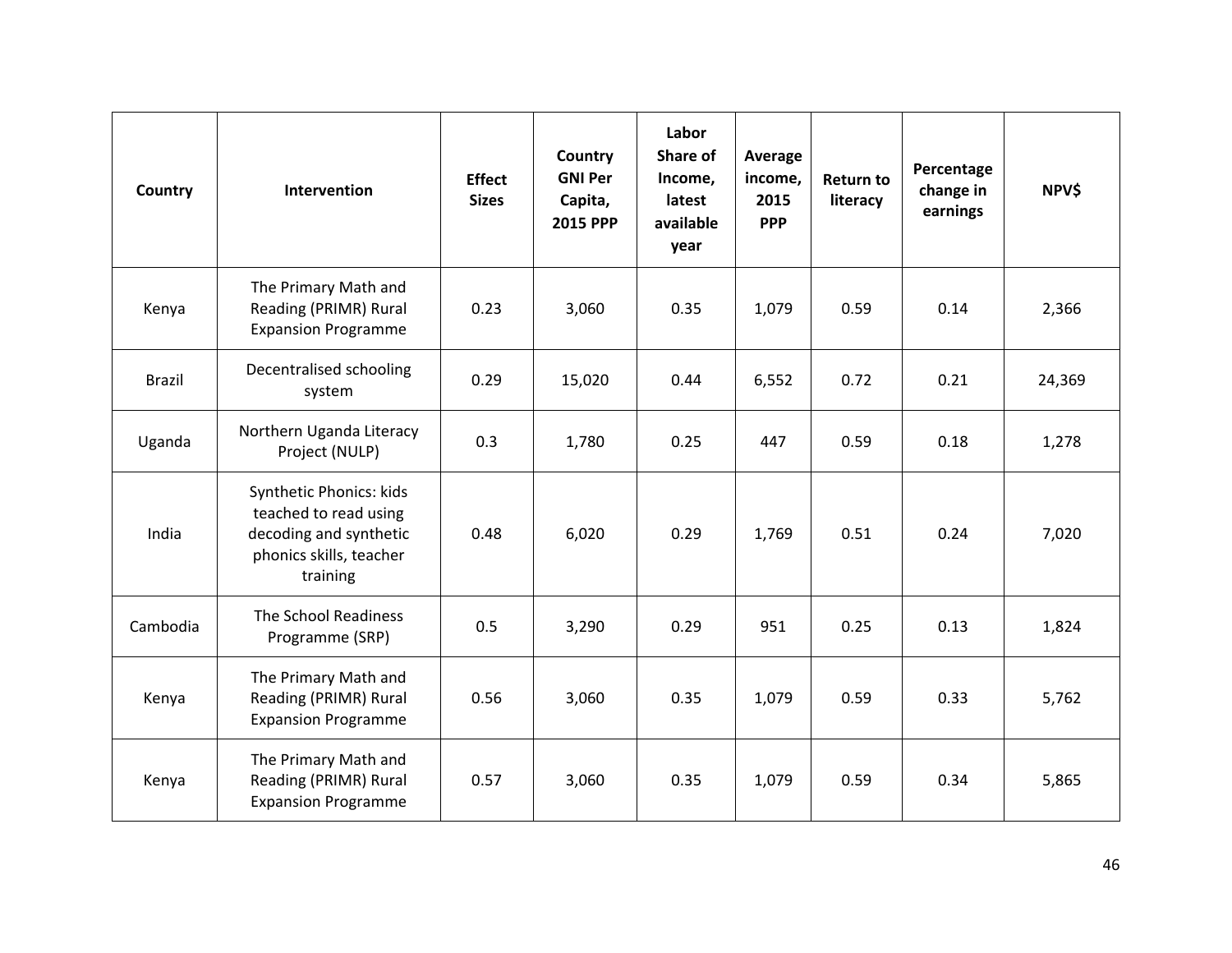| Country      | Intervention                                                                          | <b>Effect</b><br><b>Sizes</b> | Country<br><b>GNI Per</b><br>Capita,<br><b>2015 PPP</b> | Labor<br>Share of<br>Income,<br>latest<br>available<br>year | Average<br>income,<br>2015<br><b>PPP</b> | <b>Return to</b><br>literacy | Percentage<br>change in<br>earnings | NPV\$                    |  |
|--------------|---------------------------------------------------------------------------------------|-------------------------------|---------------------------------------------------------|-------------------------------------------------------------|------------------------------------------|------------------------------|-------------------------------------|--------------------------|--|
| South Africa | <b>English and Operacy</b><br>programme (EOP)                                         | 0.6                           | 12,830                                                  | 0.46                                                        | 5,850                                    | 0.18                         | 0.11                                | 11,069                   |  |
| Liberia      | EGRA Plus: teacher training,<br>assessment and supervision,<br>provision of materials | 0.81                          | 720                                                     | 0.25                                                        | 181                                      | 0.59                         | 0.48                                | 1,395                    |  |
|              | <b>Computer Assisted Learning</b>                                                     |                               |                                                         |                                                             |                                          |                              |                                     |                          |  |
| Peru         | One Laptop Per Child +<br>applications                                                | $-0.36$                       | 11,960                                                  | 0.23                                                        | 2,736                                    | 0.72                         | $-0.26$                             | $-12,635$                |  |
| India        | Curriculum substitution                                                               | $-0.11$                       | 6,020                                                   | 0.29                                                        | 1,769                                    | 0.51                         | $-0.06$                             | $-1,609$                 |  |
| Nepal        | One Laptop Per Child                                                                  | $-0.11$                       | 2,500                                                   | 0.41                                                        | 1,025                                    | 0.51                         | $-0.06$                             | $-932$                   |  |
| Peru         | One Laptop Per Child                                                                  | $-0.02$                       | 11,960                                                  | 0.23                                                        | 2,736                                    | 0.72                         | $-0.01$                             | $-642$                   |  |
| Uruguay      | One Laptop Per Child +<br><b>Internet Access</b>                                      | $\mathbf 0$                   | 20,360                                                  | 0.34                                                        | 6,997                                    | 0.72                         |                                     |                          |  |
| India        | Shared computer time during<br>and after class                                        | $\mathbf 0$                   | 6,020                                                   | 0.29                                                        | 1,769                                    | 0.51                         | $\overline{\phantom{a}}$            | $\overline{\phantom{a}}$ |  |
| China        | CAL remedial sessions                                                                 | 0.01                          | 14,160                                                  | 0.49                                                        | 6,941                                    | 0.24                         | 0.00                                | 274                      |  |
| Colombia     | ICT in pedagogy                                                                       | 0.03                          | 13,520                                                  | 0.33                                                        | 4,431                                    | 0.72                         | 0.02                                | 1,756                    |  |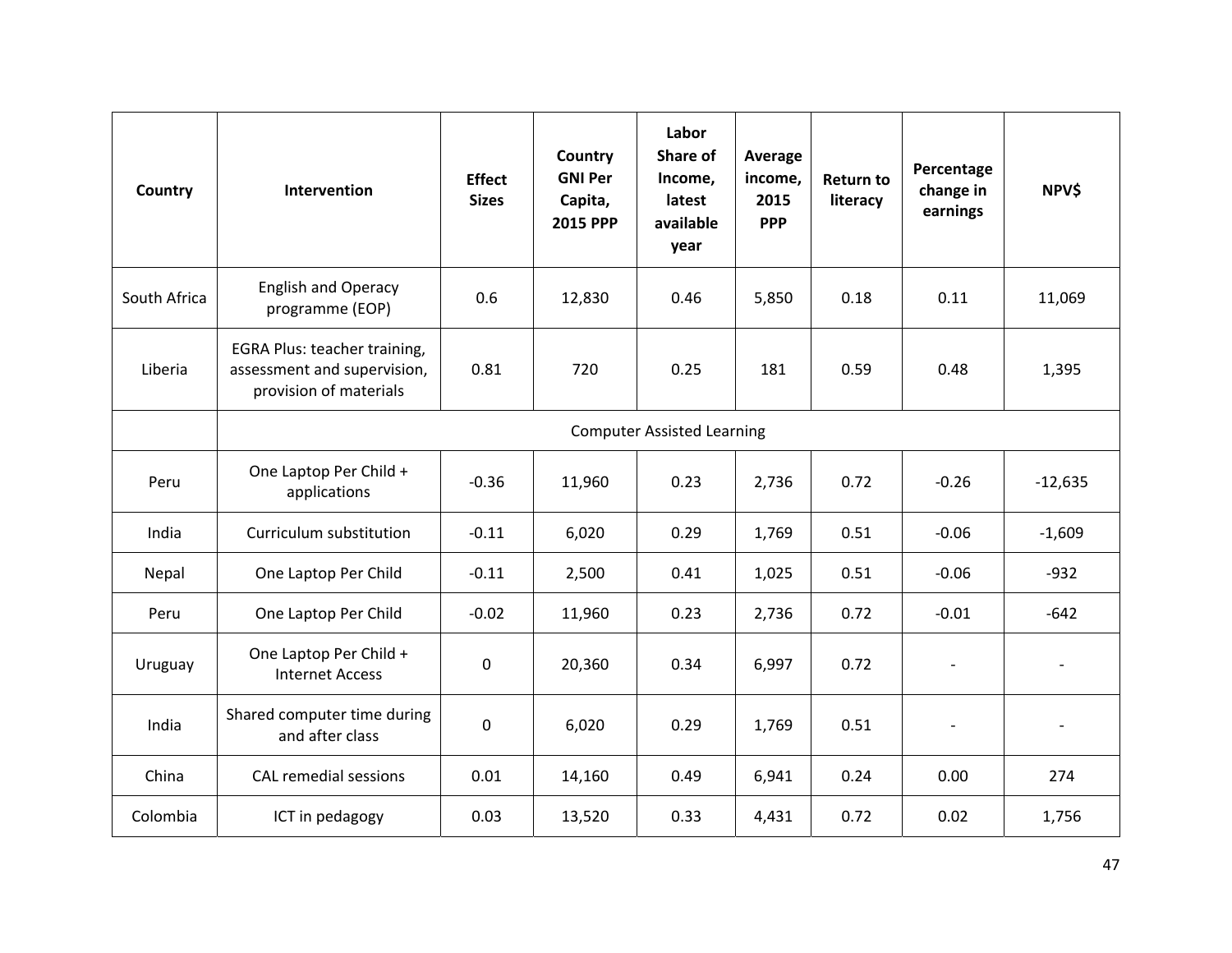| Country                        | <b>Intervention</b>                     | <b>Effect</b><br><b>Sizes</b> | Country<br><b>GNI Per</b><br>Capita,<br><b>2015 PPP</b> | Labor<br>Share of<br>Income,<br>latest<br>available<br>year | Average<br>income,<br>2015<br><b>PPP</b> | <b>Return to</b><br>literacy | Percentage<br>change in<br>earnings | <b>NPV\$</b> |  |
|--------------------------------|-----------------------------------------|-------------------------------|---------------------------------------------------------|-------------------------------------------------------------|------------------------------------------|------------------------------|-------------------------------------|--------------|--|
| Peru                           | ICT in pedagogy                         | 0.04                          | 11,960                                                  | 0.23                                                        | 2,736                                    | 0.72                         | 0.03                                | 1,247        |  |
| Ecuador                        | Computer lab + learning<br>software     | 0.06                          | 11,190                                                  | 0.37                                                        | 4,140                                    | 0.72                         | 0.04                                | 3,093        |  |
| Peru                           | One Laptop Per Child +<br>applications  | 0.07                          | 11,960                                                  | 0.23                                                        | 2,736                                    | 0.72                         | 0.05                                | 2,530        |  |
| India                          | Curriculum supplement                   | 0.07                          | 6,020                                                   | 0.29                                                        | 1,769                                    | 0.51                         | 0.04                                | 1,024        |  |
| China                          | CAL sessions to minority<br>students    | 0.13                          | 14,160                                                  | 0.49                                                        | 6,941                                    | 0.24                         | 0.03                                | 3,725        |  |
| <b>School Based Management</b> |                                         |                               |                                                         |                                                             |                                          |                              |                                     |              |  |
| Senegal                        | School grant application                | $-0.42$                       | 2,390                                                   | 0.21                                                        | 497                                      | 0.59                         | $-0.25$                             | $-1,991$     |  |
| Senegal                        | School grant application                | $-0.21$                       | 2,390                                                   | 0.21                                                        | 497                                      | 0.59                         | $-0.12$                             | $-1,026$     |  |
| Senegal                        | School grant application                | $-0.14$                       | 2,390                                                   | 0.21                                                        | 497                                      | 0.59                         | $-0.08$                             | $-684$       |  |
| Mexico                         | Grant+school plan+parent<br>association | $-0.07$                       | 17,150                                                  | 0.28                                                        | 4,738                                    | 0.72                         | $-0.05$                             | $-4,382$     |  |
| Mexico                         | School grant to parent<br>association   | $-0.07$                       | 17,150                                                  | 0.28                                                        | 4,738                                    | 0.72                         | $-0.05$                             | $-4,788$     |  |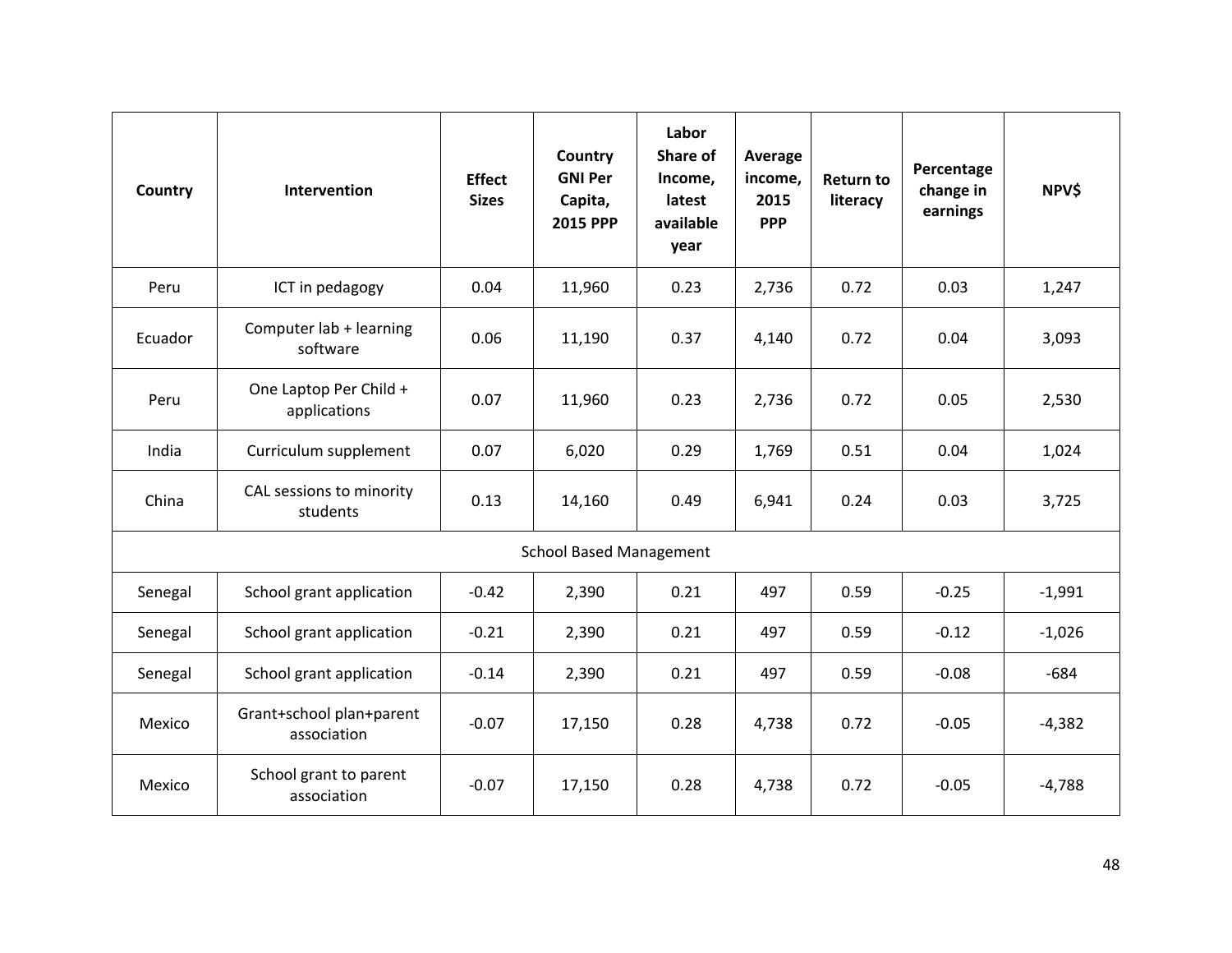| Country     | Intervention                                              | <b>Effect</b><br><b>Sizes</b> | Country<br><b>GNI Per</b><br>Capita,<br><b>2015 PPP</b> | Labor<br>Share of<br>Income,<br>latest<br>available<br>year | Average<br>income,<br>2015<br><b>PPP</b> | <b>Return to</b><br>literacy | Percentage<br>change in<br>earnings | NPV\$    |
|-------------|-----------------------------------------------------------|-------------------------------|---------------------------------------------------------|-------------------------------------------------------------|------------------------------------------|------------------------------|-------------------------------------|----------|
| Senegal     | School grant application                                  | $-0.06$                       | 2,390                                                   | 0.21                                                        | 497                                      | 0.59                         | $-0.04$                             | $-311$   |
| Niger       | training+plan+grant                                       | $-0.05$                       | 950                                                     | 0.15                                                        | 145                                      | 0.59                         | $-0.03$                             | $-69$    |
| Senegal     | School grant application                                  | $-0.05$                       | 2,390                                                   | 0.21                                                        | 497                                      | 0.59                         | $-0.03$                             | $-252$   |
| Sri Lanka   | School development<br>committee+school<br>management+plan | $-0.03$                       | 11,480                                                  | 0.53                                                        | 6,078                                    | 0.51                         | $-0.02$                             | $-1,800$ |
| Sri Lanka   | School development<br>committee+school<br>management+plan | $-0.03$                       | 11,480                                                  | 0.53                                                        | 6,078                                    | 0.51                         | $-0.02$                             | $-1,599$ |
| Senegal     | School grant application                                  | 0.01                          | 2,390                                                   | 0.21                                                        | 497                                      | 0.59                         | 0.01                                | 50       |
| Gambia, The | training+grant+management<br>manuals                      | 0.01                          | 1,580                                                   | 0.25                                                        | 397                                      | 0.59                         | 0.01                                | 40       |
| Senegal     | School grant application                                  | 0.01                          | 2,390                                                   | 0.21                                                        | 497                                      | 0.59                         | 0.01                                | 52       |
| Senegal     | School grant application                                  | 0.02                          | 2,390                                                   | 0.21                                                        | 497                                      | 0.59                         | 0.01                                | 107      |
| Senegal     | School grant application                                  | 0.04                          | 2,390                                                   | 0.21                                                        | 497                                      | 0.59                         | 0.02                                | 213      |
| Senegal     | School grant application                                  | 0.05                          | 2,390                                                   | 0.21                                                        | 497                                      | 0.59                         | 0.03                                | 237      |